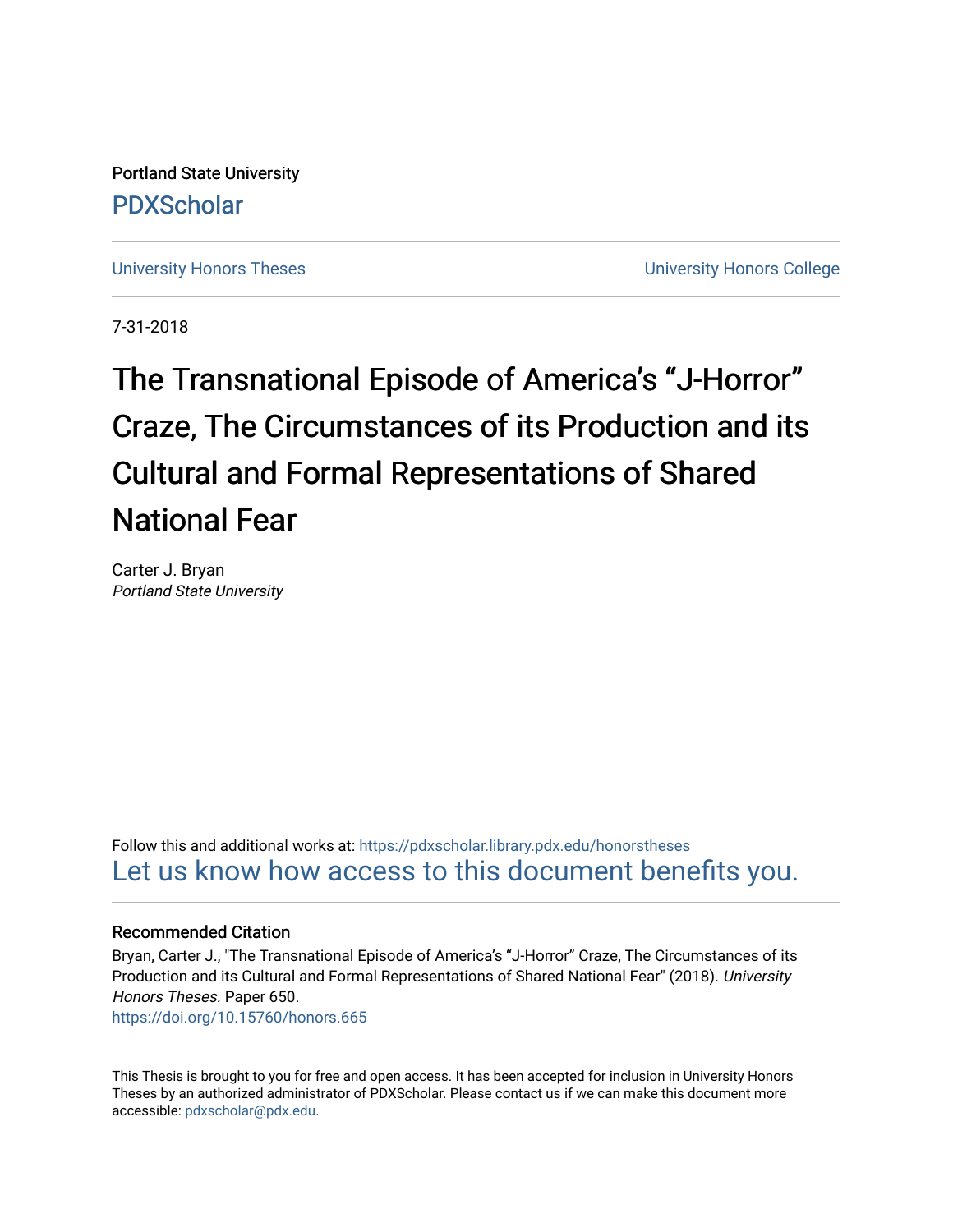# The Transnational Episode of America's "J-Horror" Remake Phenomenon, The Circumstances of its Production and its Cultural and Formal Representations of Shared National Fear

by

Carter James Bryan

An undergraduate honors thesis submitted in partial fulfillment of the

requirements for the degree of

Bachelor of Arts

in

University Honors

and

Film

Thesis Adviser

Amy Borden

Portland State University

2018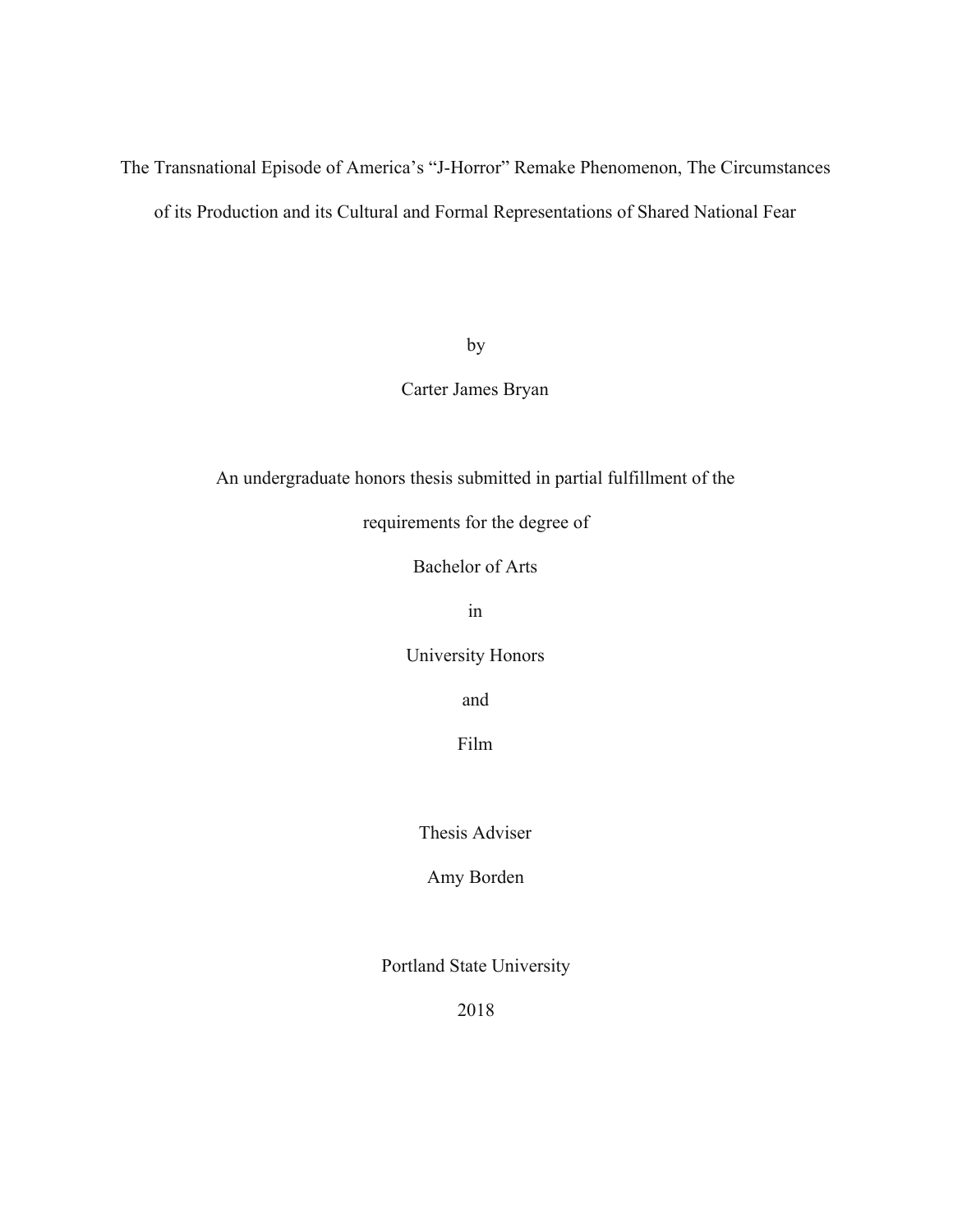# **Table of Contents**

| 57 |  |
|----|--|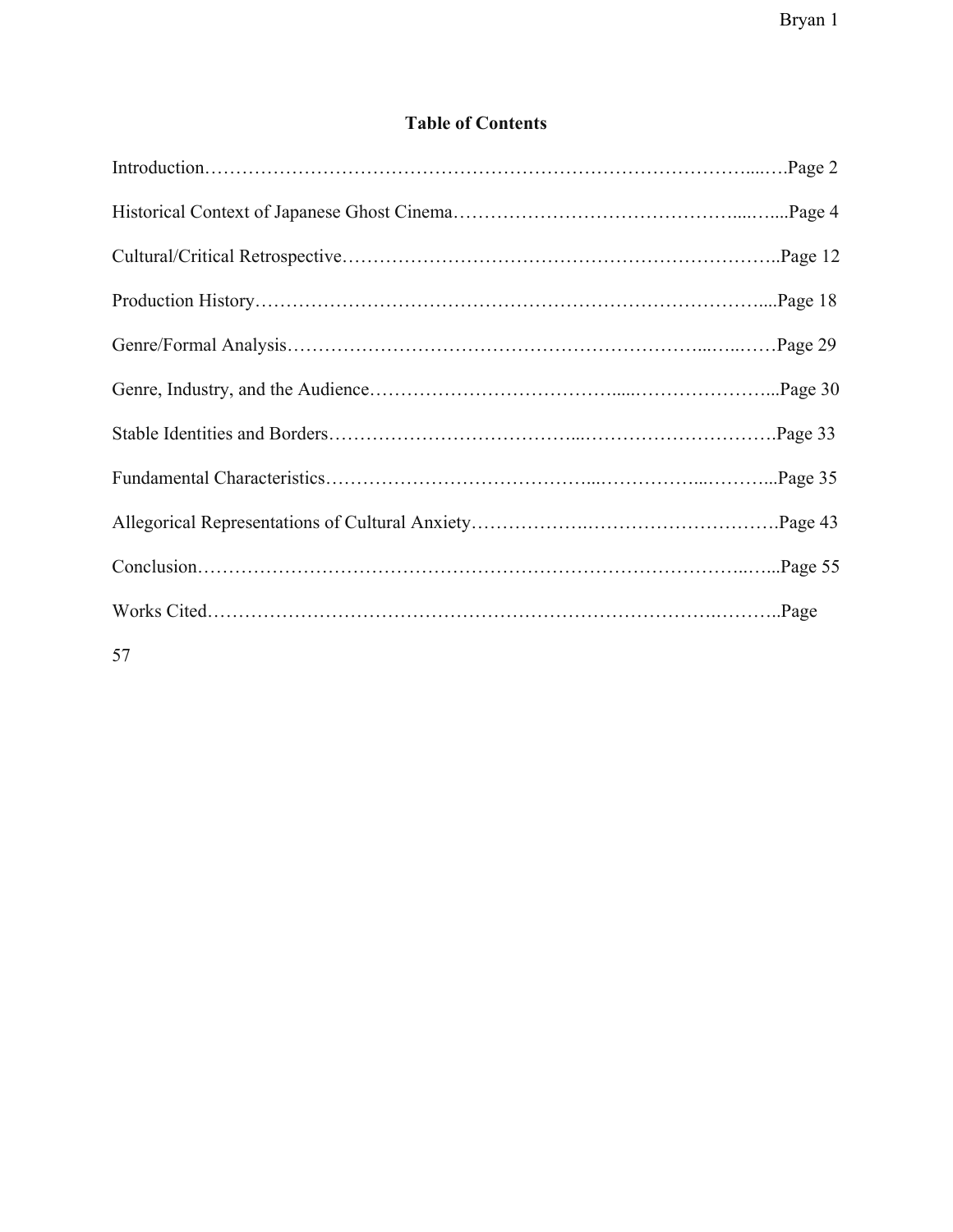#### **Introduction**

In 1991, Japanese author and stay at home dad Koji Suzuki's second novel, *Ringu*, would be published and released for general audiences. The story, an investigation into the deaths of four teenagers after a viewing of a haunted VHS tape, would become a bestseller, earning Suzuki the nickname "The Stephen King of Japan." (Yamato) Seven years later, the book would be adapted into a film of the same name by cult director Hideo Nakata, gaining a large underground following in Japan. Soon after, its popularity would reach beyond national borders to find an equally ecstatic reception in America. This popularity would lead to the 2002 release of the Gore Verbinski directed remake *The Ring*, and result in a filmmaking trend that would American cinemas for most of the 2000's. Between 2002 and 2008, Hollywood studios such as Dreamworks and Columbia Pictures would release an expansive series of remakes of East Asian horror films. While some of them were of Thai or Korean origin (examples including *The Eye* and *Shutter*), the majority were adaptations of Japanese films, earning the phenomenon the colloquial title of "*J-horror*" buzz, craze, or explosion. This essay will refer to this phenomenon of adaptation as the J-horror trend.

Beyond Nakata's *Ringu*, notable examples of Japanese films which contributed to this trend, both in their narrative and aesthetic design are as follows. *Ju-on: The Grudge* (2002) tells a non linear story of a haunted city home, and the hapless residents which fall prey to its violent ghostly denizens. *Kairo* (2001) details a quietly apocalyptic tale of a haunted computer virus, and restless spirits trapped within the pathways of the internet. *Honogurai mizu no soko kara*, translating to *From the Bottom of Dark Water* (2002) displays a more straightforward story of a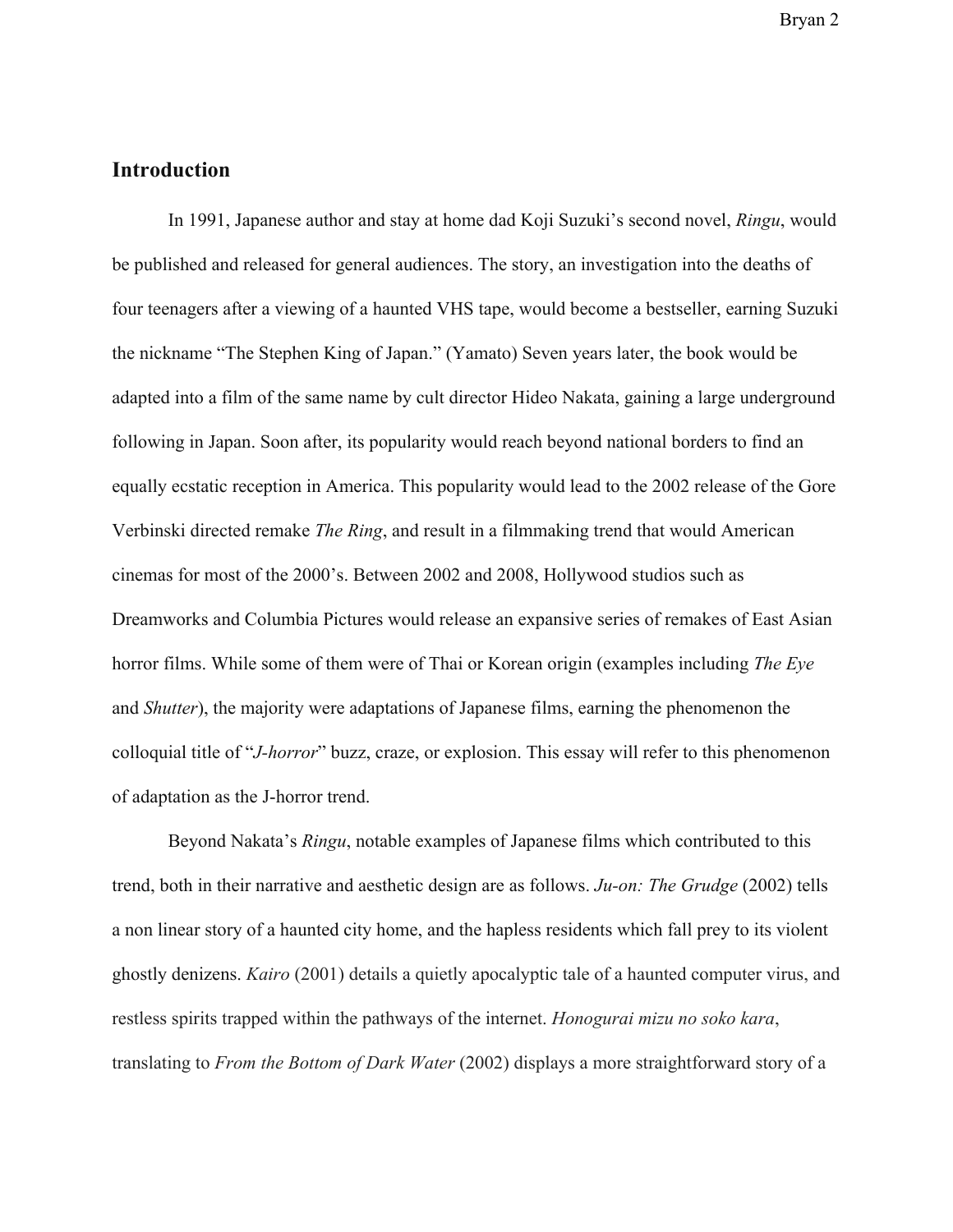mother and son moving into an apartment with mysterious water leaking from the roof, and other supernatural occurrences. Finally, *Chakushin Ari* (2005) tells the story of a group of young adults who begin to receive voice mails from themselves, containing recordings of their own deaths in the near future. Additional similarities tying these films together are their depictions of female ghosts, dependance on suspense and psychological dread rather than graphic violence in their execution of cinematic fear, modern urban settings, and the incorporation of technology into their supernatural narratives. Each of these films were profitable and popular in Japan, with Ringu and Ju-on spawning lengthy franchises. Each film would also be remade by an American studio over the course of the adaptation trend's popularity, and each contributed to the trend's transnational identity as focusing on the combination of technological and supernatural anxieties. The J-horror trend will be referred to as transnational, as opposed to international, due to the symbiotic nature between Japanese filmmaking practices and its American reception, which, over the course of the trend's popularity, began to influence the production of Japan's genre filmmaking. Simultaneously, formal genre filmmaking techniques specific to Japanese genre films (cinematography/sound design evoking psychological dread) began to manifest within American studio's genre filmmaking, resulting in a transnational relationship based off of the reception, reinterpretation, and reclamation of genre filmmaking technique.

This transnational exchange of genre also serves as a temporally specific episode in a history of tales retold in various formats since Japan's Edo period. These Japanese ghost stories exist in a manner similar to Europe's penny dreadfuls, as a nationally specific reflection of cultural fear contained within the framework of easily accessible genre fiction. They differ however, in their enduring appeal and continued evolution into modernizing formats (in this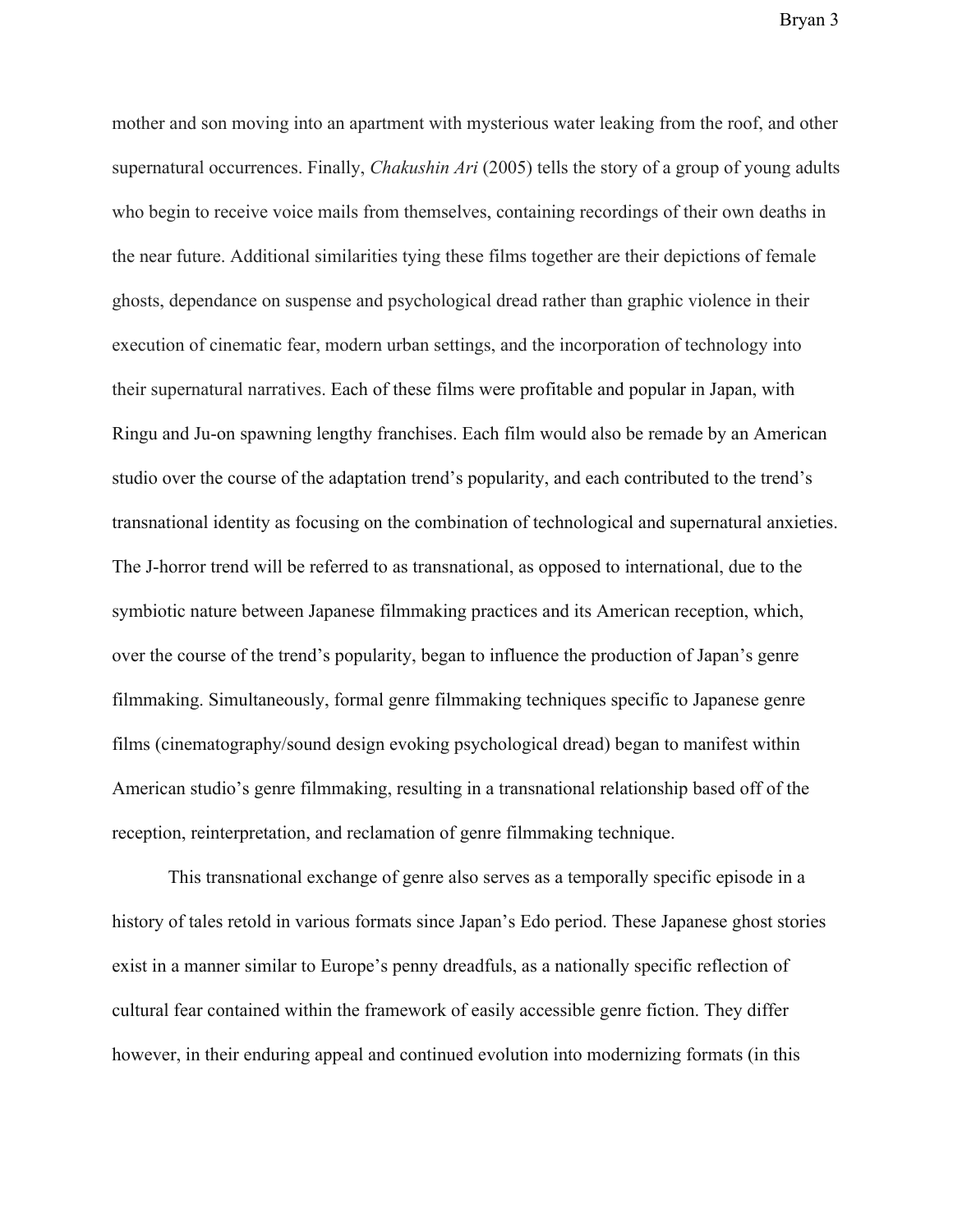case, film). Where the former grisly short stories were limited in both the cultural relevance of their content, and their paperback presentation to audiences, the supernatural tales composing the J-horror phenomenon have retained their staying power since their origin into the twenty first century. This is due to their continued reflection of anxieties and fears of the destruction of order, and the unknowable chaos wrought in response. They are, as horror fiction, an allegorical reflection of cultural and national fears, changing their presentation with social and technological advancements at the turn of the century to project traditional cultural insecurities onto the changing landscape of a globalized Japan. This allegorical presentation is the strength of genre filmmaking in presenting its cultural themes. While a ghost story, or horror film is generally perceived as an easily digestible piece of generic media, the (formal) presentation of its objects of fear often provides insight into the cultural atmosphere which dictates the demonization of said object of fear. Ghosts are seldom just ghosts, but a reflection of a greater cultural anxiety.

The success of these films, and their remakes by American studios, provides an insight into the transnational, cultural, and commercial interactions between Japan's national genre filmmaking and America's studio filmmaking institutions, as well as America's film-pop culture sphere. This essay examines the cultural and commercial context of the creation of these remakes, as well as investigating the formal and generic differences of their construction, how they relate to their allegorical depictions of culturally informed fear, and their status as a culturally reinterpreted product.

### **Historical Context of Japanese Ghost Cinema**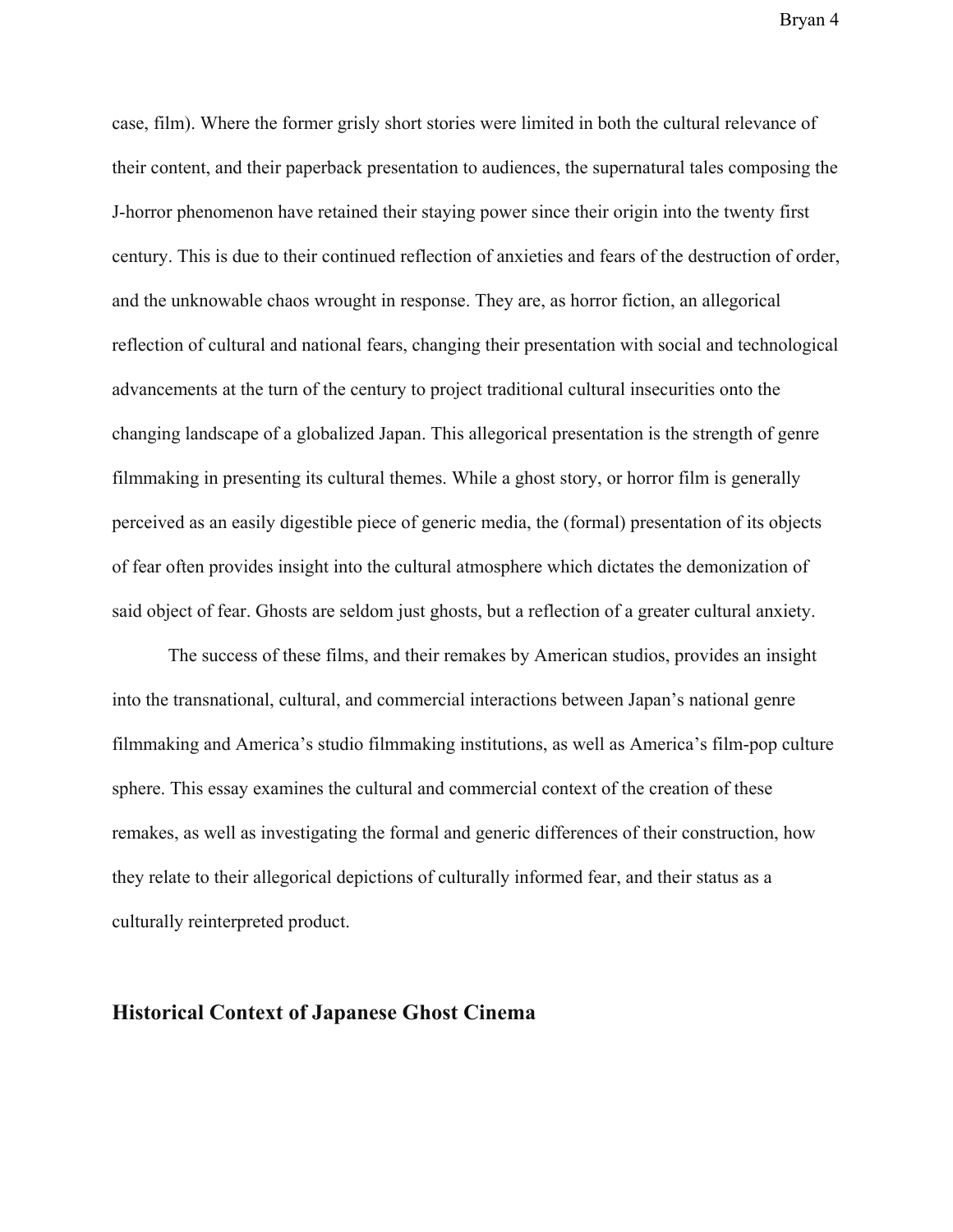The ghost story is a universal example of the intersection of genre and allegory. It is allegorical in that it is representative of subtextual themes through the narrative application of recognizable symbolic elements. It is generic in that it contains a recognizable narrative iconography and structure: in this case, the ghost and its relationship to the living. The intersection of these elements result in stories that serve as an interpretation of cultural anxieties concerned with death and the unknown. As such, the ghost as an allegorical symbol provides a vast array of narrative flexibility. It can act as a sympathetic storytelling device, bringing into question the nature of life after death, or contextualizing living characters' fear or misunderstanding of death as an abstract concept. Alternatively, ghosts can act as embodiments of formless horror. A malevolent ghost is an ubiquitous expression of fears of the unknown, and acts as a perversion of normalcy and the natural order of life and death. A ghost, put into the correct context, can symbolize most anything. It is ironic then, that the modern trend of J-horror cinema, with its thematic combination of ghosts and electronic technology, takes its most basic storytelling roots from a type of national ghost story dating back to Japan's Edo period (1603-1867) (Wee 30) To understand the relation of modern J-horror cinema to allegorical expressions of cultural fear, it is necessary to identify the cultural origin of the type of storytelling found in these films.

The *Onryō* are a specific type of *yurei* (ghost) defined by their vengeful nature and animosity towards the living. Shinto faith dictates that a human becomes a spirit directly after death, and proper purification rituals and prayers are necessary to appease those who died angry, or were wronged in their death. Left unappeased, those spirits who continue to suffer from jealousy or anger can return to the world as a ghost to enact revenge upon the living. These are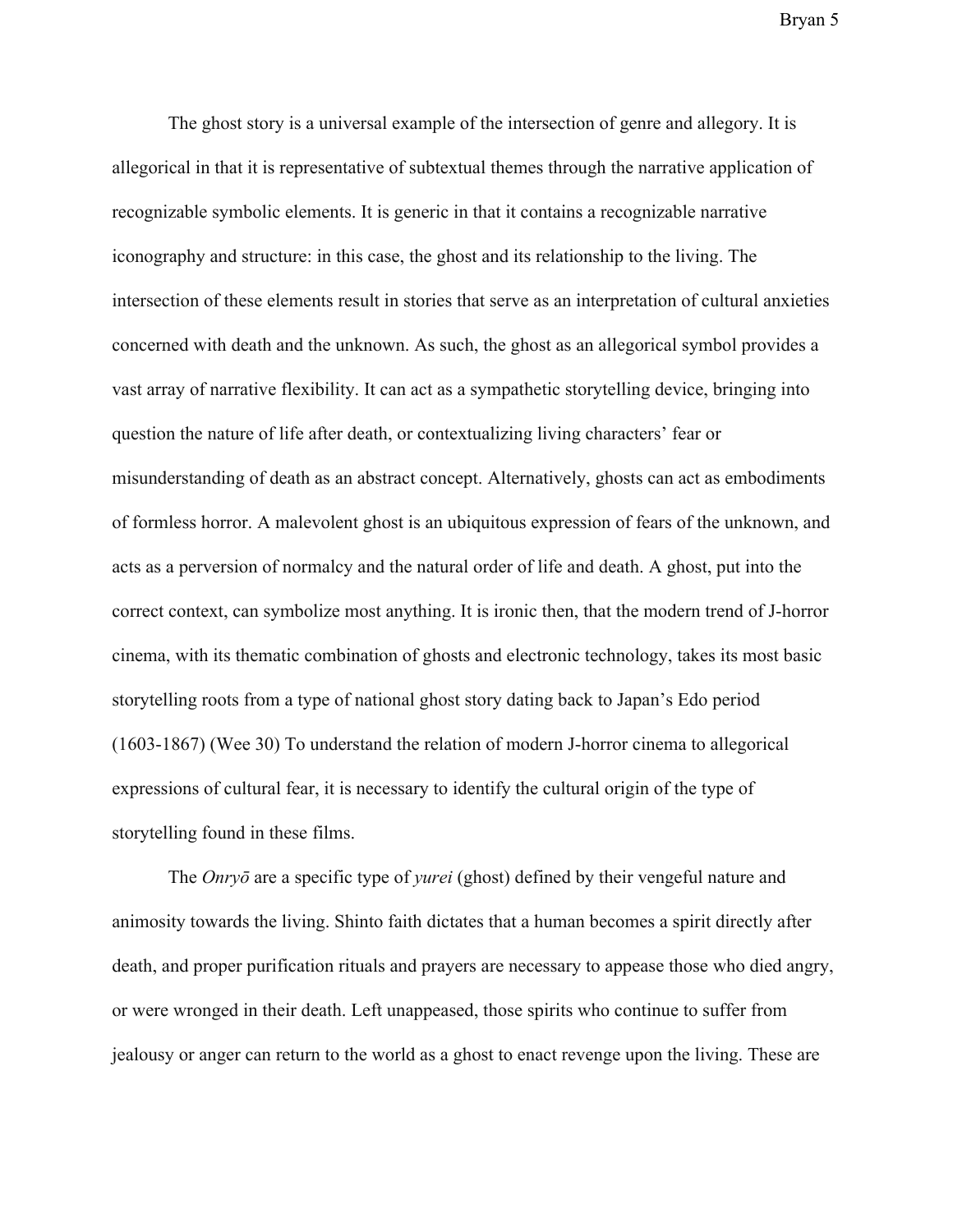the creatures that inhabit *Kaidan* stories, a "supernatural story/film which is a subgenre of Japanese horror cinema that revolves around an unquiet spirit (almost always female, with a few distinct exceptions) that haunts the world of the living, driven by anger and thirst for revenge." (29) One notable example of this kind of story is *Tokaido Yotsuya Kaidan*, in which the ghost of a woman returns to haunt her murderous husband, now remarried. In another, *Bancho Sarayashiki*, a housemaid murdered by her master returns nightly to haunt her killer, eventually driving him mad. A third example, *Kurenoko*, tells the story of a woman and her daugher in law, who are murdered and raped by roaming samurai. They return as demonic cats to vengefully kill any samurai they encounter. (30) The most prolific of these stories is *Tokaido Yotsuya Kaidan*, having been iterated on and retold since its origination in 1825, into the 21st century with multiple film adaptations. It may be this particular narrative that is responsible for the preservation of the Kaidan in its various forms into the twenty first century, and its eventual transformation into the contemporary J-horror format.

Yotsuya Kaidan was written as a play by Nanboku Tsuruya, with a title translating to *The Ghost of Yotsuya*. The earliest recorded film adaptation possessed a 1912 release date, (IMDB) placing it at the birth of silent black and white cinema, and predating the iconic german film *The Cabinet of Dr Caligari* by eight years. While the latter film is attributed with pioneering cinematic implementations of expressionism and filmic horror, the earlier release of Yotsuya Kaidan displays a century old combination of generic storytelling within the medium of cinema. The Kaidan, in this case, has been uniquely compatible with film since near its inception. Adaptations and reinterpretations of the iconic folk tale would continue to be filmed throughout the 1900's, including releases such as *Shinpin Yotsuya Kaidan* (1927), *Yotsuya Kaidan* (1946),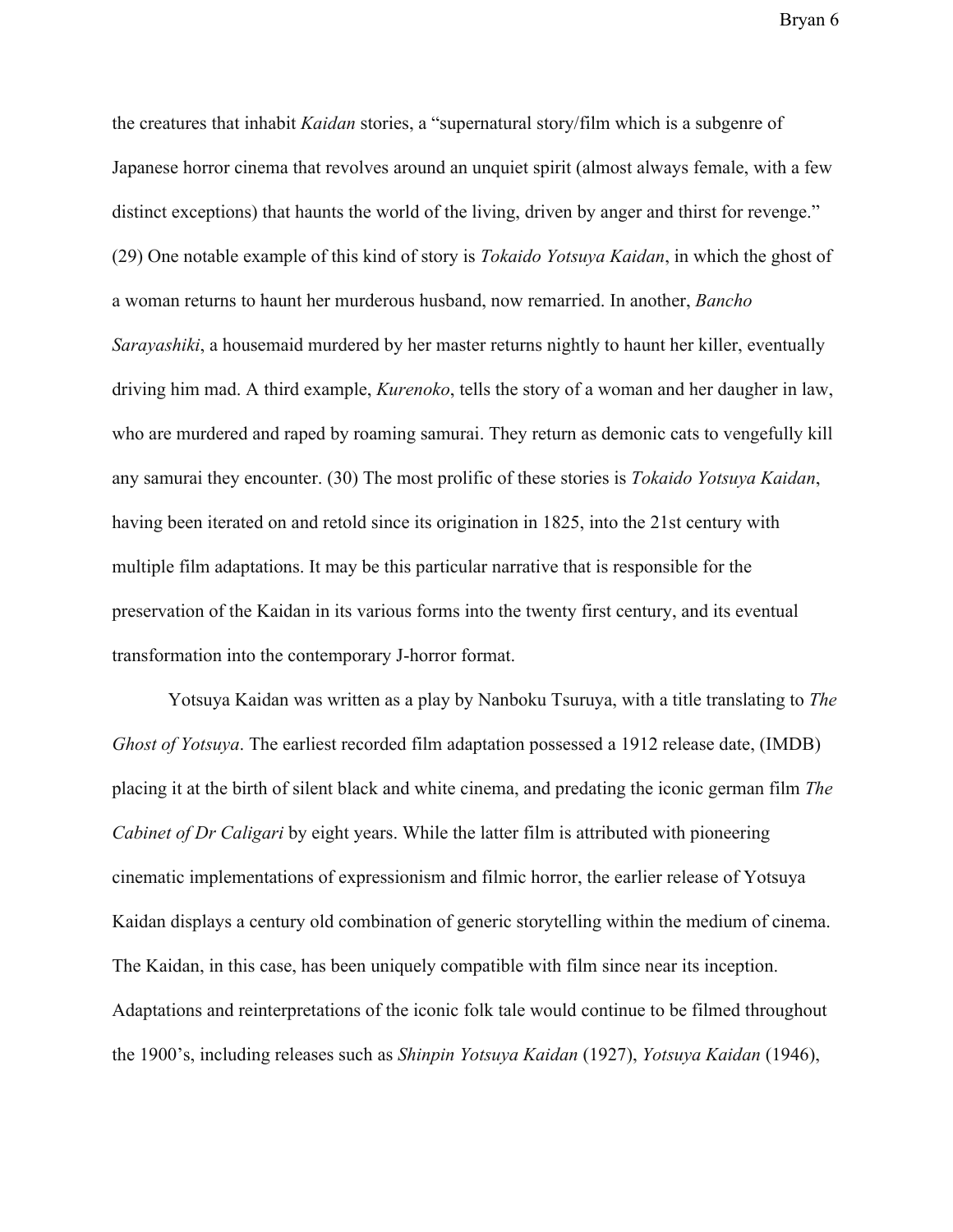*Thou Shalt Not Be Jealous* (1959), *Illusion of Blood* (1965), *Curse of the Ghost* (1969), *Yotsuya Kaidan Yori* (1981), and *Crest of Betrayal* (1994). (wierdwildrealm) These releases have spanned the entirety of filmmaking's evolution since its establishment at the turn of the last century, and represent the enduring popularity of Yotsuya's ghost story while also demonstrating how the passage of time has affected the story's formal interpretation. To elaborate, the straightforward gothic tales of the earliest films on the list contrast greatly with the execution of the 1956 release (considered by some to be the iconic film retelling) (TurnerClassicMovies). These differences reinforce the Kaidan as a story with an adaptable context. While the framework of a ghost story is consistent throughout the history of its telling, the way the story is presented marks it as specific to the cultural attitude of its time. This is demonstrated by the ways in which the formal presentation of the story change over time.

Masaki Mori, director of the 1956 release, begins his adaptation in imitation of theatrical presentation. The framing evokes that of a stage, and much of the set design acknowledges a heightened sense of reality that would appear more at home in front of a live audience than one witnessing it from the intimate perspective of a television screen. The use of color and cinematography, however, are much more specific to the time of the films release, with Kaidan films of the 50s and 60's often employing technicolor to heighten the disturbing aesthetics of their ghosts. Yotsuya Kaidan, along with films like *Jigoku* (1960) and *Onibaba* (1963), are notable for their depiction of supernatural elements incorporating more gruesome details, such as decay and physical torment. Combined with the grainy, sometimes uncanny presentation of technicolor, the ghosts of the mid twentieth century's Kaidan films can rival modern releases more sophisticated effects in terms of chilling visual impact. This cinematic image is reflective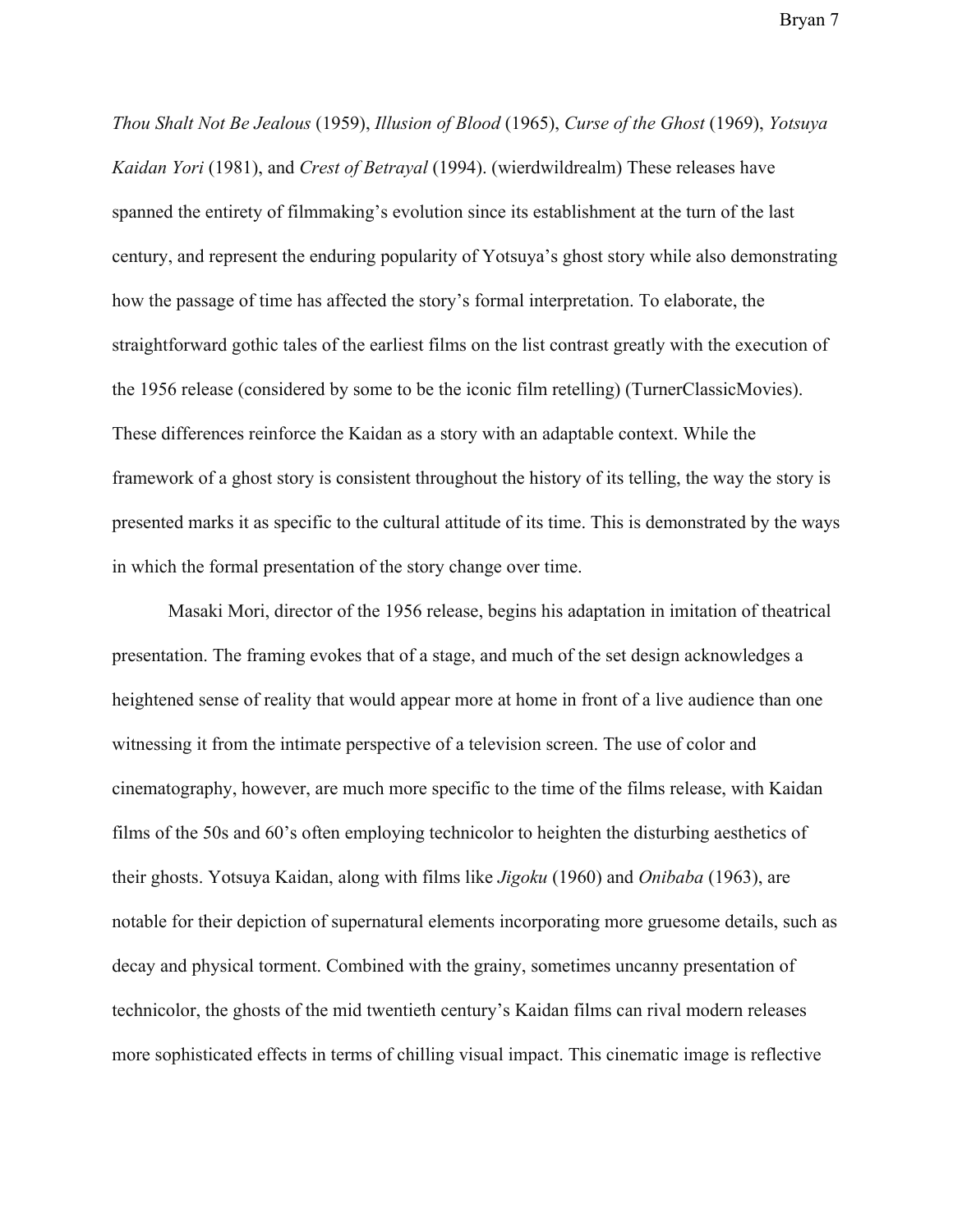of a specifically Japanese folk culture describing such visual and thematic combinations of the grotesque and tantalizing. The pallid, rotting figure of Yotsuya, or the jerky inhuman movements of Ringu's ghost, Sadako, combined with the enthralling mystery of their undead presence can be categorized as *ero guro nansensu*, or "erotic, grotesque nonsense." (Wee 90) The use of color and additional cinematic techniques also takes influence from Western releases of the same era, like *The Curse of Frankenstein* (1957), and *Horror of Dracula* (1958). (TurnerClassicMovies) This implementation of Western formal filmmaking into traditional Japanese ghost story is an early example of a kind of transnational creative exchange that would be reignited with America's J-horror fascination half a century later.

As the century progressed, and the Second World War took its place in global history, the more abstract cultural anxieties represented through Japan's national horror cinema (the Kaidan in particular, representing fears of death and the unknown) were replaced, or at least influenced by modernizing allegorical interpretations of national trauma. With the tragedy of Hiroshima, Japan's national filmmaking found a historical allegorical icon, with such ubiquitous cultural exports as *Godzilla* renowned for their representation of that particular national trauma through the means of genre. Within a science fiction disaster film, themes of trauma concerning widespread destruction were expressed symbolically through the image of a towering radioactive lizard. While the execution of the film as sci-fi-horror has aged, now recognized as more campy than terrifying, the imagery within the film is still representative of the temporally specific fears of a nation dealing with this trauma.

 This approach to depicting such a widely recognized tragedy is not without criticism, as the value of allegory in the context of a particular historical event is called into question.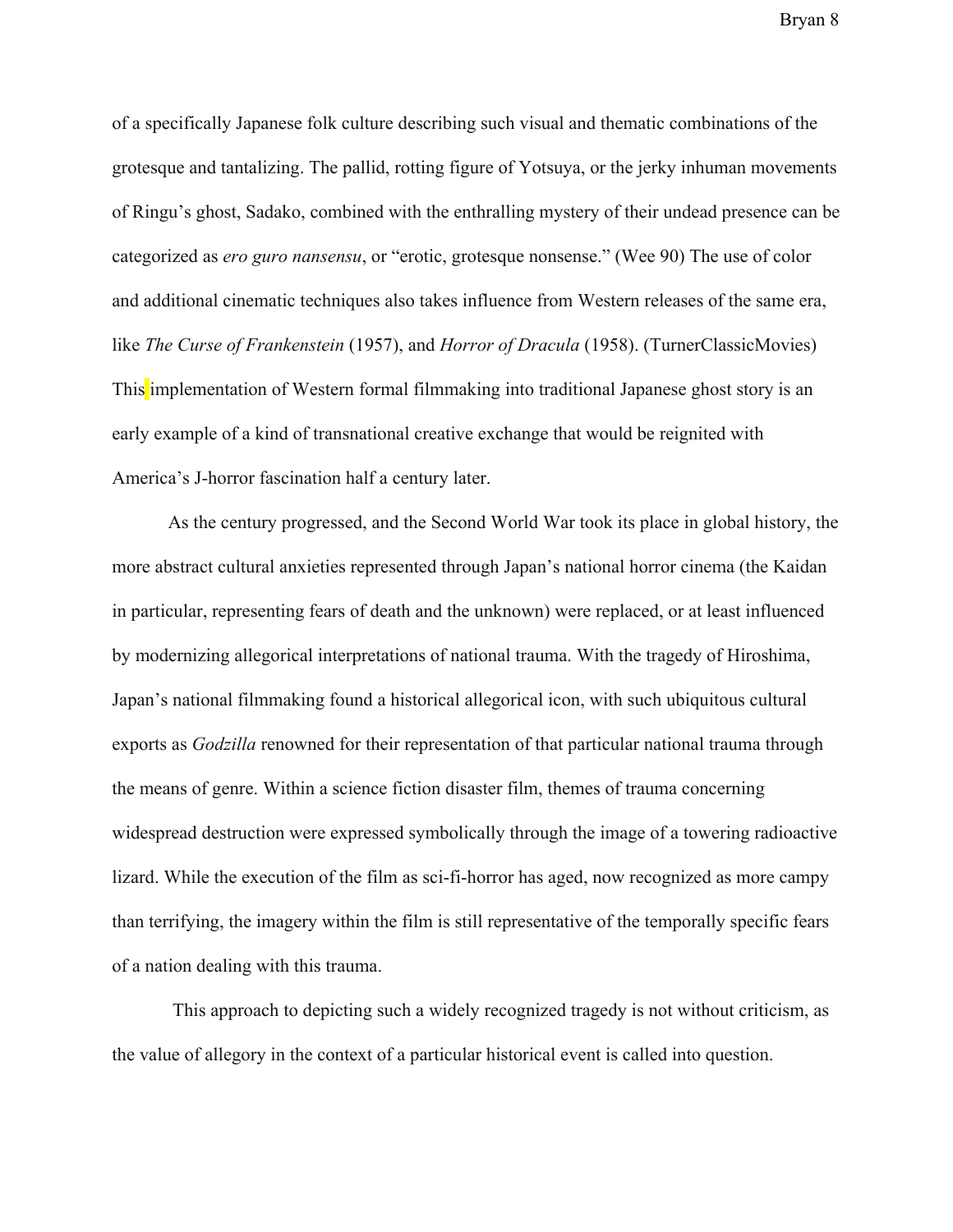Godzilla in particular has been cited as an inferior engagement of the national traumas associated with the event, representing Japanese films' tendency to "engage in a fantasy of futuristic monsters at the cost of confronting the monstrous realities of the past." (Lowenstein 85) The value of allegory, however is in its ability to represent itself through an unrestricted bevy of storytelling mediums, with the Kaidan among them. One particular film temporally distinguished by its allegorical treatment of hiroshima is the previously mentioned Onibaba, directed by Kaneto Shindô.

Onibaba's historical narrative deals with two women roaming the countryside of a wartorn Japan, killing samurai and selling their armor. After the younger of the two women begins to fall for a peasant escaped from the military, the older attempts to frighten her from her union with the use of a stolen demonic mask. The mask, carrying a curse, fuses with the woman's face, and horribly disfigured her upon its removal. As the mutilated woman chases after her fleeing young companion, she attempts to console her, crying "I'm not a demon, I'm a human being!" The film functions allegorically in its representation of the old woman, with her burn like scars signifying victims of Hiroshima. The allegory is unconventional, however, in that it does not engage with themes of trauma in a traditional and recognizable sense: identifying the burned woman as purely being a victim. One possible interpretation of the "burned" woman's pleas to her companion to be recognized can be read as the director combating notions of national pride in acceptance of widespread victimization, or "valorized victim experiences as a service to the state" (88) It is a distinctly counter-cultural message, going against the traditional victim narratives of similarly subtextual Hiroshima treatments (such as Godzilla).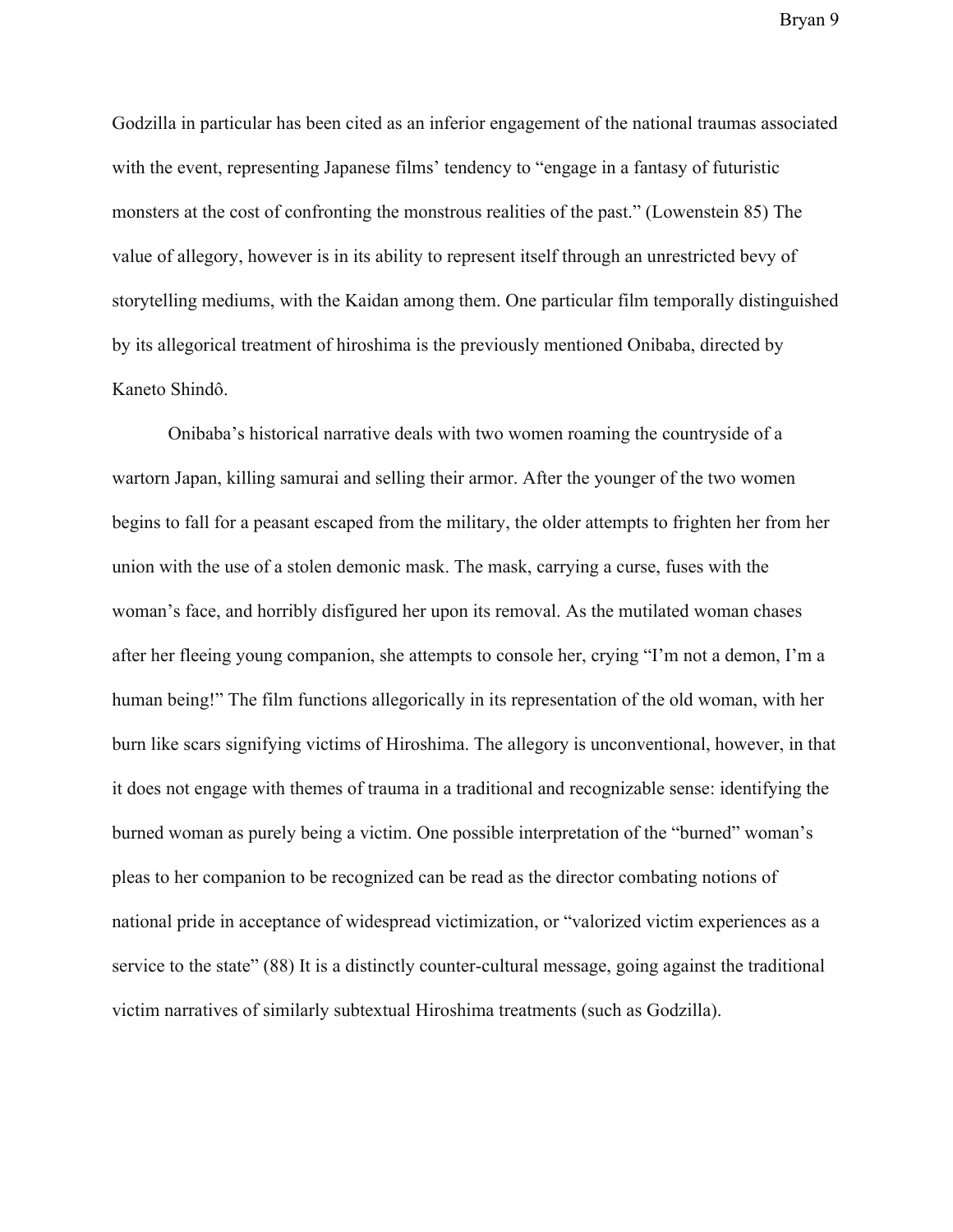This change in interpretation is significant in that it demonstrates how allegorical depictions of fear change over time, and how films dealing with similar subject matter can evolve in both their interpretation of trauma, and how that trauma is applied in a modernizing context. As time progresses, the formal presentation of horror cinema changes to better represent the cultural anxieties of its time. Godzilla is an example cinematic horror representing a particularly traumatic moment in Japan's history. Onibaba views the same moment from a temporally separate viewpoint. Altogether, this exemplifies how allegory, even when dealing with familiar subject matter, can evolve over time to reflect current attitudes towards fear, anxiety, or trauma. In the case of the Kaidan, while the modern iterations of its storytelling structure (such as all of the films exclusive to the J-horror trend) retain the core details of a vengeful female ghost, the presentation has evolved in both its narrative construction and formal presentation from its Edo period predecessors to fit the post industrial, globalized anxieties of the time in which the stories are told. The Kaidan's retention of relevance is expressed in the way its allegorical subtext has evolved within its generic framework.

Apart from its temporally specific allegorical status, Onibaba also marks a transition in Japanese filmmaking movements. Growing away from the theatrical roots of studio films imitating Western design, alternative and art films began to identify a larger place in Japan's national filmmaking culture. Onibaba offered a combination of experimental, and more straightforward genre film. This kind of synthesis, of arthouse and genre, provided the basis for the kinds of underground "cult" film which would perpetuate the earliest examples of international exchange with small American film fan communities.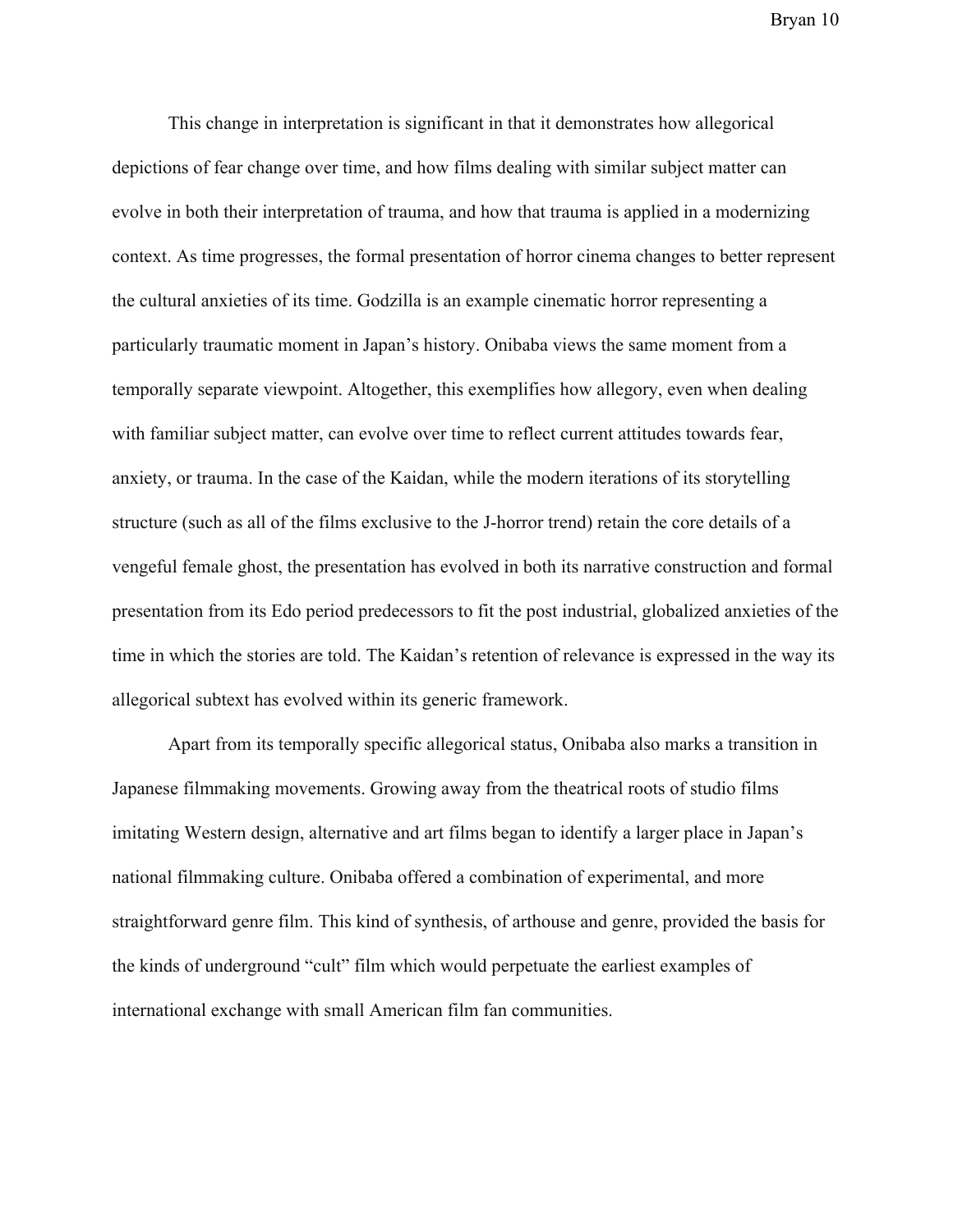Defining J-horror in an American context necessitates a connection to cult filmmaking, and the means with which they were distributed to these small, dedicated American audiences. J-horror, as a phenomenon preceding and intersecting with the more widespread studio releases owes some of its more enduring appeal to smaller scale cult films with release dates ranging from 1977 (*Hausu*) to more contemporary releases like *Noroi* (2005). Due to the extreme variety demonstrated by the genre in both its subject matter and temporal spheres of influence, putting a conclusive definition on what J-horror means to American audiences is a difficult, possibly pointless task. Based on the statements of fandom community members, what Hollywood constitutes as J-horror may have nothing to do with American releases at all. In fact, in order to qualify as J-horror to the certain communities, any film in question must not have entered the Western mainstream at all. (It Came from the East) The term J-horror then, in the context of American remakes, is restrictive, relegating the expansive genre filmmaking culture of an entire nation to a specific subset of releases deemed marketable by a handful of trend savvy producers.

Prior to the 2002 release of The Ring and the subsequent saturation of remakes, the American subcultural fascination with Japanese horror imports was perpetuated through more underground modes of circulation, such as fanzines, free media, internet downloads and individually distributed DVDs. (It Came from the East) It is ironic that methods of fan communication utilizing new avenues of electronic interconnection were essential to the perpetuation of a new subgenre of horror fiction that would go on to make monsters of those same modes of communication. These pockets of cult film fans were likely significant in the eventual discovery of J-horror as a viable commercial product. Just as Hollywood producers began to identify popular scripts through internet forums, similar forums were being used to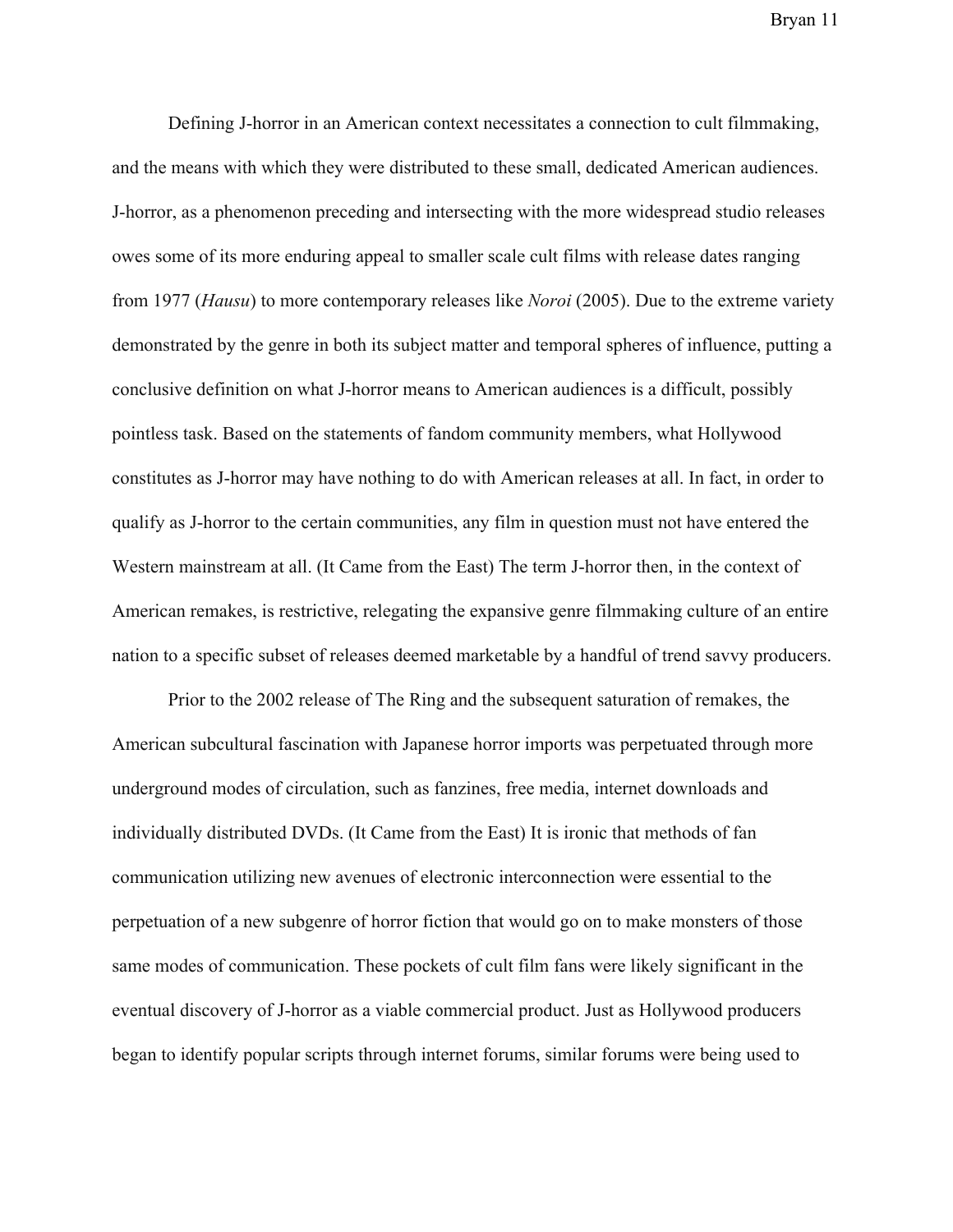perpetuate the transnational exposure of media among fans. It was in this environment that the first American forays into adapting J-horror would find a place in American pop culture, and begin to influence the direction that American studio horror would take in years to come.

#### **Cultural/Critical Retrospective**

Identifying the lasting impact of a film is impossible to do in the moment of its release. It is clear as a film is received by the public whether the nature of its reception is immediately positive or negative, but the lasting impact of an influential film (or series of films, in this case) is only truly notable in retrospect. For example, John Carpenter's *The Thing* and Ridley Scott's *Blade Runner* were released in the same weekend of 1982 to widespread critical and public distaste. The Thing, in particular, was lambasted by critics for its distasteful use of special effects, now recognized as groundbreaking, to the effect of pornographic and gory excess. The practical effects work was "let loose on us by the bucketful, and satiation rather than horror is the result" wrote Derek Malcolm of the Guardian, with William Parente continuing that "The only avenue left to explore would seem to be either concentration camp documentaries or the snuff movie." (Bilson) Retrospective, in this case, reveals a monumental change in attitude towards John Carpenter's film, with no clear time apparent at which the shift in opinion occurred. The J-Horror trend, compared to the evolved perception of The Thing, has experienced a kind of inverse reception. J-Horror exploded into American theaters, and while many of the trend's films weren't quite critical darlings, its appeal was obvious due simply to the sheer number of films adapting its style, both onscreen and behind the scenes in producer's rooms. It was only after an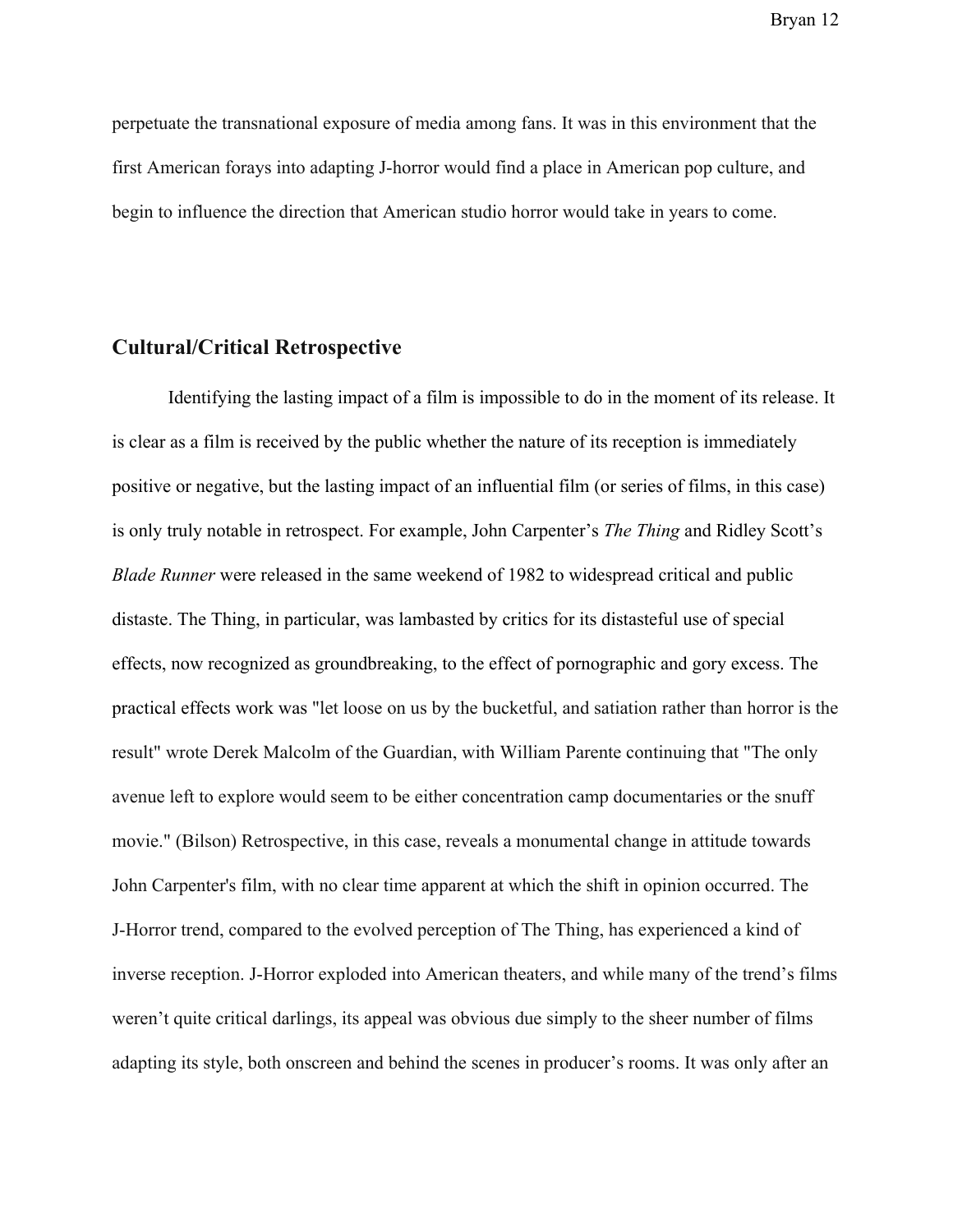extended period of release saturation that public interest in the subgenre would wither. As the freshness of imported thematic and cinematic technique declined at the end of the 2000's, the latter installments of the remake trend began to reveal themselves as results of film as a capitalist endeavor; they were attempts to garner profit based off of previously established audience response to a genre trend that had worn out its bombastic welcome.

While the films composing America's J-horror trend are significant due to their reflections of cultural dread, their modern contribution to the transnational creative relationship between Japanese and American studios is due to their identity as franchise installments just as much as works of allegorical representation. Film is a capitalist enterprise just as much as it is an artistic one, and while art may may be created during the production of a studio film, it is always with the intention of securing a profit. This is a unifying factor of American remakes such as The Ring and The Grudge: their presentation of a culturally informed ghost story has influenced the formal presentation of future American films due to an artistically unique approach to storytelling, but has done so within the context of a trend based on transnational studio interactions intent on securing a profit. Ringu may have found a following in Japan due to its artistic sensibility, but its recognition and subsequent remake by an American studio is due to the financial return that that popular sensibility generated. To successfully examine the immediate and lasting impact of this phenomenon on American filmgoing culture and filmmaking practices, it is necessary to review the critical and cultural reception of the films at the times of their release, as well as a current retrospective on the films' release, reception, and decline.

Gore Verbinski's Remake of Ringu opened domestically at number one with an opening weekend gross of fifteen million dollars. It's lifetime domestic gross would end up at 129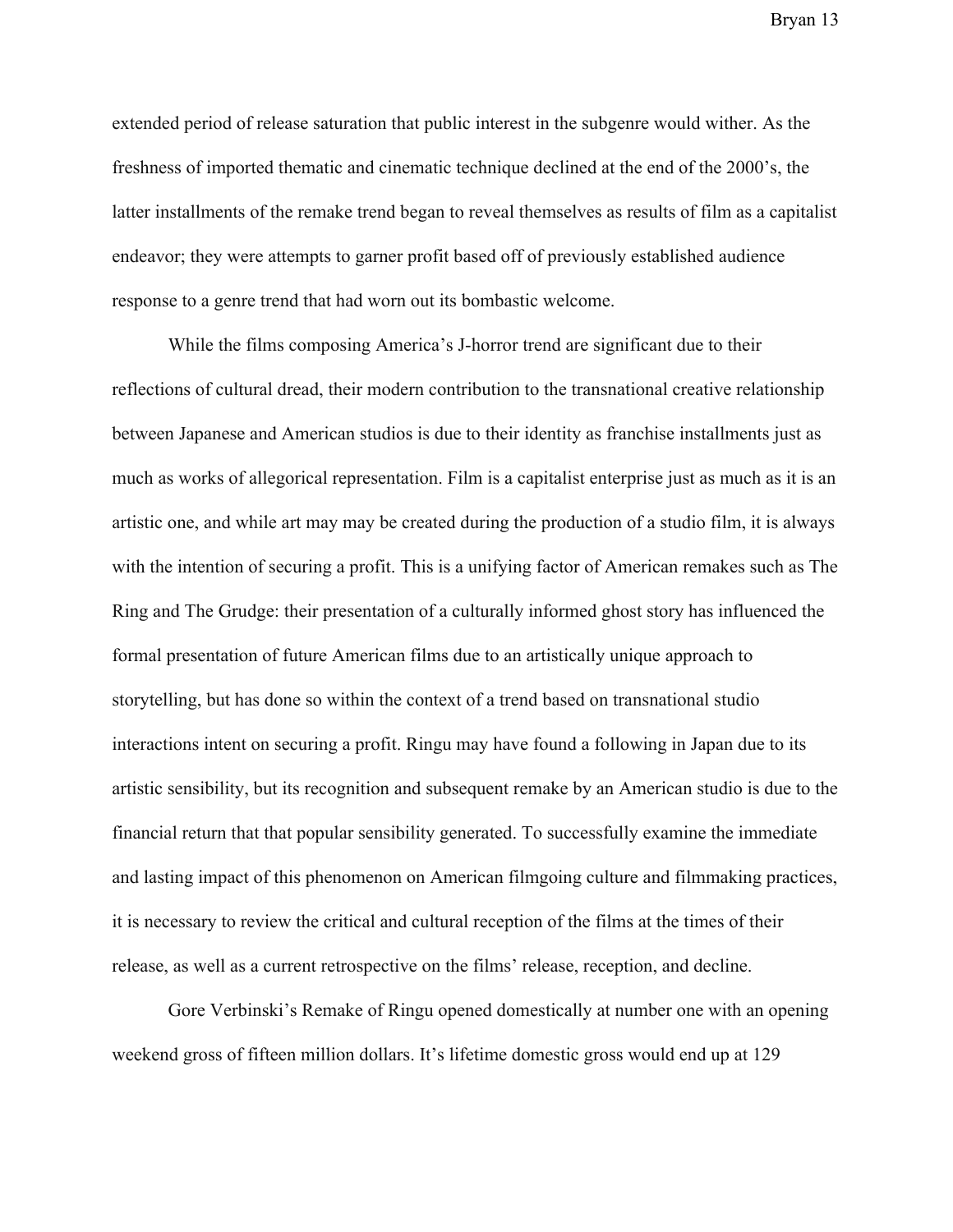million, with a foreign lifetime gross of 120 million, resulting in a fifty two-forty eight percent split. (Box Office Mojo) The Ring earned mostly positive critical reception, with most critics citing its Japanese origins, and remaining split on whether the film denoted an improvement in quality from Hideo Nakata's original. Universally praised were the film's look and "unsettling" atmosphere. (Phipps) "The more the mysterious pieces fall into place, the less sense The Ring makes. But most horror fans will happily sacrifice coherence and plausibility for some good otherworldly jolts." (Ansen) Variety's review is set apart by the website's status as catering its content more towards business insiders, and leans towards favorable overall, with praise for Verbinski's direction and the effects work by Charles Gibson and Rick Baker. "[The] Pic emerges in the end as a low-impact suspenser that sustains a certain mood but doesn't approach the full potential of its premise." (McCarthy) In spite of its healthy reception from audiences, The Ring, on its own terms, wasn't truly a game changer in the eyes of critics. As part of a larger trend though, The Ring was already gaining attention as a harbinger of things to come for studios and audiences.

In September of 2002, one month before the US release of The Ring, The Guardian published an article written by Steve Rose On the viability of Asian films suffusing Hollywood, and UK cinema's as a form of fresh, inspiring material in an time of lackluster horror offerings from franchises "squeezed dry." (Rose) Rose observed production practices that would go on to influence the next half decade of studio horror releases before the trend could become truly established, citing historical precedents of American filmmaking aping Japanese styles "just as in earlier decades the American Western was reinvigorated by Kurosawa's samurai movies and the Hollywood action movie by Hong Kong cop thrillers." (Rose) At the time, the Thai film The Eye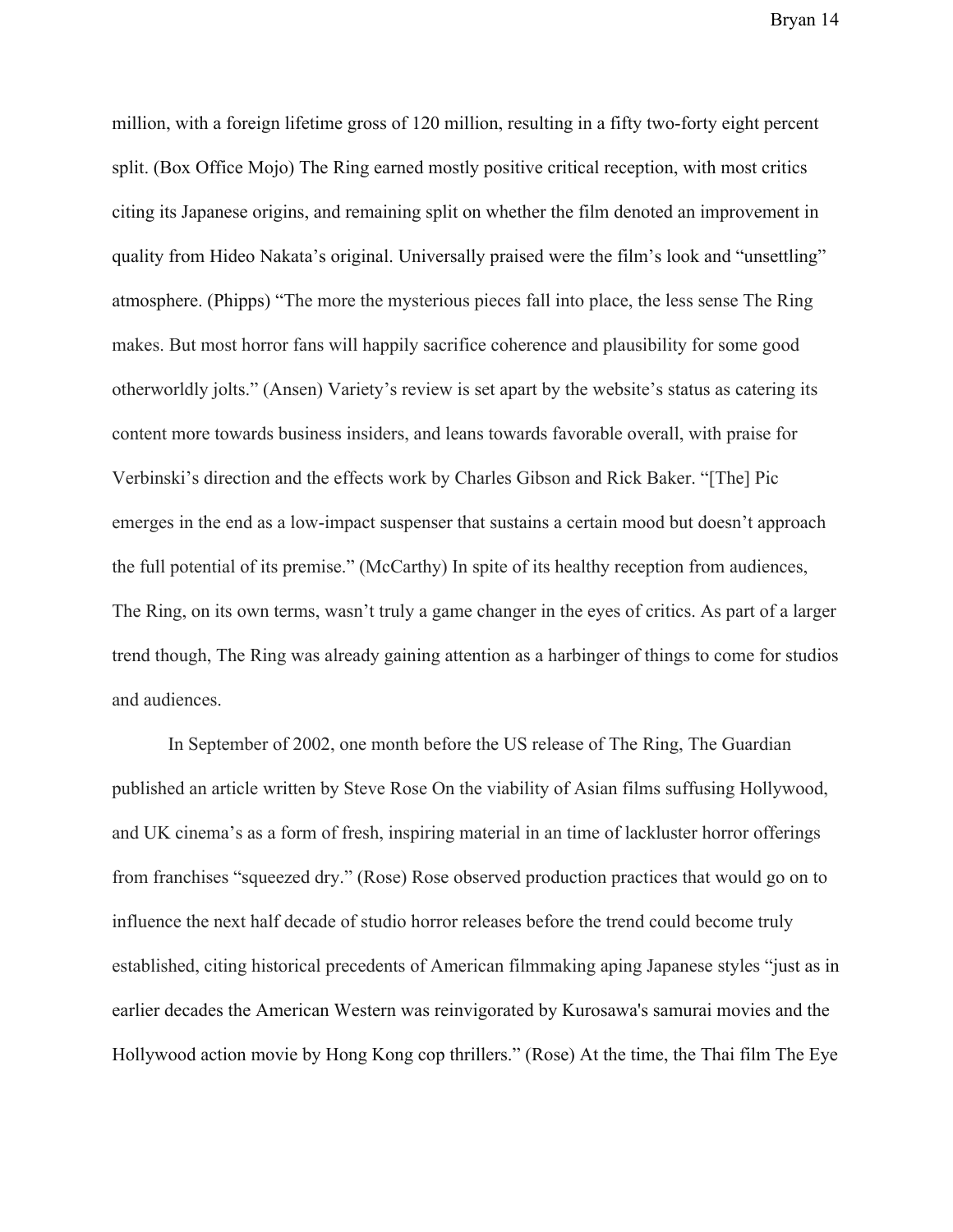(2002) was being released in UK cinemas, with remake rights being secured by Tom Cruise and Paula Wagner's production company, and Hideo Nakata's Ring follow up Dark water had been released in Japan. While Nakata had directed other films since Ringu's 1998 release, Dark Water was significant for its status as an adaptation of a Koji Suzuki novel, just as Ringu had been. The remake rights, even prior to the october release of The Ring in the U.S., had been bought by Bill Mechanic for his studio Pandemonium films. (Rose) All this was compared against the common perception of Hollywood's horror environment as being devoid of any revolutionary or even frequently dependable talent. Slasher horror franchise juggernauts *Friday the 13th* and A *Nightmare on Elm Street* had given way to franchise fatigue with diminishing critical and commercial returns. Friday the 13th in particular released its twelfth installment in the same year as The Ring to critical disdain, and the franchise's lowest box office return to date (a miniscule 13 million lifetime gross) compared to The Ring's superior opening weekend alone. (BoxOfficeMojo)This can be attributed to the West's perceived "freshness" of the intersection of Japanese filmmaking and genre coding. (Herbert) In lieu of the worn out slasher narratives lumbering at roughly the same repetitious rhythm since Halloween's release in 1978, movies like The Ring frightened audiences through a psychological approach to horror, with new aesthetics layering supernatural themes onto the unsteady but inevitable integration of technology into modern society. The Ring is a film very much tied to the turn of the century by its story of a curse distributed through a haunted VHS tape, whereas the recent Japanese release Kairo (remade in 2006 by Distant Horizon studios as *Pulse*) similarly tied technology to the ghostly and unknowable by telling a story of hauntings accessible through the internet. All of these films were notable for taking a formal approach to cinematic terror, using "dread-filled silences,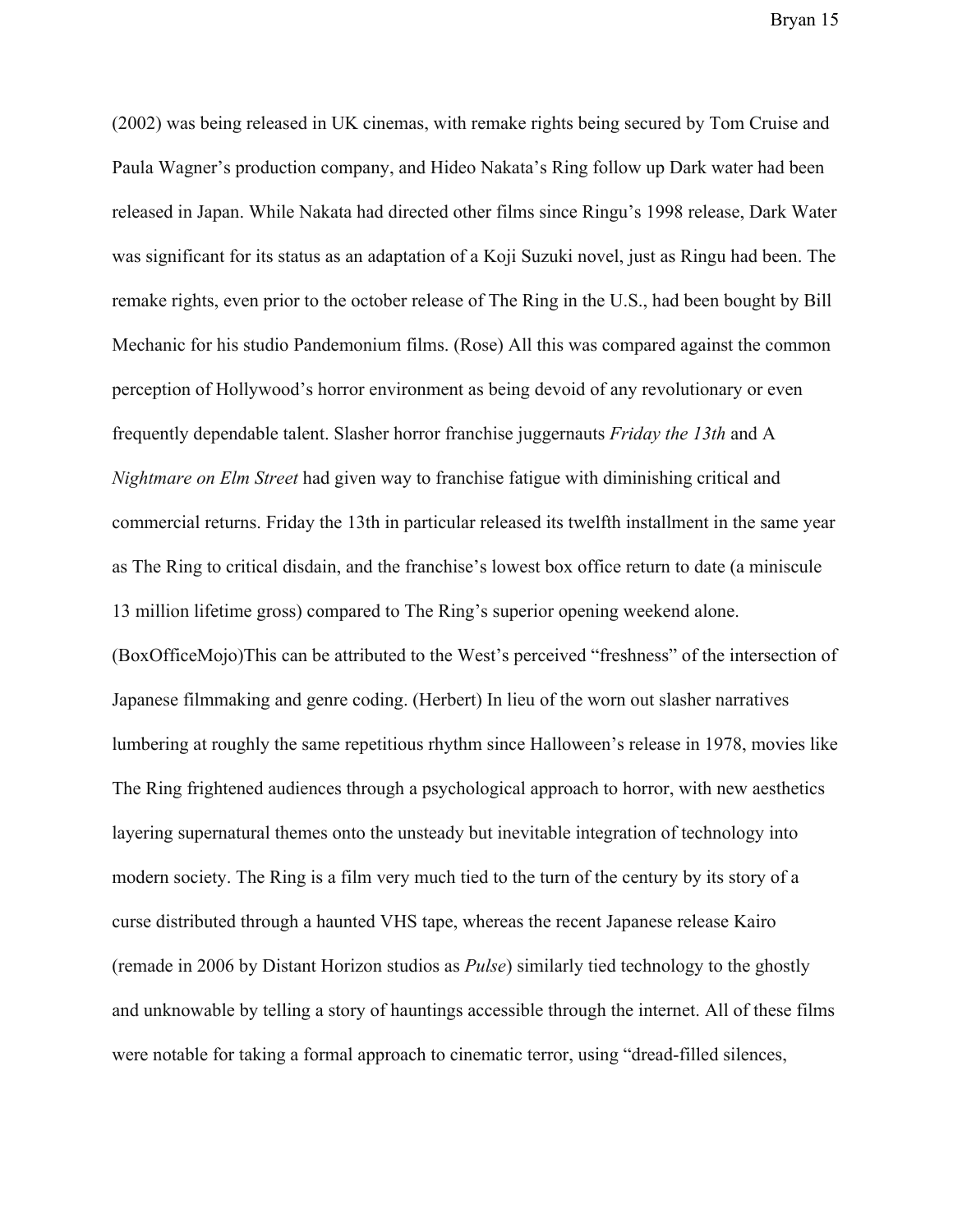mysterious off-screen noises, grainy video and ambiguity, all building up to a devastating climax. The horror is achieved through editing, sound, composition, lighting and drama." (Rose) Rose considered The Ring to be a test run for what could turn out to be a revitalization of American horror through a Japanese lens, and in the following years, his predictions would be affirmed by a plethora of remade Japanese titles, and a collection of isolated American sequels.

In 2004, Takashi Shimizu's remake of his original Ju-on (the remake sought to emulate and simplify the third film in Shimizu's series) was released for American audiences. The film would turn out to be the most successful of all of the American remakes, opening at number one with a thirty nine million dollar weekend domestic gross. (BoxOfficeMojo) With the release of The Grudge, the trend for horror releases of the next five years was established. The Grudge had outperformed the previous years "landmark" title *Freddy vs Jason*, which had only managed to gross thirty six million dollars in its opening weekend, and would go on to have an inferior lifetime domestic gross as well. (BoxOfficeMojo) A remake of a foreign film from a foreign director outperforming a crossover of two widely recognized horror brand icons was a clear signal to American producers, and both franchises would go on hiatus until being revitalized at the end of the 2000's with respective franchise reboots.

The success of The Grudge among its contemporaries is likely due to its early placement among other films of its ilk. Buoyed by the success of the Ring, audiences were ready for further exposure to foreign horror, and had yet to tire of the repetition of themes and scares that would become apparent with releases in years to come. The Ring Two, the sequel to Verbinski's remake, was helmed by Nakata of the Japanese original, and though it failed to garner the same critical attention of the previous entry, it easily surpassed it at the box office, with a 35 million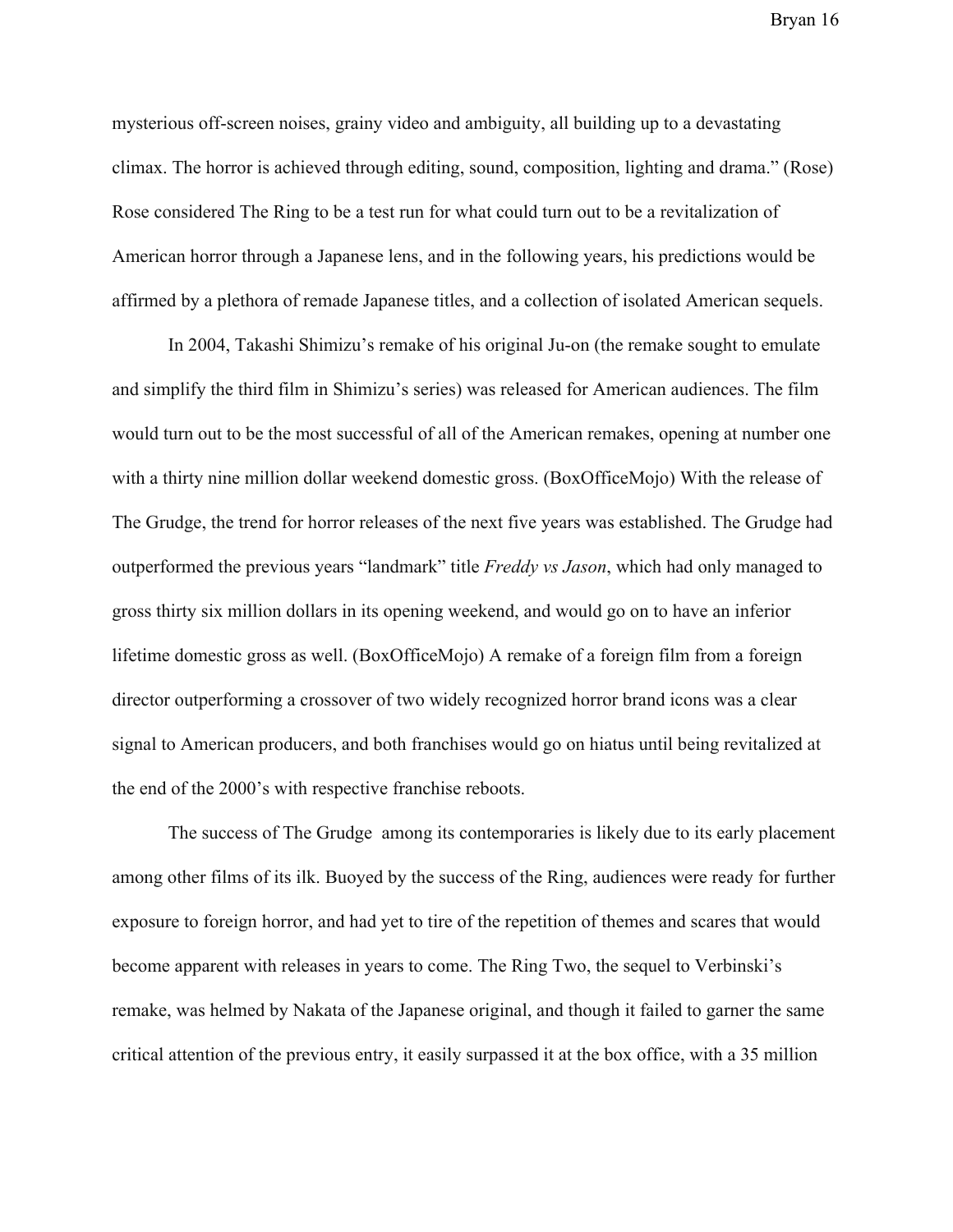dollar opening weekend gross. 2005 and 2006 would see the releases of remakes Dark Water and Pulse respectively, with both films failing to capture the same attention that The Ring and The Grudge had commanded. Dark Water grossed nine million dollars in its opening weekend, while Pulse would only gross eight million. Pulse would be considered a box office flop, as its lifetime gross failed to make up for the film's 20.5 million dollar budget. (BoxOfficeMojo) The J-horror buzz would creak to a halt with One Missed Call in 2008, as there are few notable adaptations or remakes of its style of Asian horror following its release. The original film (Chakushin-Ari), directed by Japanese auteur Takashi Miike, had already failed to distinguish itself with mediocre to unfavorable reviews, many of which pointed to similarities in themes and story elements with previous films such as Ringu and Kairo. Its remake received incredibly poor critical attention, and though it outperformed both Dark water and Pulse with a twelve million dollar opening weekend, its number five opening spot gave it and it's supernatural subgenre a black mark among producers. For nine years, studios avoided involvement with remakes of Japanese horror films, until the delayed 2017 release of Rings, a soft reboot and continuation of the American Ring franchise began by Verbinski. The film was barely successful at the box office, with a domestic total gross of 27.5 million dollars just surpassing its twenty five million dollar budget. The film was critically panned, and prompted speculation on the purpose and viability of attempting to revive a trend a decade out of favor.

It's safe to say that the recently renewed interest in the Ring and Grudge franchises by American studios are not fueled by any resurgence of audience interest. The novelty of experiencing a culturally unique approach to cinematic horror is a phenomenon that can only ever occur once, and so it can be inferred that the release of Rings and planned Grudge reboot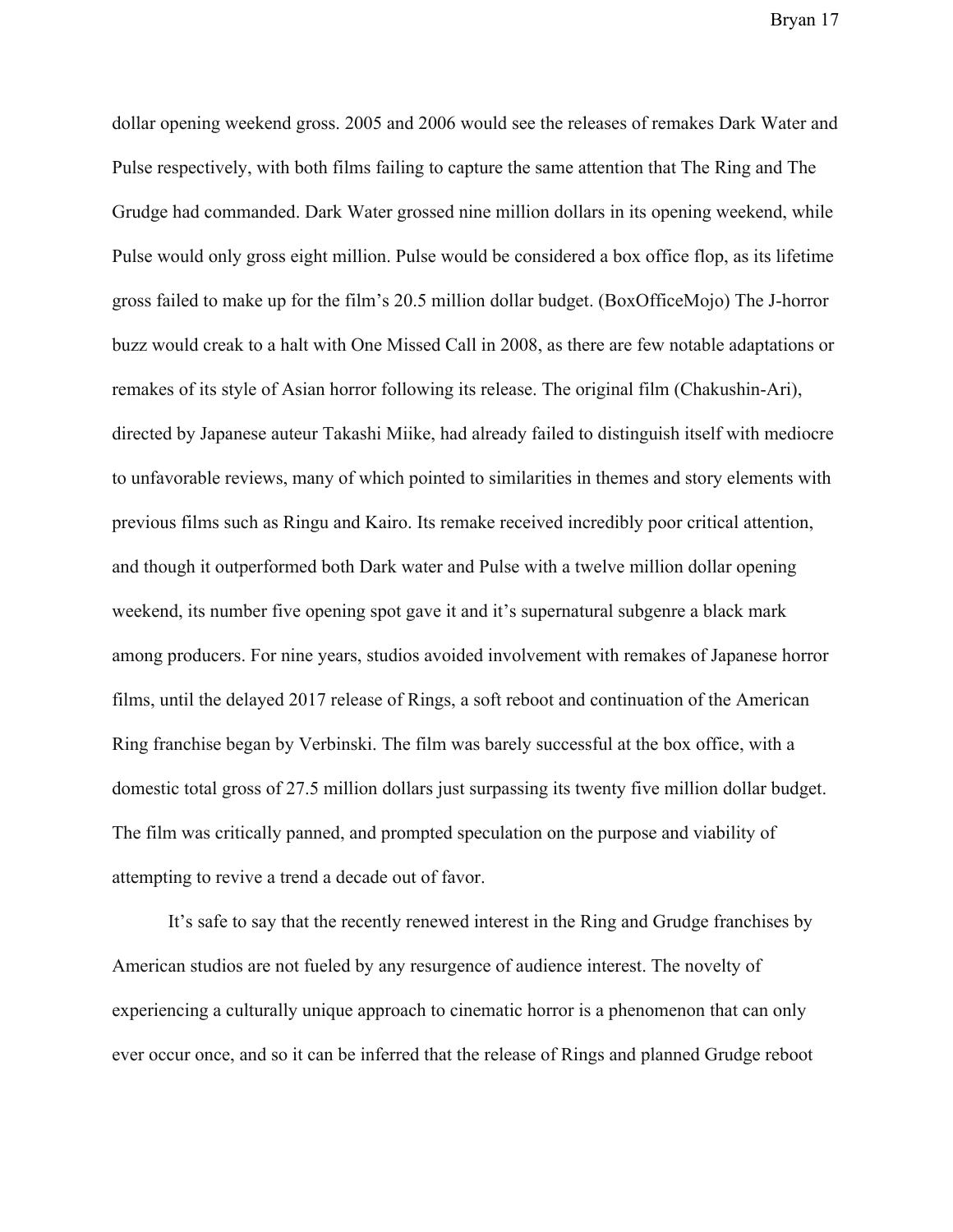are dependent on two separate factors. The first is a return to established American franchises in the vein of Friday the 13th and Elm Street, both of which received reboots after diminishing critical and commercial returns. The 2009 Friday reboot opened to a strong forty million, though it only accrued sixty million in its lifetime. A year later, the Elm Street reboot would open to thirty million, and end up matching Friday's disappointing lifetime gross. (BoxOfficeMojo) While neither of these films track records are ideal, their impressive opening weekends (for horror films in particular) may have inspired a similar tactic in reviving a recognizable horror mascot in the form of The Ring's Samara Morgan in order to secure a quick hit.

The second factor mirrors the circumstances which led to the discovery of the Japanese properties in the first place, as Japanese audiences had reacted positively to a recent revitalization of the Ring and Grudge franchises. These film, due to their international success, hold a different place in the Japanese pop culture pantheon than has been observed in the U.S. The Grudge in particular has commanded an impressive franchise release schedule since its inception with Shimizu's short films. The Ring franchise in particular was receiving public attention in Japan due to the release of Sadako 3D, which functioned as a continuation of 1998's Rasen. While recognizable to American audiences, the character was iconic enough to Japanese audiences to warrant a viral marketing stunt involving appearances of actors performing the characters at a baseball game, with "Sadako" herself shambling up to the pitcher's mound to participate. (Yamato) The subsequent release of Sadako 3D 2 likely served as a sign to American producers, and so Rings, now under the banner of Paramount pictures, was released as a response to the apparent revival in Ring popularity.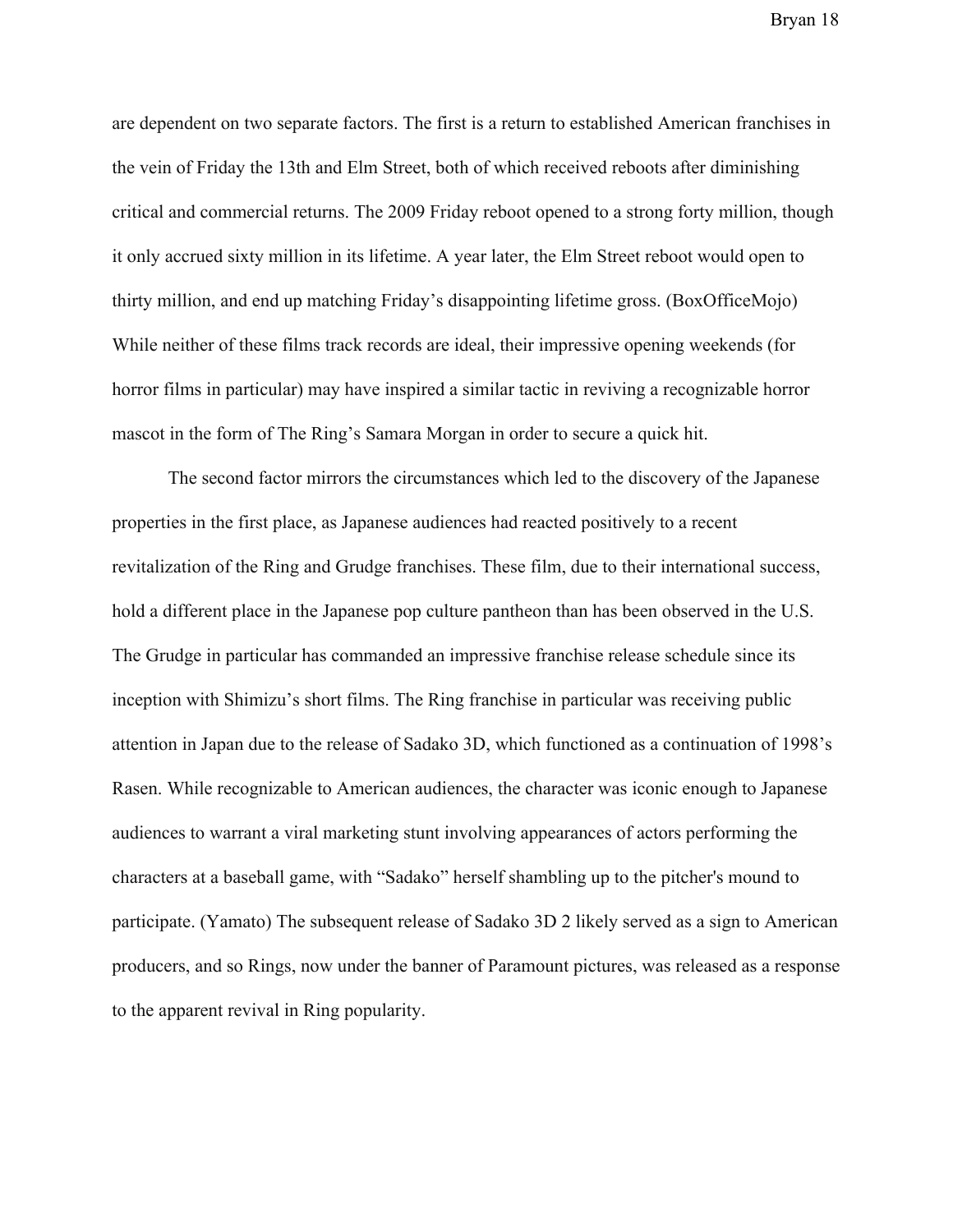#### **Production History**

 The popularization of J-horror for American audiences walks an unsteady balance between artistic and capitalist enterprise. The subdued pacing, deliberate framing, and the unnerving soundscapes of these films all signified an exciting new turn in auteurial distinction within a well worn genre. The methods with which these developments were brought into mainstream recognition however, were dependent on the role of the producer within the studio system. The producer, in contrast to the cinematic pursuits of the director or cinematographer, enacts a much more executive role, and in the context of large studios such as Dreamworks or Columbia Pictures, often signifies the financial incentives which dictate the release of any given film at a specific time and cultural atmosphere. It is the job of the studio producer (more specifically the executive producer) to observe and react to the ebbs and flows of pop cultural interest in order to influence the release of films that resonate with the pop cultural zeitgeist, and ensure a profitable audience turnout.

The production of American remakes of Kaidan film exemplifies this balance between creativity and capitalistic institutionalization. By perpetuating the popularization of cinematic techniques specific to Kaidan films in American cinema, the producer acts, in a way, as a creative. To identify why the trend of American remakes of Japanese horror films occurred with the frequency, and within the time frame that it did, it is necessary to understand the specific role of the producer that resulted in the distribution saturation of such a specific type of film. J-horror is easier to examine in this regard because of one consistent, unifying factor of its production. This factor is the involvement of Roy Lee.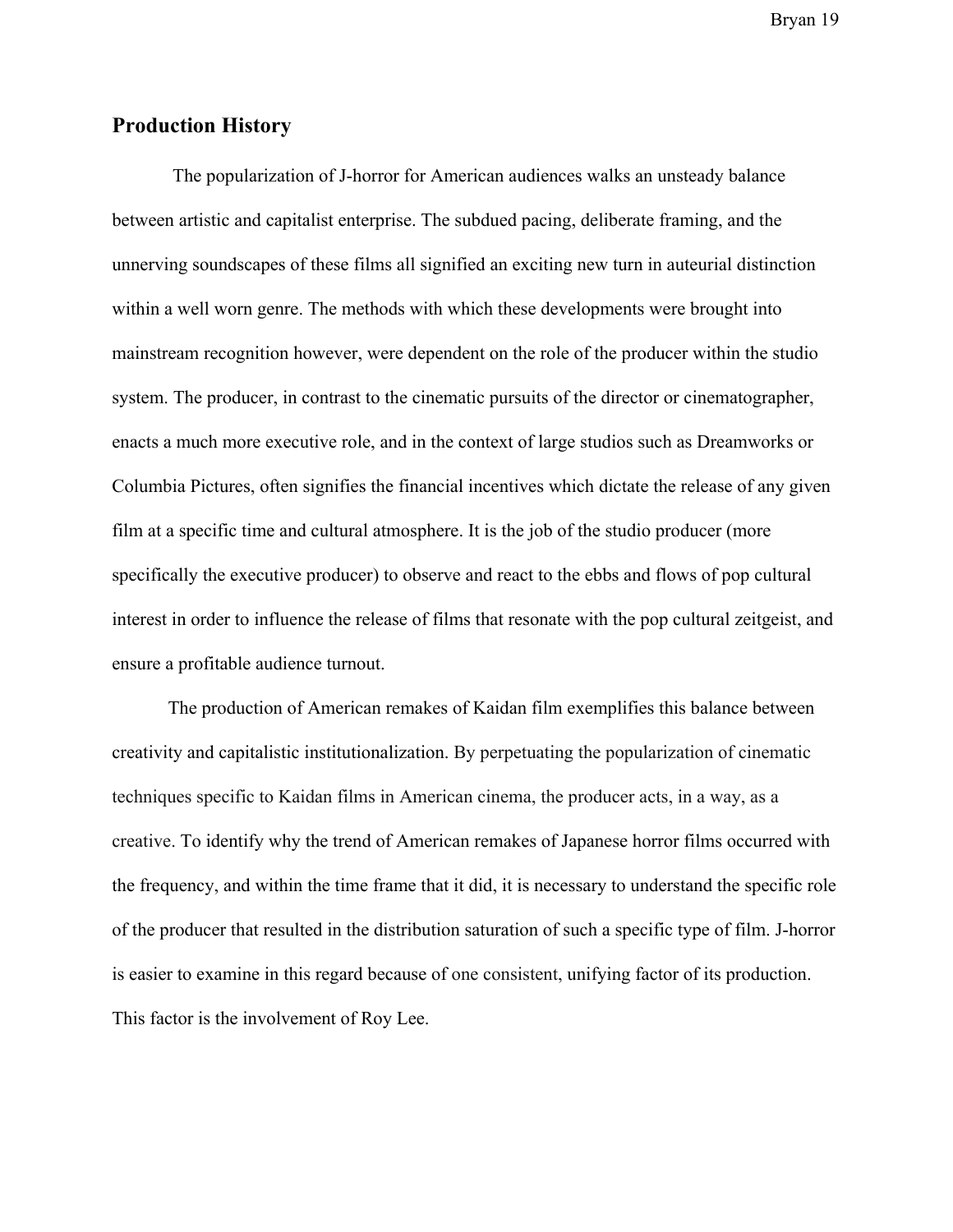Lee is an American producer, executive, and head of vertigo studios working out of Los Angeles. He was born in New York to South Korean immigrants in 1969, grew up in Bethesda Maryland, and graduated law school at American University in 1996 (Friend) Eight months later, he drove to LA, and began working with scripts as a "tracker" at a production company called Alphaville. After twenty two years, some of his production credits include The Ring and its sequel, The Grudge and its two sequels, Dark Water , The Eye, One Missed Call , *Rings*, and the as of yet unreleased reboot of The Grudge. Roy Lee, as an individual, is likely the most important factor contributing to the success of remakes of Japanese films in American cinemas. This is due to his innovations in the way screenplays are bought and sold, and his choice to capitalize on an untapped source of potential production business by working as an intermediary between American and foreign (primarily Asian) studios, such as Golden Circle. (Herbert)

There is a symbiotic, cyclical relationship between film producers and consumer trends, and it is important to understand the role of the film producer as they both influence, and are influenced by pop cultural trends. In Lee's case, the trend in question was the emerging American fascination with Japanese media. It was not the first example of this kind of Asian American media exchange (Toho pictures' Godzilla films had found success within the American pop cultural sphere in the 70's and 80's), but it was very much of its own time. The market was already there for Japanese media imports, but Lee's influence brought his particular horror niche to a new level of popularity. For example, the J-horror phenomenon undoubtedly owes some of its popularity to an amalgamation of cultural and consumer trends specific to the late 90's, with the success of the Ring and Grudge films following in the footsteps of the 90s' "anime boom." This was a period of time when the American Cartoon Network began featuring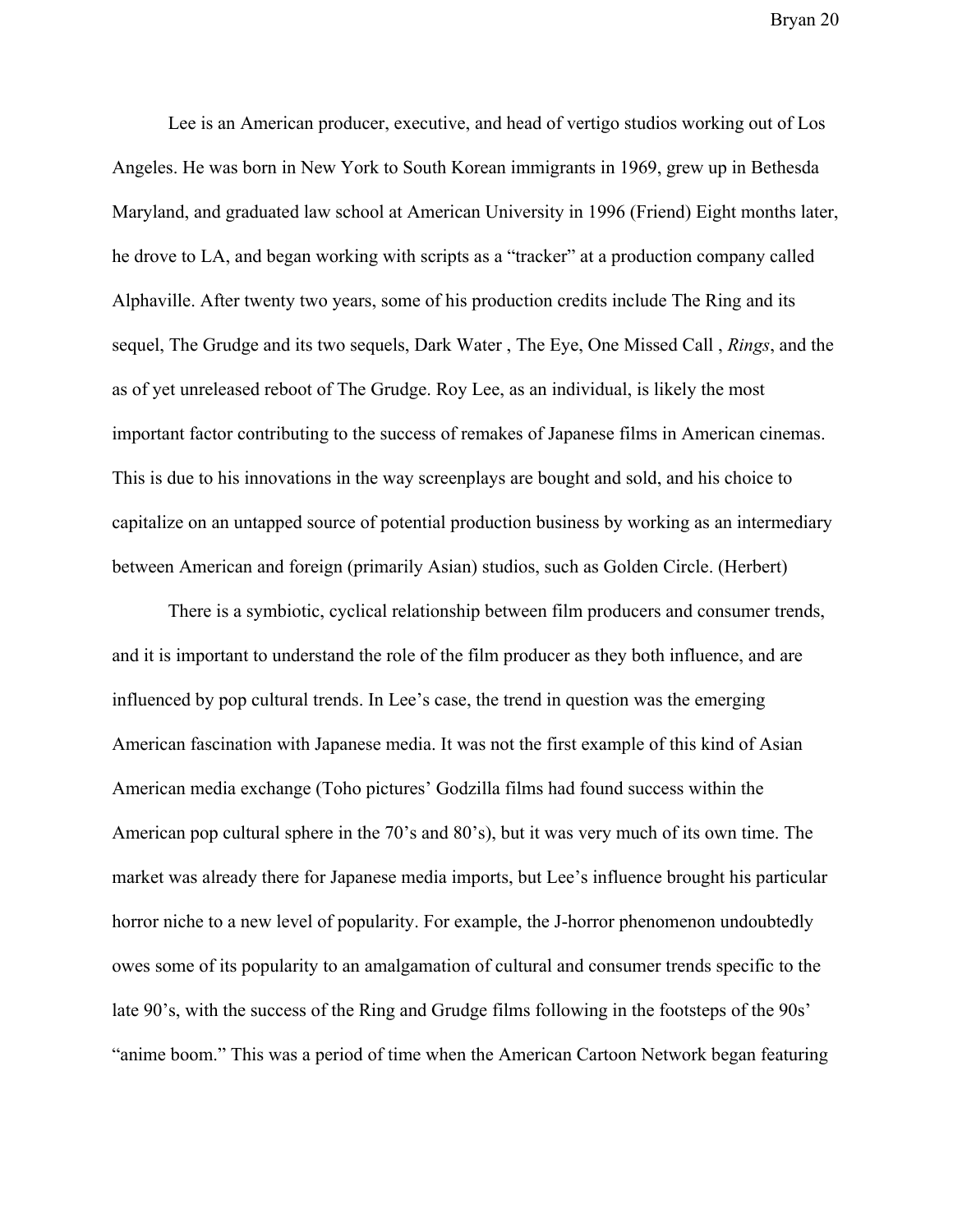programs like Sailor Moon and Dragonball Z within its own "Toonami" segment, finding immense success with younger audiences, and leading to the licensing of anime for american consumption from companies like FUNimation and Bandai Entertainment. (FlowJournal) It was within this environment of transnational media excitement that Lee was able to successfully transfer so many Japanese genre films into the hands of American studios and ignite another, more specific trend, both with the moviegoing public and within American studios.

Lee's rise to success began with his employment as a script supervisor at Alphaville in LA. The company, at the time, was responsible for the the preproduction of remakes of American films such as *The Mummy* (1932/1999) and *The Jackal* (1973/1997). Lee's decision to move to Hollywood in the first place went against the career path he had set for himself in college, and contradicted his parents' vision of a life with a steady income practicing transactional law in a corporate firm. It was during his studies as an undergraduate that Lee first dabbled in film. He made early attempts at screenwriting, transcribing *Pulp Fiction* (1994) but changing each line, altering the script into an almost entirely different movie. He attempted the same thing with a Seinfeld script, sending it in to a talent agency to no avail. (GoldSea)

In an interview with Daniel herbert, Lee denies any correlation between his legal schooling, and his success as a businessman. "I feel like it's all common sense. If there's a person willing to sell and there's a person willing to buy, there's always a way to make a deal. I don't think that it's something you need to go to school or practice law to realize." (Herbert) Lee's career goals weren't specifically linked to film when he made the drive to california. His intention was to work in entertainment, whether it would turn out to be music, television, or other mediums. Getting hired as a tracker for film scripts was the first job available to him, and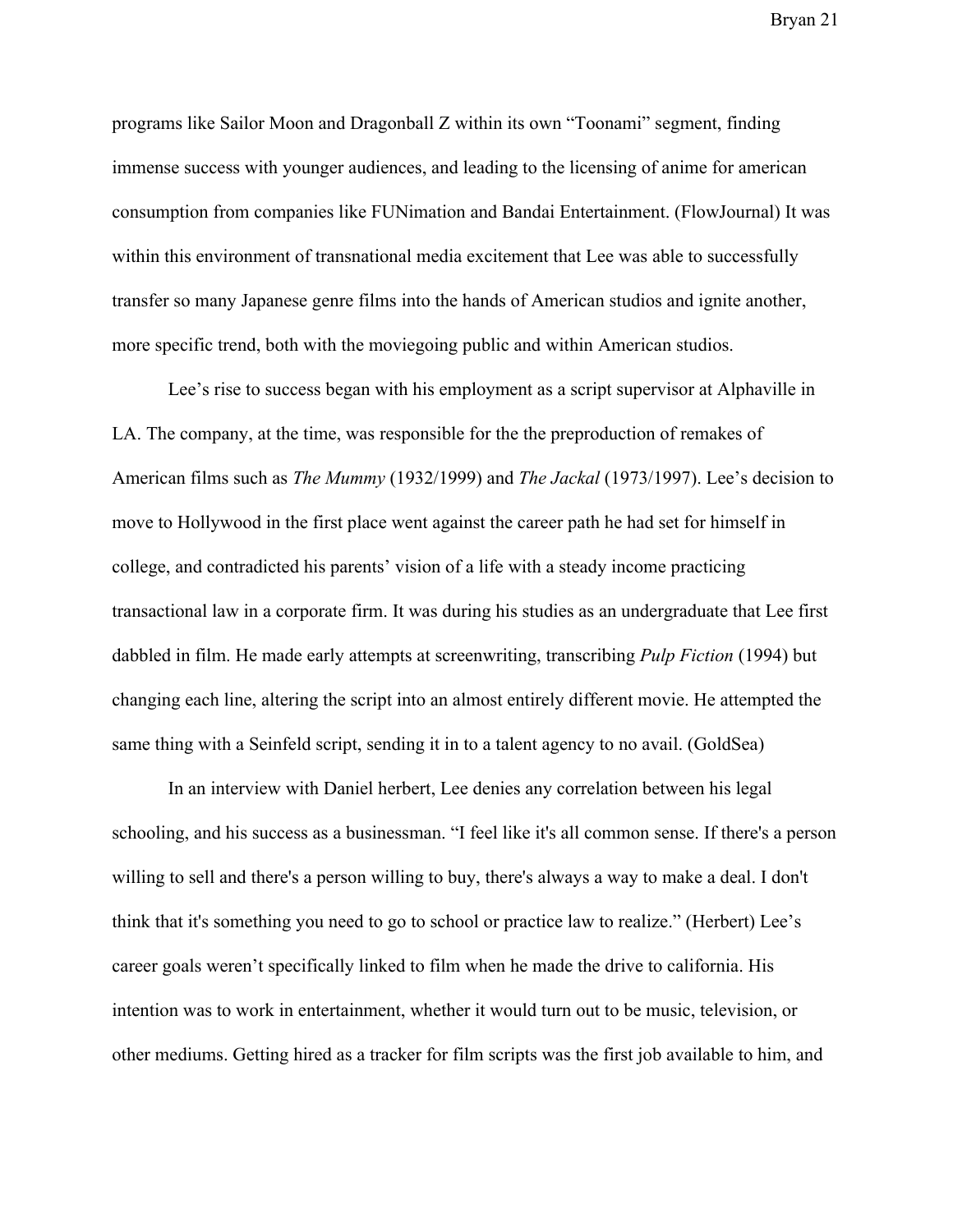his eventual success in the industry was due more to entrepreneurial instinct than a passion for movies or filmmaking.

During his time at Alphaville, Lee's work as a script tracker involved him communicating with other trackers about available, and potentially successful scripts. Lee's innovation was bringing his work online, setting up an internet bulletin which he called "Tracker," with which he shared access with twenty of his friends and professional connections. Six months later, he had established twenty five similar online groups, essentially killing the existing "spec script" market. After an unsuccessful foray into additional web content and short films, Lee took his most significant step towards the establishment of America's momentary fascination with Japanese cinematic supernatural horror with his seizure of producer Takashige Ichise's "Ringu," along with the interpersonal controversy and competition that would come with its acquisition by his peers, and American studios.

While Lee was initially intended to be credited among three executive producers for the 2002 film, as well as the man who discovered the property in the first place, a fourth executive producer whose name was added only after deliberation from Dreamworks (the film's distributor) provides a wrinkle into the story of Ringu's development into its American counterpart. In 2001, Lee was working with the talent management company Benderspink, and received word from his contemporary Mike Macari, who had been laid off from Fine Line Features, a specialty film division of New Line Cinemas. (Friend) Macari had been an executive on an American remake of Ringu, having brought the original to the attention of Neal Edelstein, a frequent producer for David Lynch. (Brodesser, Lyons) Though there is no confirmation for this, it is likely this connection that resulted in Naomi Watts starring in the eventual remake,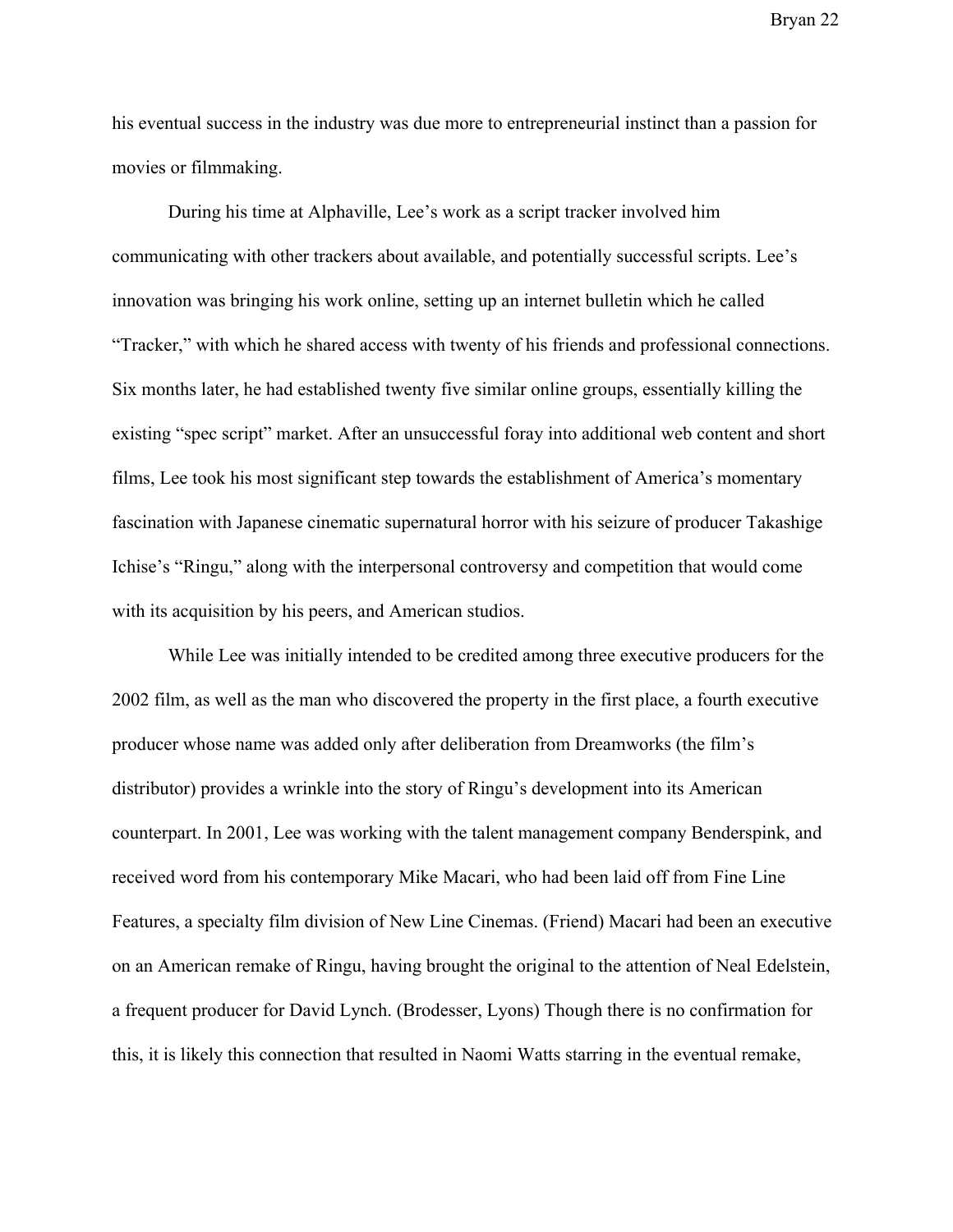having just come off of Mulholland Drive, directed by Lynch. After the remake project's cancellation with his departure from the company, Macari had reached out to Benderspink with hopes of selling the film.

Lee, acting on behalf of Benderspink, showed the script to his friend Mark Sourian at Dreamworks, before the film's primary producers Walter Parks and Laurie MacDonald decided to go through with the project. (Cinema.com) In the process, Macari's involvement was all but wiped from the films development history, and his subsequent attempts to contact Lee were met with a condescending stonewall. In the following weeks, Lee fought to keep his reputation of the man responsible for Ringu's discovery, going so far as to threaten Macari with circulating mugshots of a drunken driving charge he had been involved in. In the end, Lee relented, and Macari was given credit as executive producer for 2002's The Ring. (Friend)

The circumstances surrounding the discovery of director Hideo Nakata's Ringu, and the potential that its release revealed are demonstrative of the approach that Lee would take in future production opportunities, and thus serves as an early example of the kind of transnational production relationship that would allow for the American popularity of Japanese horror remakes. The Ring would turn out to be a box office success, and served as a proof of concept for a market based on imported horror scripts. For example, due to the early theatrical success of the film, competition between studios served as a catalyst for an unexpected profit based on the distribution rights alon. Dreamworks, as a show of faith, would outbid disney by one million dollars to maintain exclusive rights to the film's distribution, and would continue to control the rights to the film worldwide, with Japan being the one exception. (Brodesser, Lyon) With a waning interest in developing scripts, Lee left Benderspink in the fall of 2001, and joined with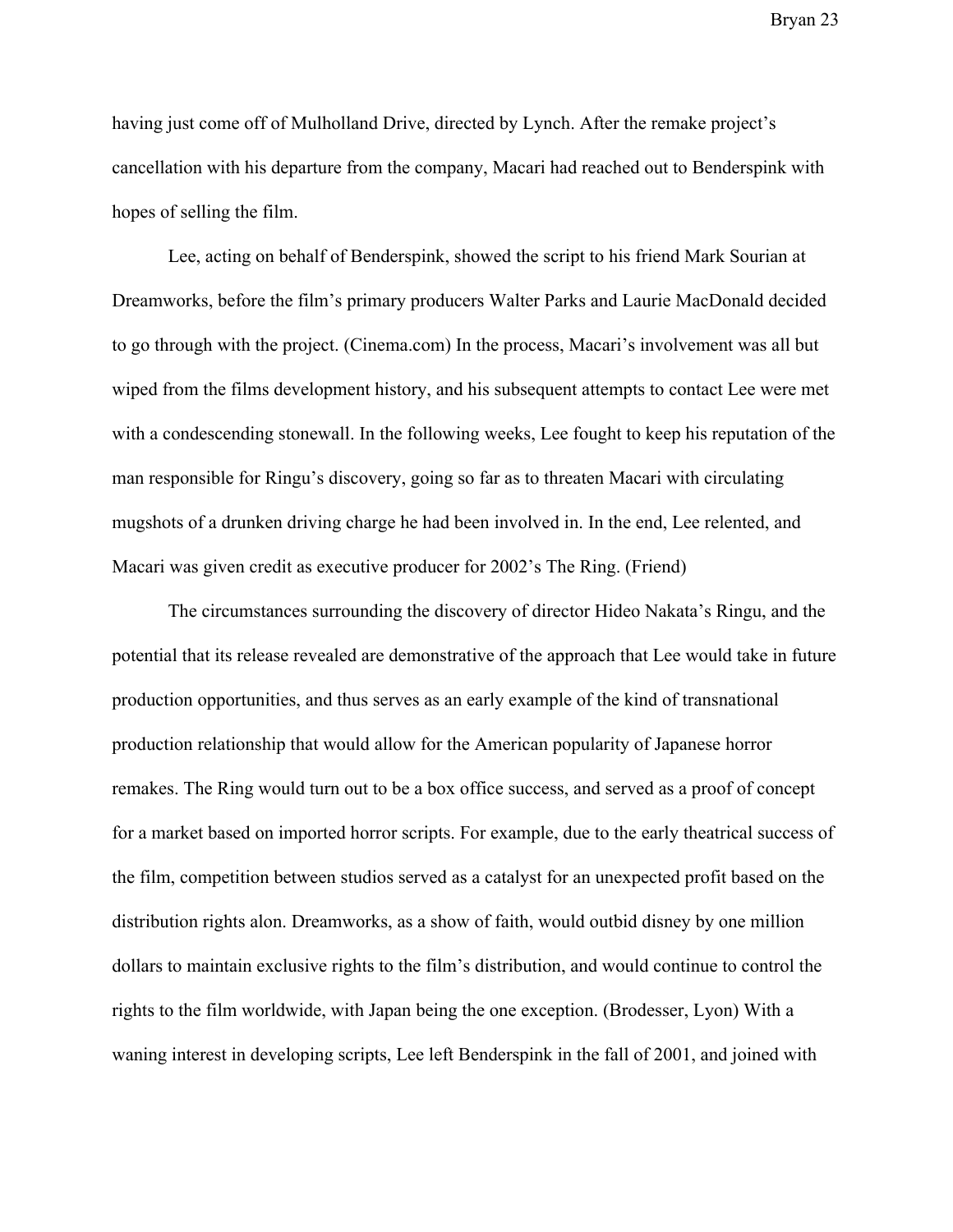colleague Doug Davison to form their own company, Vertigo Entertainment. Their goal was to replicate the shocking success of The Ring by purchasing the remake rights to Asian films for cheap, and selling them to American studios. His starting pitch was simple. He would explain to Asian distributors that their films would never be profitable overseas because of a widespread reluctance to watch films with subtitles. Alternatively, remaking a film would ensure a larger shared profit based off of an immediately more attuned viewer base. (Friend) Meanwhile, due to the established success of The Ring, American studios had an incentive to produce films similar in narrative and in style.

Lee, as a Korean American, had no professional contacts in Asia outside of his correspondence with Takashige Ichise during the development of The Ring. He also had no knowledge of customs, or how the cultural gap might affect going about sealing production deals. He spoke English exclusively. To circumvent these problems, Lee doubled down on the goodwill generated by The Ring's reception, and continued to collaborate on projects with director Hideo Nakata. Nakata would go on to direct the sequel to Gore Verbinski's Ring film, with Lee stating that he dropped the script off at Nakata's doorstep, and lent him a copy of the 1981 film The Entity before Nakata responded with a confirmation that he could remake it into a good film, and signed on to direct. Similarly, Lee continued a professional relationship with producer Takashige Ichise, and began to work primarily as a full time producer. These decisions transcend the traditional role of the producer in developing studio films; Lee was serving to steer the creative direction in which American studio horror cinema would follow for the better part of the next decade. As such, his involvement is just as much a creative force as the directors with which he collaborated.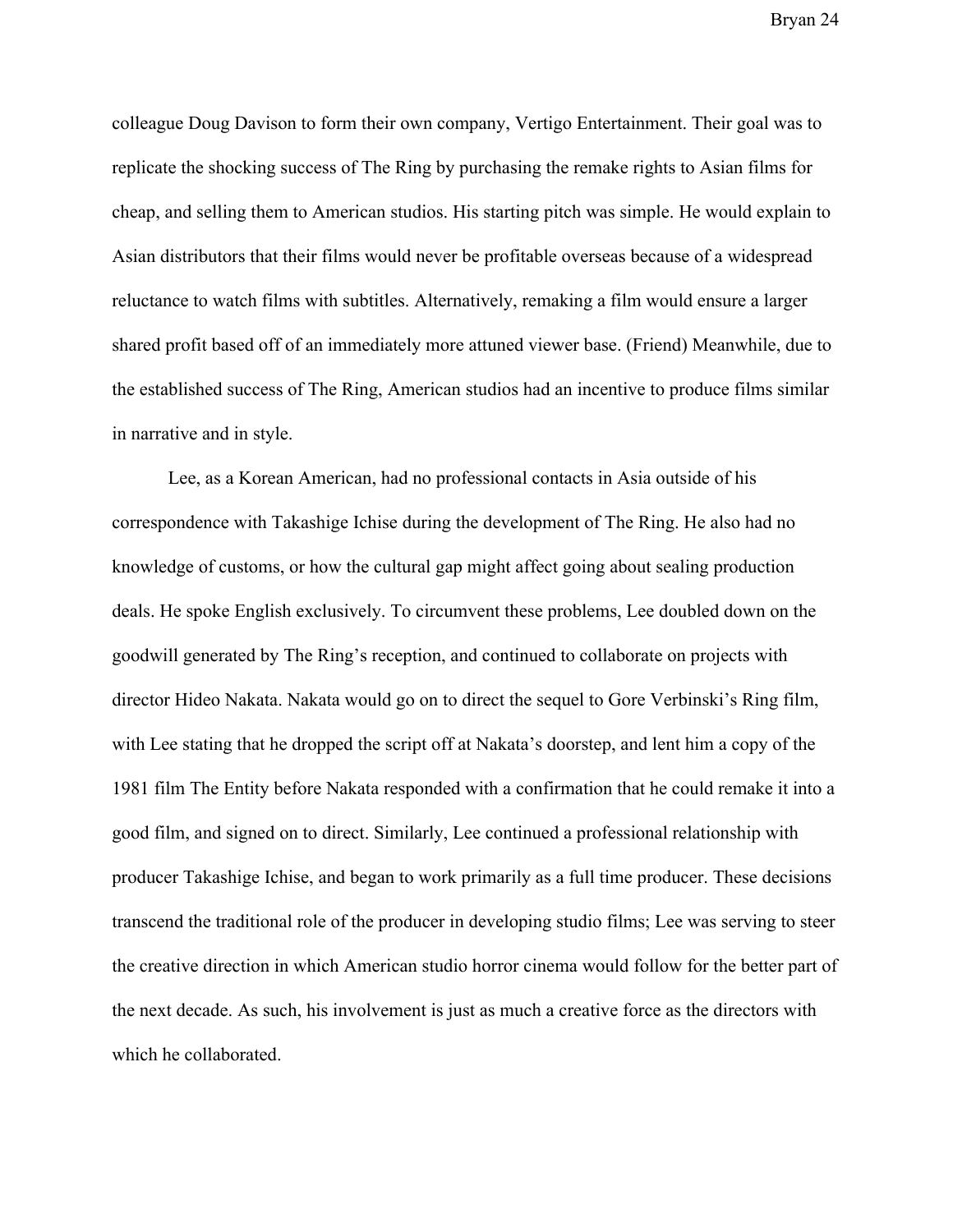As a day to day at Vertigo, Lee's career functioned as an architect of movies,

communicating with the people that would allow a film to go into production. "We put together the pieces that make the movie go forward. I don't write it. I don't direct it. I just help to put the whole package together and bring the project forward for a studio or a private financier." (Herbert) Before the process of finding writers or pitching projects to studios, the first task, that of identifying films to remake, became increasingly easy for Lee. Whereas before, Lee would have to weigh the viability of an existing Asian film to remake for American audiences, Vertigo would receive scripts, rough cuts, or final versions of unreleased Asian films with hopes of securing remake rights with an American studio. Overseas, this was becoming a viable method of offsetting production costs. If a film in the earliest stages of production could secure a remake deal, guaranteed international box office returns could be used as bargaining chip to obtain a larger budget or wider distribution for the original film. In other words, certain Asian films could use an unreleased American remake to generate a greater amount of confidence with Asian studios or investors. Other producers were coming to Lee as an avenue for success.

Takagashi Ichise would be instrumental in in Lee's next steps in establishing his reputation as the "Remake Man." Whilst alternately living at a home in Japan and a home in LA, Ichise would collaborate with Lee on another, now iconic franchise remade for American audiences. This would be The Grudge. (Herbert)

Among its contemporaries, 2004's The Grudge is notable for its use of setting. Rather than adapting a japanese story and characters and porting them over to an American setting, The Grudge takes place in Japan, albeit with an American principle cast. It is unique in that its national identity plays into its plot, instead of serving as a background to be erased in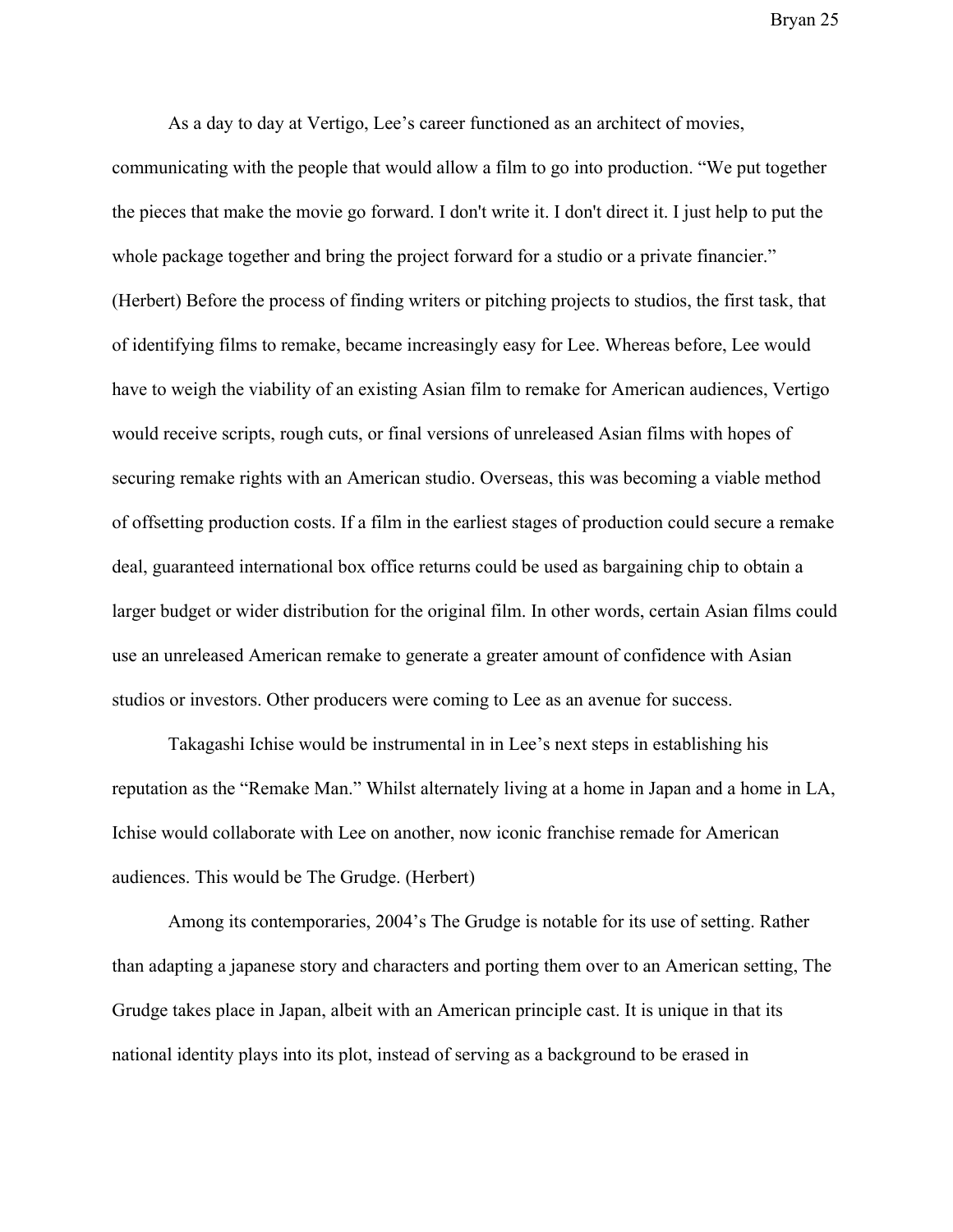international translation. This is primarily due to the transnational entanglements which defined the film's production.

At this point in his career, Lee was reaping the rewards of negotiating business between Asian and American studios, and was able to secure remake deals based on the Asian status of practically any original film by itself. One example of Lee exercising this success was a screening of Takashi Shimizu's Ju-On for director and producer Sam Raimi. (Friend) Prior to the film's screening, Lee made a loud announcement to the room citing Ichise's plan to remake an additional six Japanese horror films, and his ability to involve Ringu director Hideo Nakata for a shoot in Japan with American actors costing a meagre one million dollars. The screening impressed Raimi and producing partner Robert Tapert enough to secure the film's production within a few weeks. The shooting would take place in Japan, in accordance with Ichise's suggestions, but it would keep its original, relatively unknown director instead of the now internationally established Hideo Nakata. Instead of the originally pitched million dollar budget, The Grudge would shoot for between ten and fifteen million dollars, and go on to gross 187 million dollars worldwide. (McNary)

In an interview following the release of The Grudge 2, Lee explained his thoughts on the success of Japanese (and some Korean) remakes in American cinemas. In regards to the financial viability of East Asian films as opposed to remakes of european films, Lee detailed the exploitation and saturation of European filmmaking. Films like Point of No Return (1993), a remake of Luc Besson's 1990 film La Femme Nikita, and True Lies (1994), itself a remake of the French La Totale! (1991), came from a different cultural place that had had already been established in American pop culture. Europe could be seen as old culture, whereas Asia could be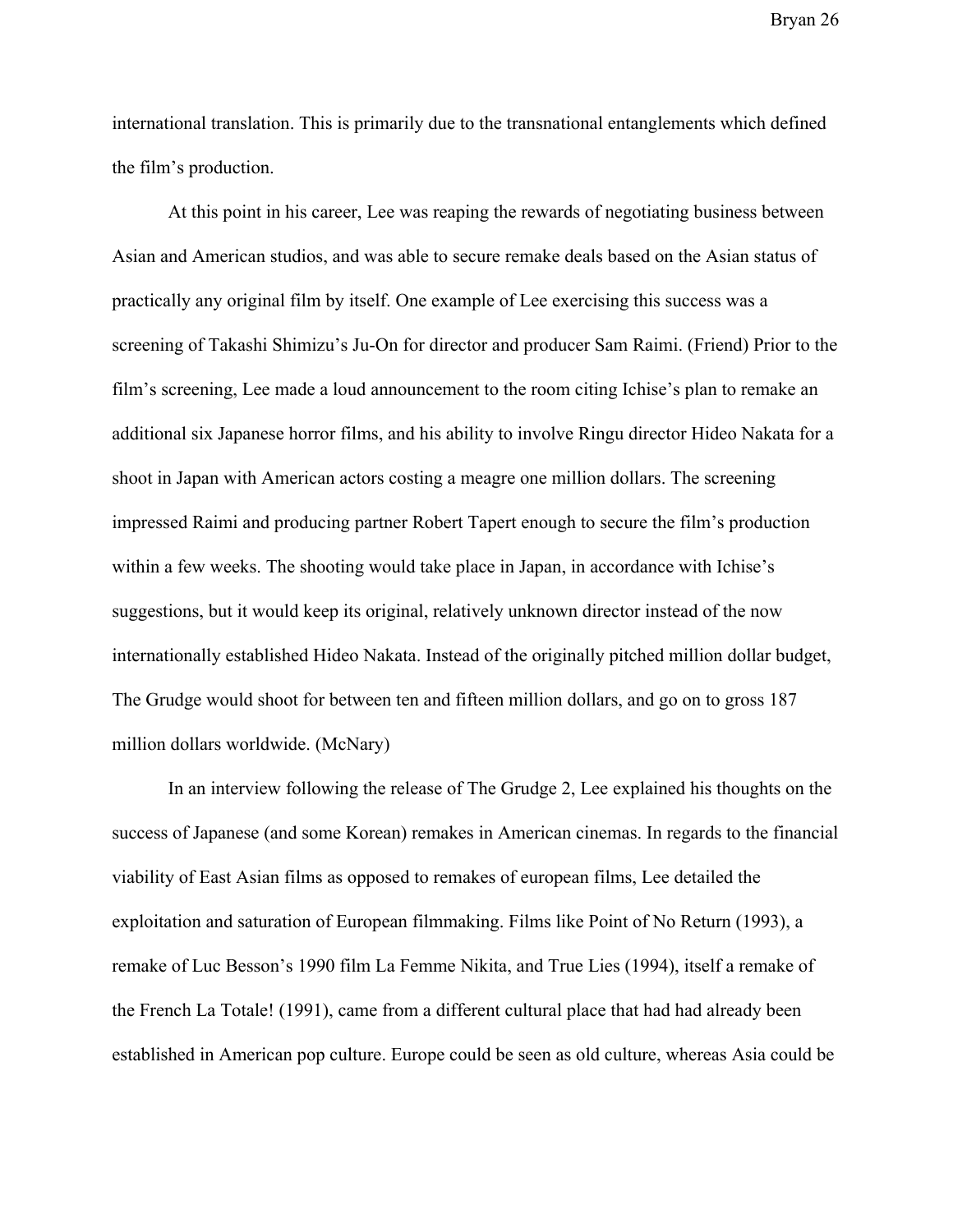seen as fresher, with less exposure. It was as if "a new door had been opened in Asia that hadn't been considered before." (Herbert)

The genre coding of the Japanese originals assisted in their viability as remakes in addition to their lesser US exposure. Horror was simply easier to adapt, as the themes and stories were often much less nationally specific, or could be altered to appear so. "Dramatic movies are very cultural or period pieces are very cultural, they are almost impossible to adapt to the US setting, which is what the remakes would normally try to do...If they have lots of cultural issues, like family relations or relations with the community, they're somewhat set to the region that the movies are made in, and they are harder to adapt. But horror movies seem to be easier to adapt because something that was scary to the audience, say in Asia, would potentially be scary to audiences in the United States." (Herbert)

For a time, this truism would serve to establish a respectable collection of franchise installments following the American remakes of Ringu and Ju-on. The American iteration of the Ring franchise saw the release of a direct sequel in 2005 before a hiatus of twelve years until the 2017 release of Dreamworks' Rings. The Grudge received two American sequels in 2006 and 2009, in addition to the as of yet unreleased installment tentatively scheduled for a 2019 release. Described as the second american reboot of Takashi Shimizu's film, it retains the core production team from the 2004 film.

These numbers pale, however, in the face of the popularity these franchises commanded in their native Japan. After the 1998 release of Hideo Nakata's Ringu, the next few years would see the release of a direct sequel, *Rasen* (unconventionally released in theaters at the same time), the 1999 television series *Ring: Final Chapter* (12 episodes), the 1999 *Ringu 2*, the unofficial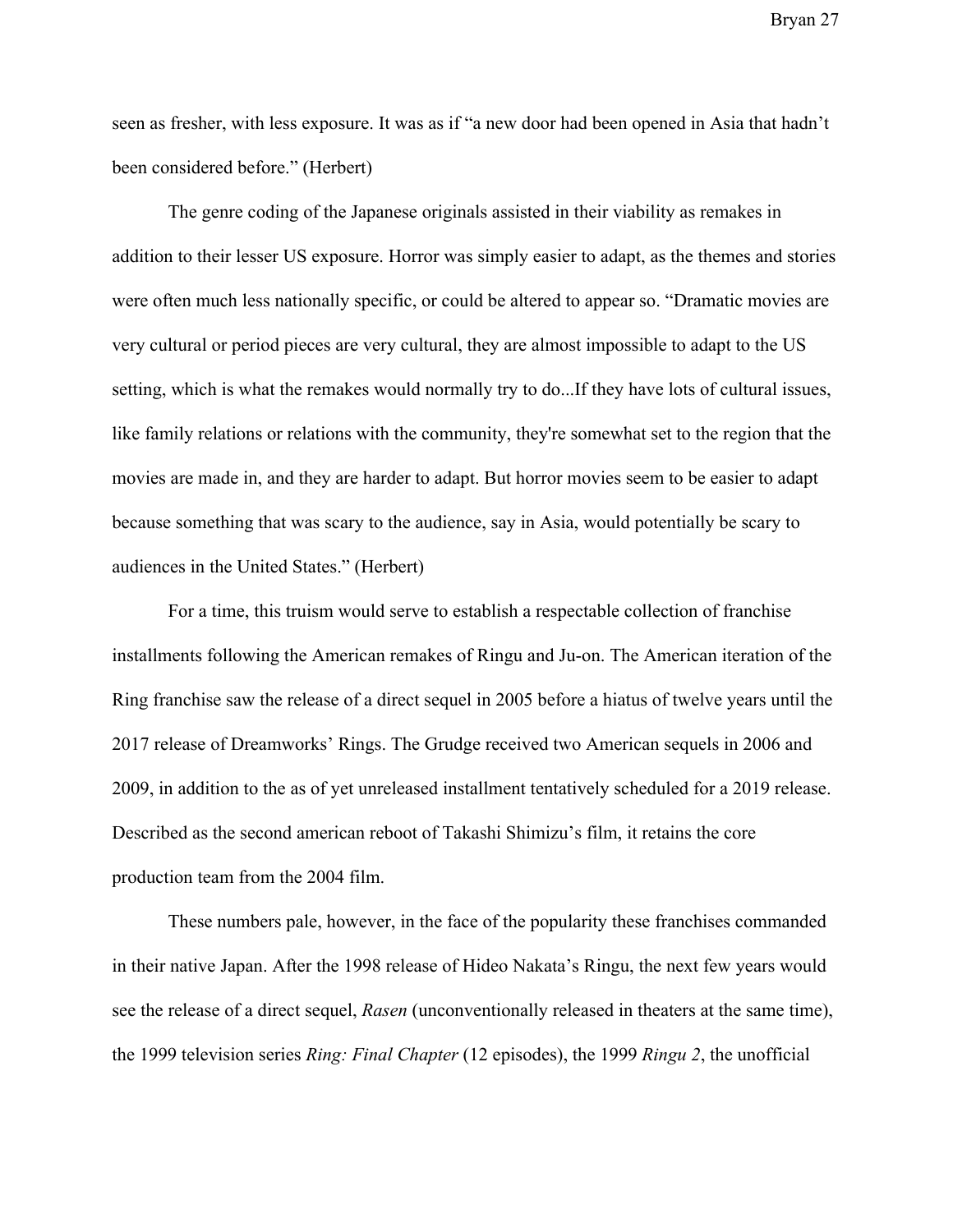korean sequel *The Ring Virus* (1999), *Ring 0: Birthday* (2000), *Sadako 3D* (2012), and *Sadako 2 3D* (2013). (ComingSoon.net)

The Grudge franchise (titled Ju-on in Japan) demonstrates a similarly expansive release schedule, with nine installments, discounting the four American releases which raise the total installment count to a staggering thirteen films. The franchise found its beginnings in two short films directed by consistent franchise writer/director Takashi Shimizu, titled *Katasumi* (1998) and *4444444444* (1998). They would be expanded upon in the feature film *Ju-on: The Curse* (2000) and its sequel *Ju-on: The Curse 2* (2000). Shimizu would return to the franchise with Ju-on: The Grudge (2002), and *Ju-on: The Grudge 2* (2003) before directing three installments of the American remake franchise. Following this were the simultaneous Japanese releases of Ju-on: Black Ghost and Ju-on: White Ghost (2009), Ju-on: Beginning of the End (2014), and Ju-on: The Final Curse (2015) The most recent installment draws the franchise into an even stronger parallel with the American slasher franchises of "Friday" and "Elm Street," with the release of the 2016 crossover flick Sadako vs Kayako. (IMDB) The film concerns a group of students who, seeking to escape the curse of the Ring films, call upon the ghostly antagonist of the Grudge series to engage in a ghoulish supervillainess smackdown in a similar manner to New Line Cinema's Freddy vs Jason.

Though not quite matching up in density of installments, the American and Japanese iterations of the Ring franchise in particular follow a similar pattern of release over the course of the first two decades of the 20th century, with the highest concentration of releases occurring roughly between 1998 and 2009. Following this is a hiatus of five to twelve years, prefacing a franchise return usually taking the form of a reboot. Sadako 3D, while commanding a larger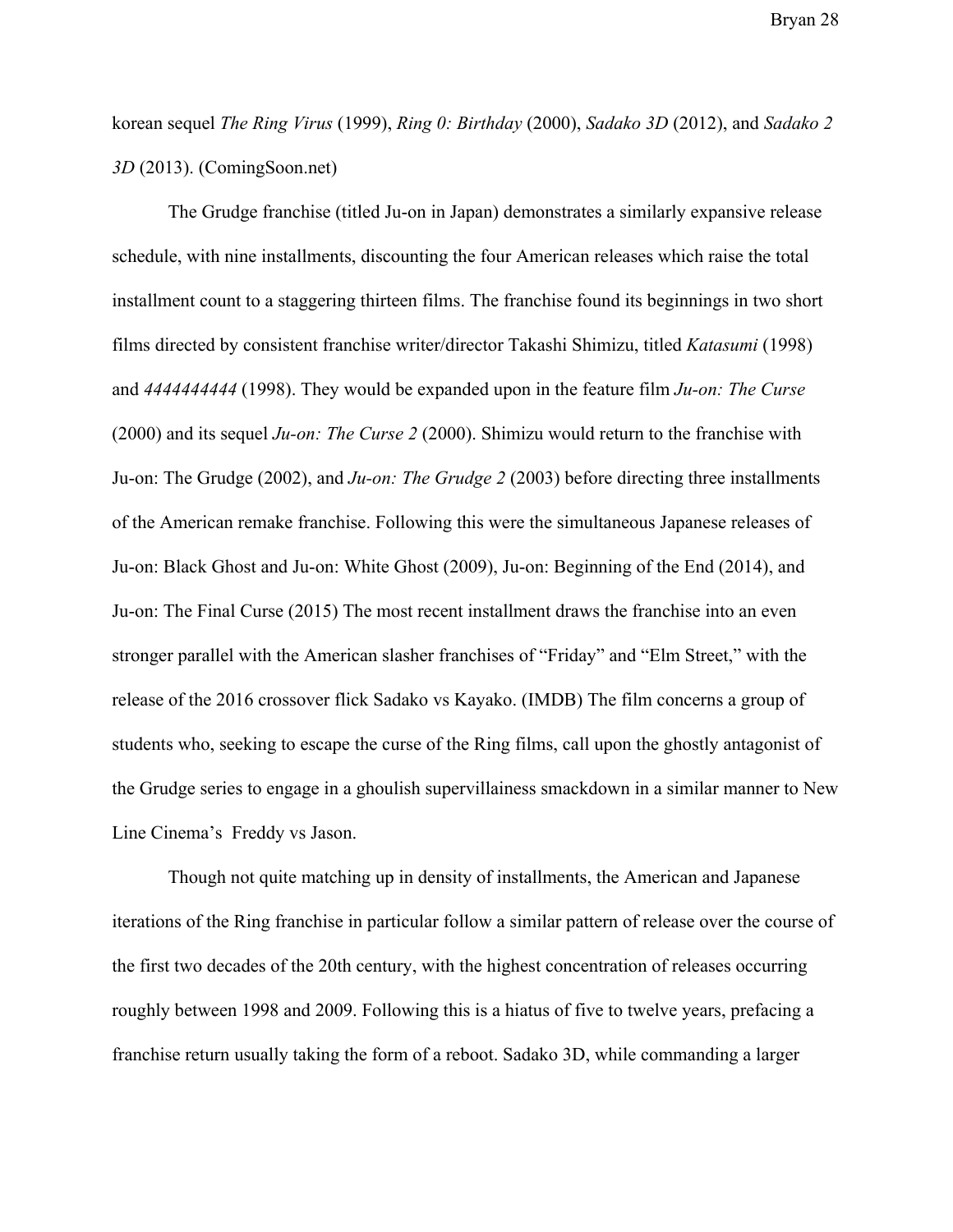overseas box office impact, marks the same kind of series return and change in direction that Dreamworks' Rings did after a similar twelve year hiatus following the critically maligned Ring 2. Both films are studio products basing their viability on the success of franchises gone for more than a decade without films to add to their brand. Rings suffered a troubled production, and a release delay that pushed its opening weekend from a seasonally appropriate October slot, to a January slot traditionally associated with a studio's "vote of no confidence." The release practices on display demonstrate an awareness of how time has changed the attitude towards these products.

In regards specifically to the American releases, it's clear that the modern installments aren't meant to build off of an existing pop cultural buzz, but to provoke a response in potential consumers based on memories of a time when the films were fresh to begin with. To return to the franchise parable of Friday the 13th and A Nightmare on Elm Street, Rings has more resemblance to the slick but hollow Platinum Dunes remakes of those films, featuring similarly negative critical reception. The suggestion that production practices based on gauging public interest and box office viability of the franchises were similar between Japanese and American studios reinforces the release framework of the films as based around franchise installments, and not films as individual artistic texts. While each film has a right to be recognized by the creative merit of those involved in its production, it is just as important to identify them as products, filmed and distributed with intention of securing a profit. Within this context, it is the producers who become just as important, if not more so, than the actors, directors, or cinematographers.

#### **Genre/Formal Analysis**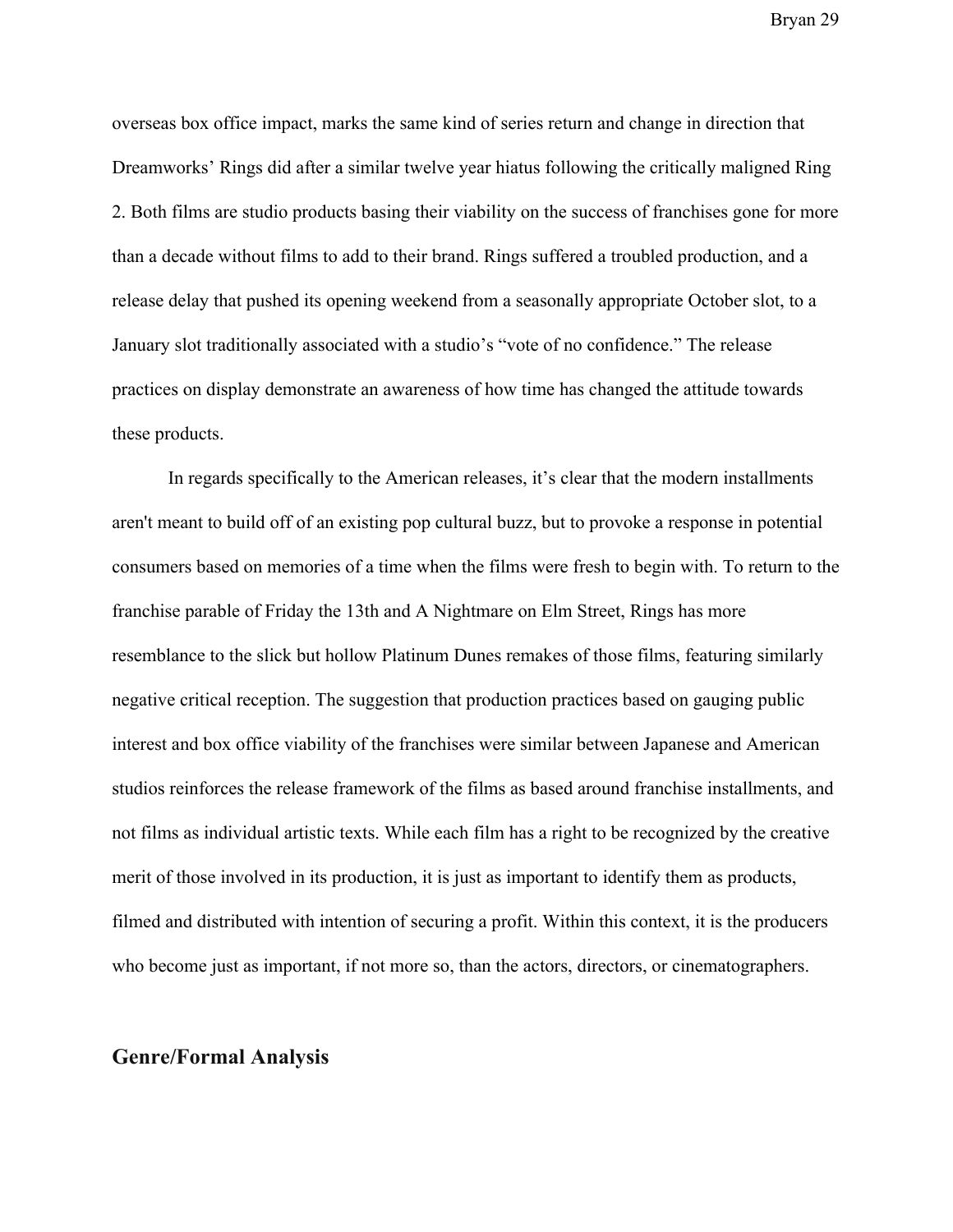To better place American J-horror remakes in transnational time and space, it is important to identify them as existing uniquely within the broad scope of generalized "horror cinema" at the beginning of the twenty first century. Genre, while identifiable by the themes commonly demonstrated within generic categories, is similarly defined by a structure within which formal filmic storytelling devices determine its reception by the public. How then, do the depictions of cultural anxiety found in J-horror films interact with film formalism to identify themselves within the scope of film genre? How do these films generically identify themselves, and what is the difference in generic representation between the original films and their remakes? What sets them apart in terms of their formal construction?

To answer this question, genre must be defined in relation to the medium of film, which is a question in and of itself. The broader understanding of genre, regardless of the medium in which it represented, remains as it was defined in regards to literature in the mid twentieth century. "Genre should be conceived… as a grouping of literary works based, theoretically, upon both outer form (specific metre or structure) and also upon inner form (attitude, tone, purpose). (Welleck 56) The outer form, in the case of horror film, consists of elements of framing, lighting, mise en scene, and performance. Inner form, with its reference to tone and purpose, describes the application of these formal elements to shock and involve the audience through the creation of an unsettling atmosphere. The "purpose" of horror film in the case of J-horror can also be found in its allegorical depiction of technological insecurity. This definition of genre and its function can be applied to film through a framework provided by Rick Altman's book "Film/Genre

Altman's text was published in 1999, just as the popularity of Japanese supernatural horror was beginning to reach a global audience, seemingly making his treatment of genre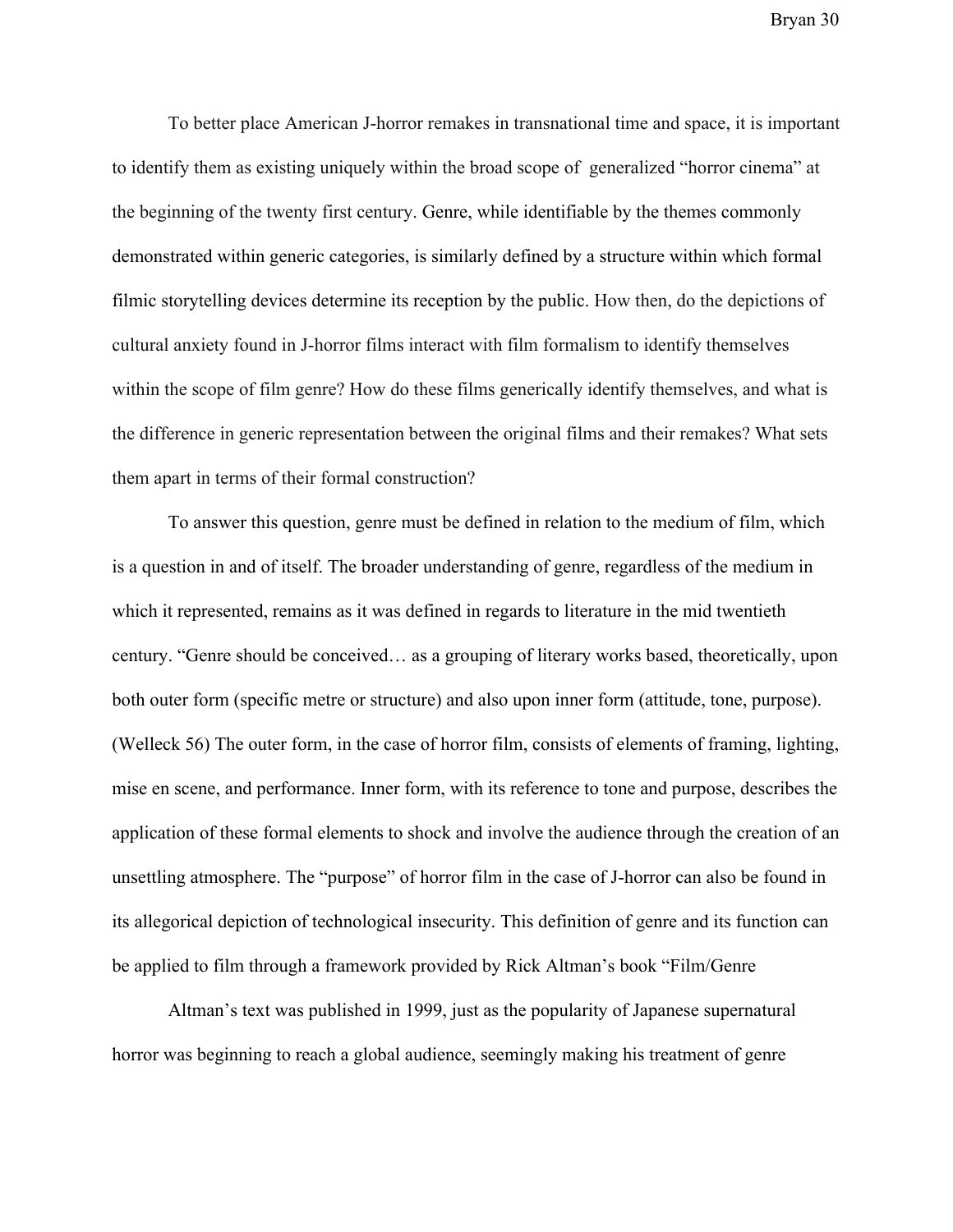particularly applicable. Most of his subject matter, however, deals with the understanding of film genre and its development over the course of the twentieth century. This puts his text in an interesting position in relation to J-horror and its American filmic counterparts. The films in question (with an emphasis on Ringu and its remake in this section), demonstrate the enduring relevance of Altman's genre theory, while also demonstrating how the uniquely transnational application of traditional genre filmmaking demonstrated by American J-horror remakes transcends traditional understandings of genre. This is revealed in the films' formal construction in relation to their national status, and nationally allegorical status of their representations of filmic horror.

Altman provides a series of guidelines with which we can define genre films, and identify the way that genre interacts with both audiences and studios. Those most relevant to the generic identification of national/transnational horror are as follows:

- Genre is defined by the film industry, and recognized by the mass audience.
- Genres have clear, stable identities and borders.
- Genre films share certain fundamental characteristics

As genre films, each and every film representing America's J-horror trend, whether of Japanese or American origin, is subject to these guidelines, and by examining them using these statements as a framework, one can come to a deeper understanding of their status as both nationally specific, and transnational commercial and cultural products.

**● Genre, Industry, and the Audience**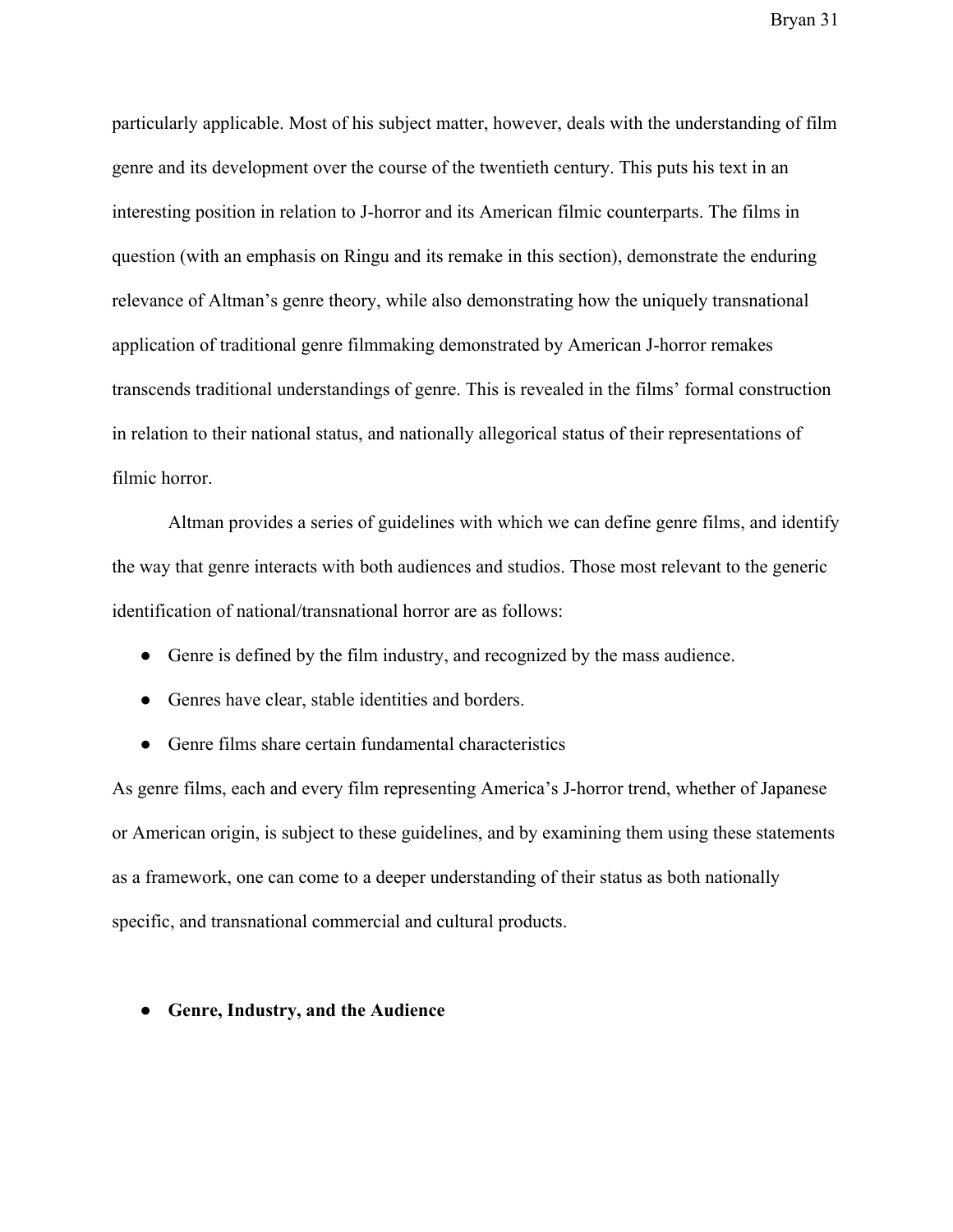The relationship between audience and studio in the development of genre film is somewhat paradoxical, or at least difficult to explain in terms that do not serve to dilute the elements of audience and studio interaction into abstractions. For example, the continued existence of a particular genre is essentially a result of a film's release posing a question to the audience: do you want to validate this as a formal and stylistic structure of storytelling? The audience, in the case of an enduring, profitable genre, answers "yes." (Altman 16) The genre film reaffirms the beliefs of the audience, while also setting up the industry and audience as enablers of each others existence. In this sense, both Japan and America serve as the studio and the audience, perpetually influencing each others studio releases. Despite the fact that Ringu found Japanese mainstream appeal beyond its status as a relatively low budget shocker, future releases such as Kairo and Chakushin Ari took thematic influence from the American success of "Ringu-like" films. The transnational communication of American studios representatives (Roy Lee in particular) were responsible for a cycle in which Japanese films could base their financial viability on the prevalence of American filmgoing trends, as demonstrated by the practice of selling remake rights to ensure greater box office returns.

In regards to J-horror remakes' more abstract status as genre films, the relationship between studio and audience is responsible for the formation of formal trends that define both Ringu and The Ring in equal measure, such as a reliance on thematic tension in lieu of more visceral jumps, and the techniques with which the select few jumps included are implemented. As Welleck defines inner form as relating to attitude and style, Ringu's approach to frightening the audience is due to the cultivation of an otherworldly and unnerving atmosphere more than it is about corpses hiding in the closet (though one iconic scare in the original film and remake rely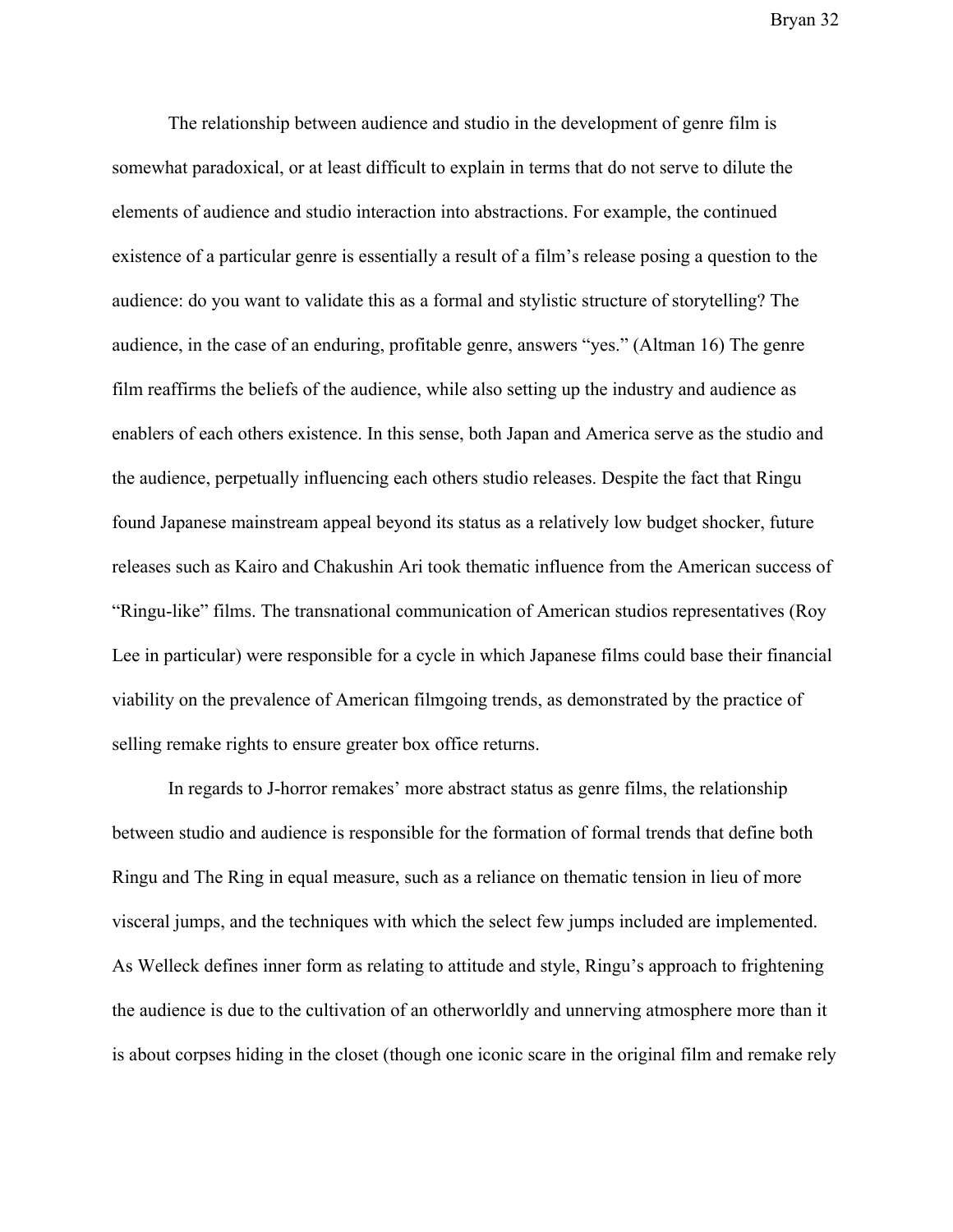on this specifically). The first time the ghost of Sadako is glimpsed in Ringu is a deliberately underplayed moment, possessing none of the shrill bombast associated with the kind of scare signified by, for comparison, a death in an American slasher film. Within the context of the scene, the protagonist Reiko has just finished viewing the haunted VHS tape by herself in a cabin and is left staring, confused and disturbed, at the dark reflection of herself in the CRT screen. In an over the shoulder close up, we glimpse the outline of a pale figure reflected by the television, reminiscent of a classic mirror scare. Subverting popular studio horror conventions, there is no associated sound cue with the frightening image, as the shot rack focuses to Reiko's startled reaction when she whirls around. The only sound is Reikos compulsory inhalation, and we are left with a close up on her confused face, calling into question the validity of the spectral image. It serves not so much as a confirmation of supernatural elements, but to call into question the reliability of the perceptions of the protagonist, and by extension the audience. It is an approach to horror that relies more on suggestion and the eventual escalation of inexplicable elements, even if presented within the mold of a traditional jump scare. The "jump" in this case is not forced upon the audience with a contrived and startling sound cue, but left to the discretion of the viewer. It is significant that this still relatively easy scare is omitted entirely from the remake, in favor of similarly slow building tension. The Ring, with a higher budget and wider release, could easily have adapted this particular scare, recontextualized by its studio horror status, and elicited an quick and easy jolt. Verbinski, however, opted to remain faithful to what made the film unique in its presentation of fright, which is in itself representative of the exchange of ideas between studios and audience, with Dreamworks, in this case, signifying the audience.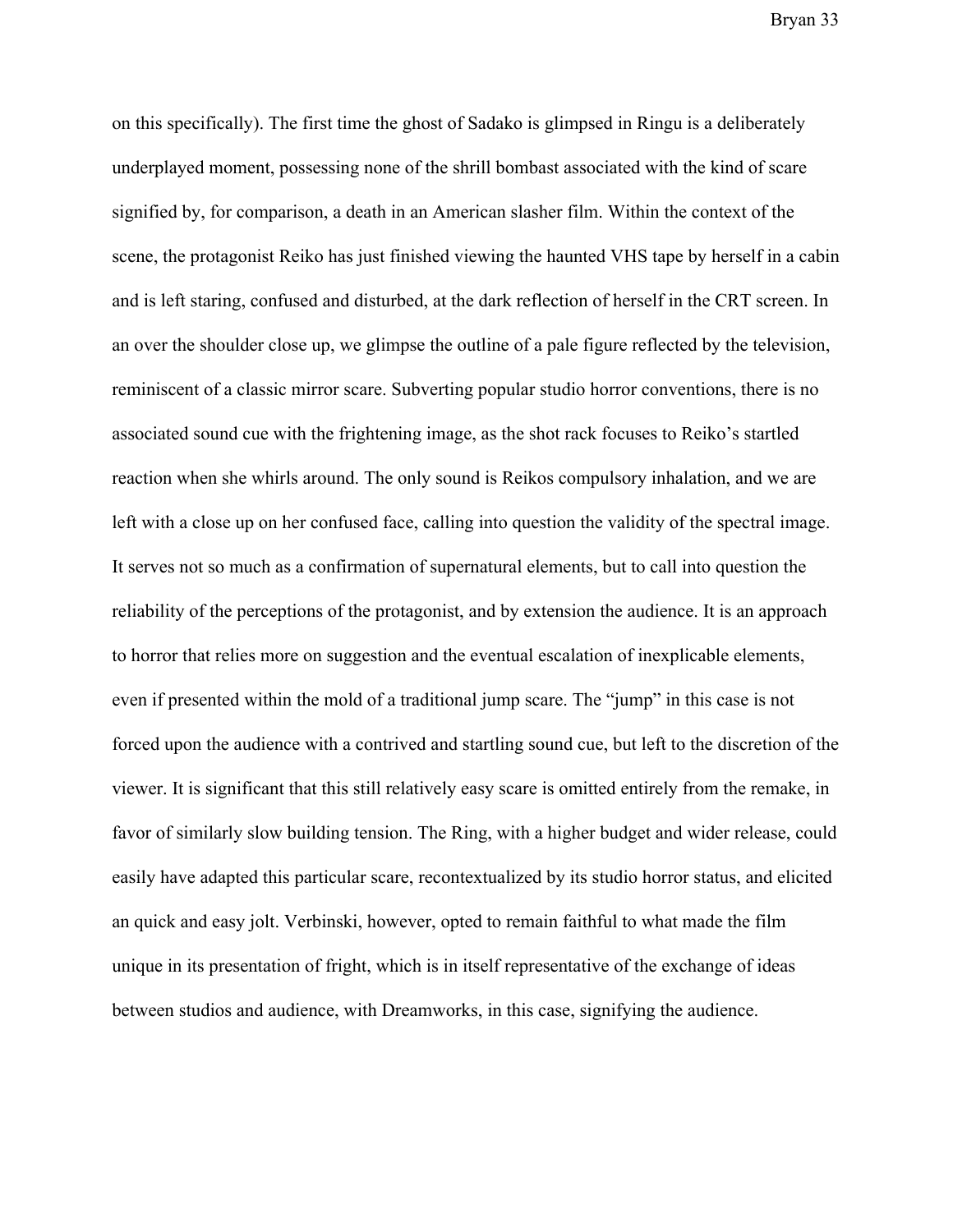#### **● Stable Identities and Borders**

Throughout the history of its acknowledgment, genres have been somewhat liquid in their application, with examples including the horror-comedy, or sci-fi fantasy. In order to successfully identify a genre in its own right however, it is necessary to distinguish clear boundaries within which genres can be typified. In order for horror to be recognized among its contemporaries, it must (a) be produced according to a recognizable generic blueprint, (b) display basic structures commonly identified within the genre, (c) be regularly identified during its release by its generic label, (d) be interpreted and recognized systematically by its audience as belonging to the genre in question. (17) How then, do Ringu and The Ring demonstrate these qualifying borders of genre? Additionally, how do they demonstrate these differently based on their national origin?

Ringu's response to the first qualifier is clear in its status as a modern contribution to the tradition of the Kaidan film. It exhibits structural and stylistic tendencies identifying it as such, including a ghostly antagonist, a vindictive motivation for the ghost, an inescapable curse, and a tragic end in which the ghost takes its revenge upon the world of the living. The Ring offers the basic framework of this story, but removed of tis national context, it exists within a separate generic framework. While marketed as a remake of a pre existing horror film, the film's production was inherently influenced by genre, with the popularity of Ringu guaranteeing the Ring's recognition. Both films display basic structures commonly identified within the genre. While the details of Reiko and Rachel's investigations into the haunted tape vary in each respective version, the narrative is structured throughout in a way to facilitate an increasingly severe sense of fear amongst the characters and audience. In accordance with its more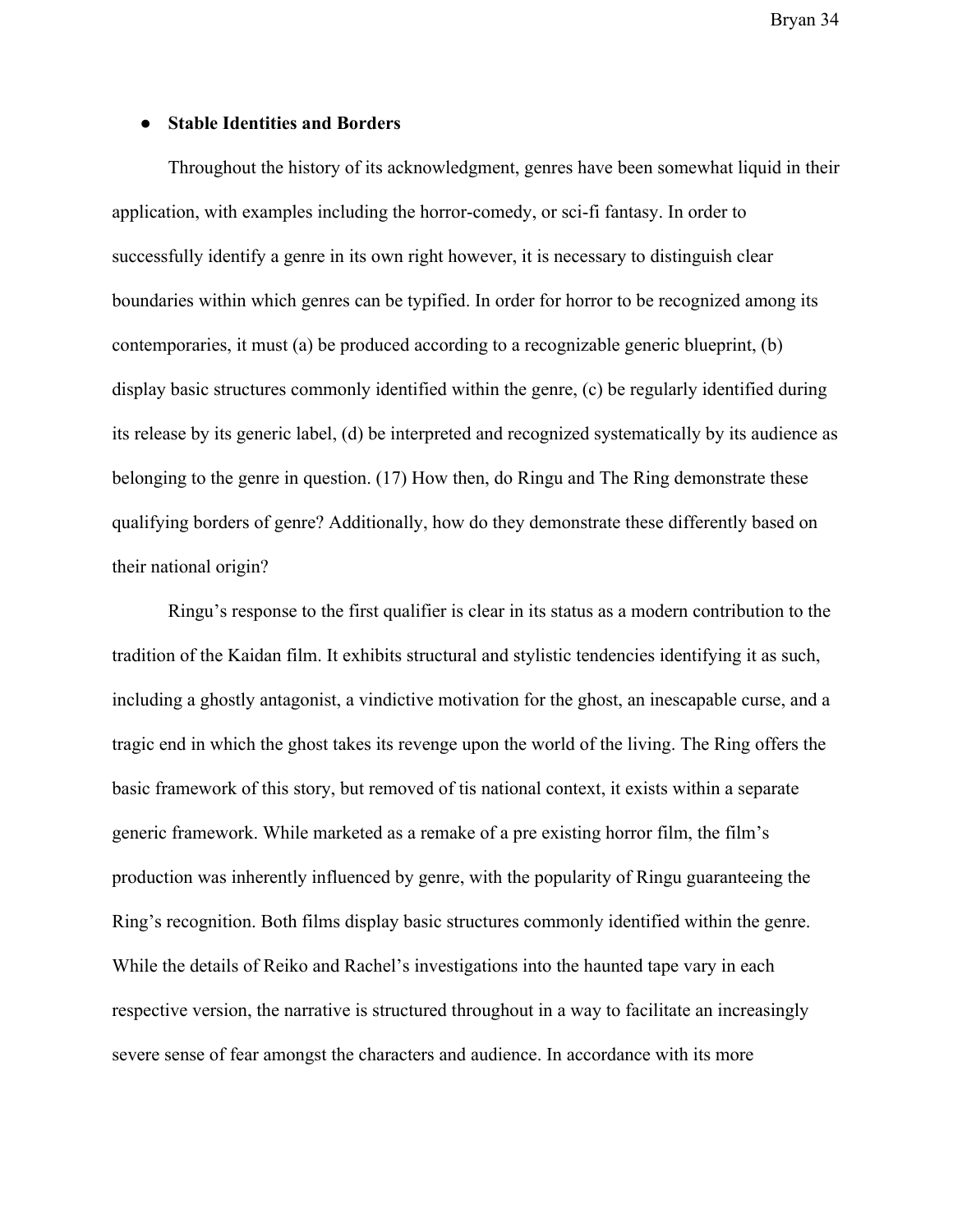psychological approach to horror, there are few moments of outright terror, with the most recognizable sequence appearing in both versions. This is the reveal of Sadako and Samara in corporeal form to the supporting characters Ryuji and Noah before both are dispatched offscreen at the hands of the vengeful spectre.

Both Ringu and the Ring were identified by the generic label of horror during their release, and audiences were receptive to both films in accordance with this generic label, leaving little ambiguity as to their status in the eyes of studios and audiences equally. The construction of their marketing, however, marks the films as distinct in their formal approach to horror, as it is also representative of the emotional and narrative distinctions in the context of the film's scares. The trailer for the American release of Ringu is hard to follow, with its disjointed series of images verging on experimental or impressionistic. While all of the shots on display are present in the full film, their arrangement in the trailer's edit obscures any narrative purpose they serve, splicing footage from the haunted tape with reaction shots and shadowy imagery to create a deliberately confusing array of dialogue free nightmare cinema. Only the presence of quotes and accolades in the latter half of the trailer signify it as a traditional piece of marketing, or identify its subject as a feature film at all. The trailer for The Ring, on the other hand, features a much more narrative oriented structure, with character voice over explaining the context of the film's curse, and the roles of the characters in attempting to solve it. This disparity between the film's initial presentation to a potential audience acts as another example of Japan's cultural interpretations of horror clashing with the clearly defined structures of cinematic horror present within Hollywood's studio releases. A "destruction of order" is clearly present in the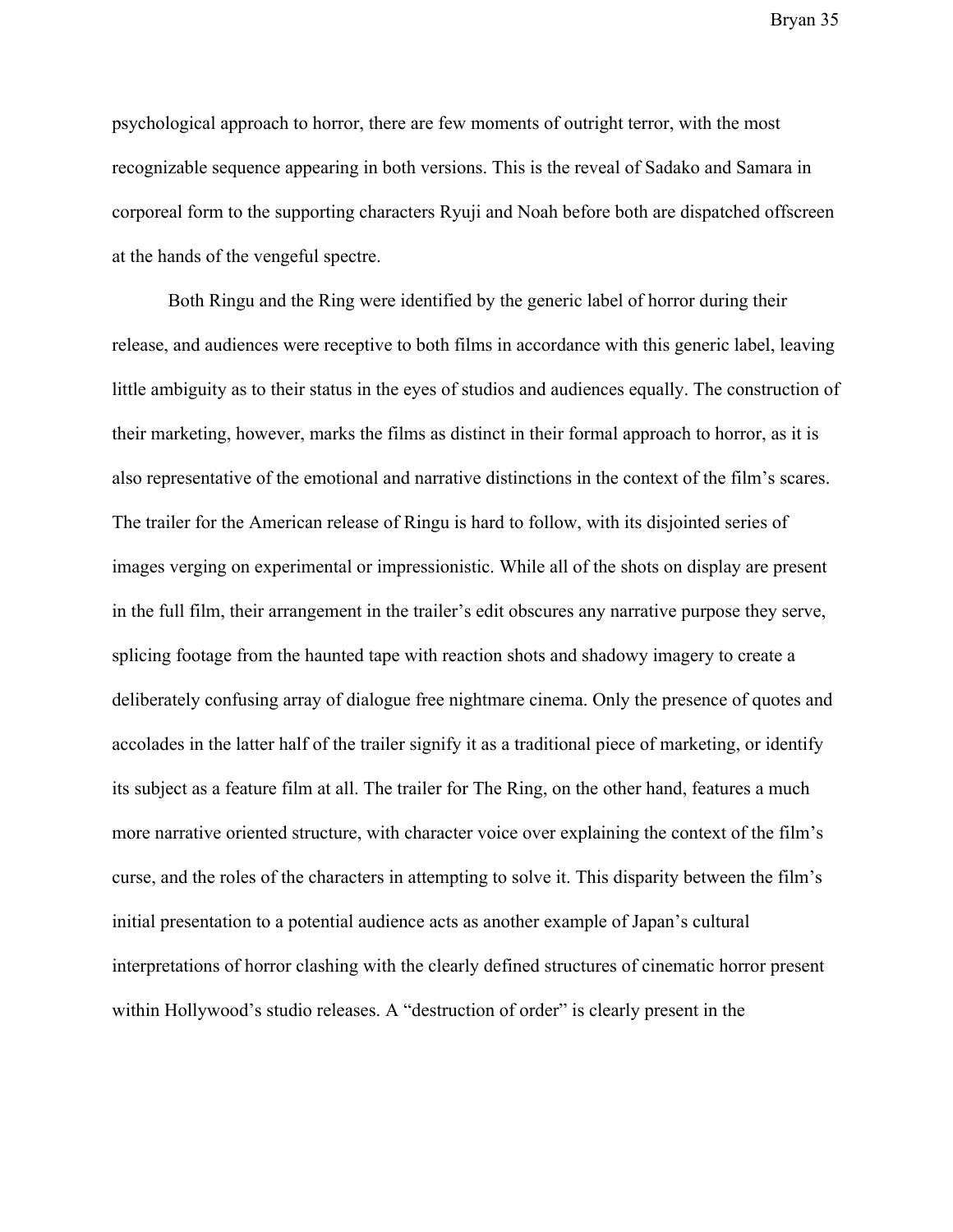indecipherable presentation of Ringu's trailer, while the status quo of narrative horror is preserved in the marketing for its American remake.

#### **● Fundamental Characteristics**

Altman's claim that genre films share certain fundamental characteristics is demonstrated in a formal comparison of Ringu and The Ring. As genre is often identified in the shared topic and structure of a group of films, it is appropriate to analyze the films in relation to Welleck's claims about identifying genre: How does each film's outer and inner form identify it as existing within the horror genre? Additionally, what elements of outer and inner form can be recognized as being fundamental to generic identity? To facilitate a comparison of the formal techniques used in Ringu and The Ring, the films will be analyzed according to three scenes: the cold open in which two young girls introduce the concept of the haunted tape, the first viewing of the haunted tape by the main character, and the final emergence of the film's ghostly antagonist.

The first scene of both Ringu and The Ring play out in much the same way, with similar dialogue and pacing. Two girls are alone in one of their houses late at night, discussing a seemingly frivolous rumor of a haunted vhs tape. One of them reveals that she has viewed the tape before they are distracted by a phone call, starling them both but turning out to be harmless. One girl leaves before the other begins to experience unsettling phenomena in the form of form of electrical malfunctions and televisions inexplicably turning themselves on. This is where the two films deviate, as in Ringu, the solitary girl is displays a horrified reaction to an unseen force while the other is upstairs. In The Ring, there is additional phenomena in the form of strange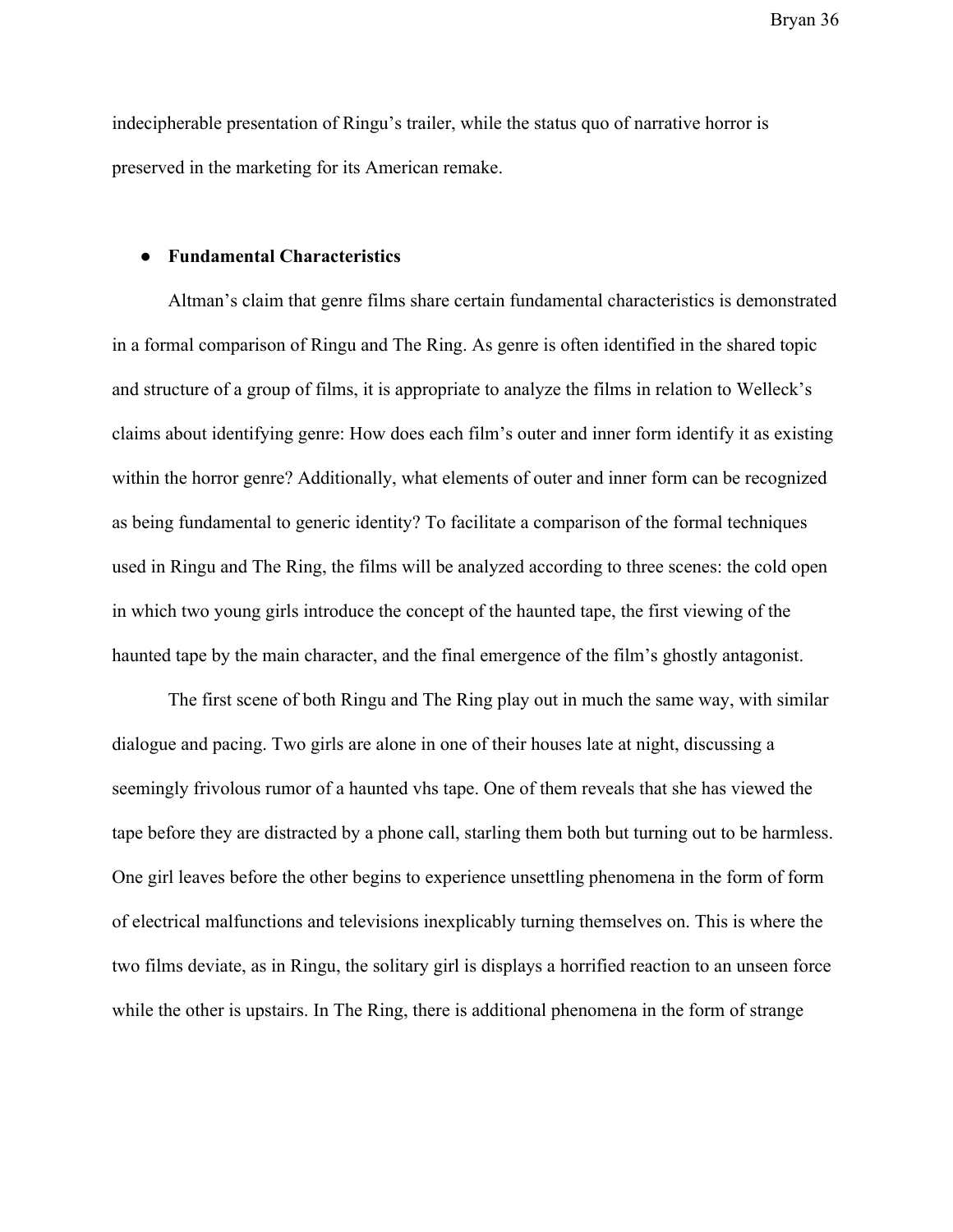pools of water, and the unaffected girl seemingly vanishing from the scene before the victim clearly views an image from the haunted tape.

It is in this first scene that we are exposed to the formal differences that will go on to identify each iteration's approach to psychological and supernatural cinematic horror. Ringu is a film with a much lower budget than its remake, and this is apparent in camera movement, the coloration of its shots, and a "show less" approach to its supernatural elements. Ringu's camera often holds longer on any given shot than its remake, and shots are mostly stationary, with movement only consisting of simple pans. Its color scheme is naturalistic, and its cinematography is noticeably darker than verbinski's film. The film's look is more defined by natural lighting, with household lights providing a clear separation between brightly lit areas and shadow. The Ring features a much more stylized look, with more substantial lighting and washed out color putting a pale, ghastly filter over the whole film. The camera is also more active, tracking the characters as they move about the house. A distinctive whip zoom is also used in this scene to focus on both a clock, and the victim's face as she succumbs to the curse. This particular movement represents a more technical approach to eliciting terror, as opposed to Ringu's thematic technique of placing unsettling visuals in otherwise pedestrian shots. As Verbinski's first victim looks upon the television playing the haunted tape, there is an eyeline match on a shot of well obscured by static, and the whip zoom closing in on the girl's face, which becomes digitally contorted and ghostly as the shot constricts around her. Both scenes are completely devoid of music, with the sound design emphasizing the stillness of the house, interrupted by foreboding static.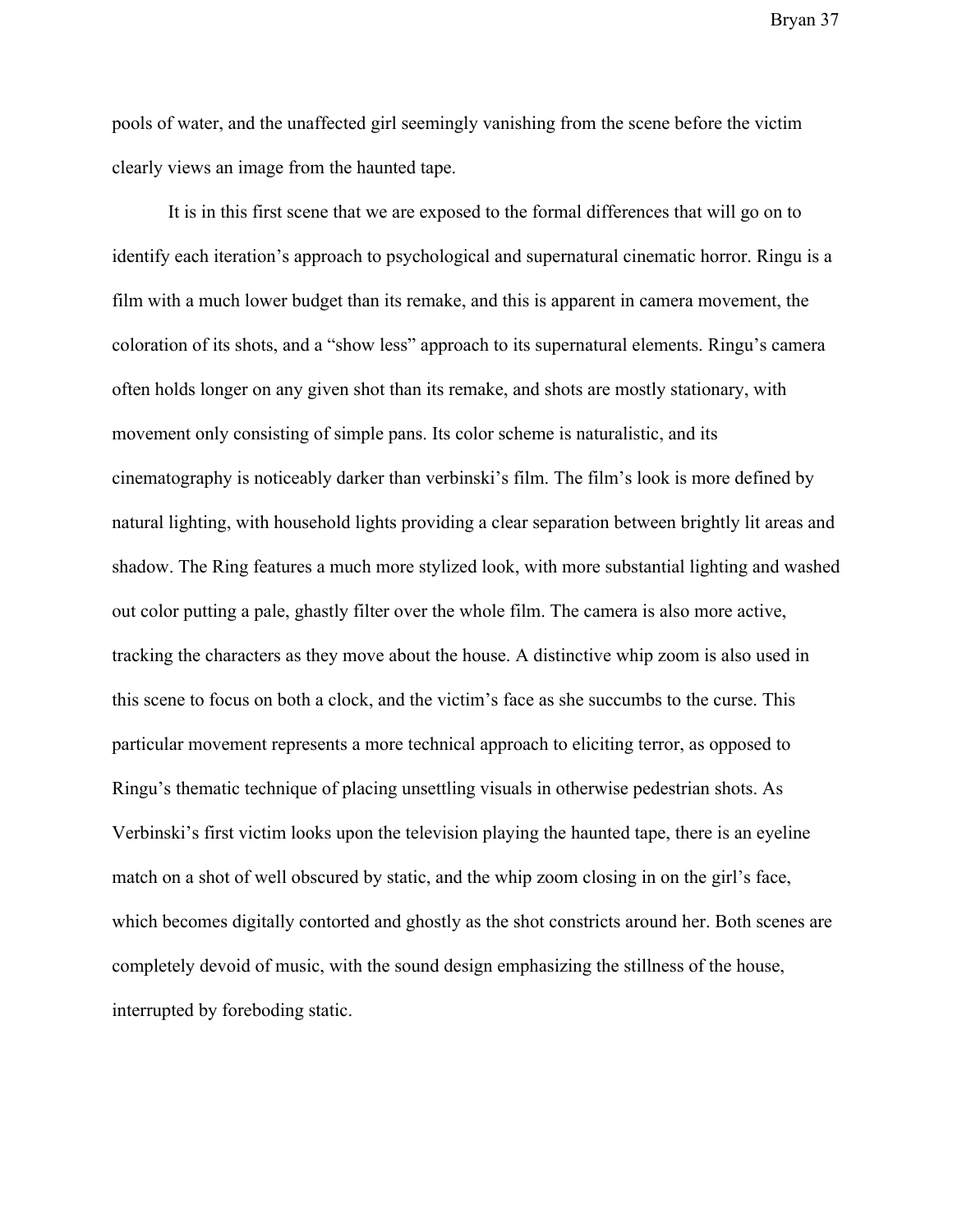The haunted tape in The Ring is mostly a more robust, visually expansive version of the one found in Nakata's film. The original features many shots that would be reincorporated into the remake, such as a woman in a mirror on a blank wall combing her hair, distorted footage of humanoid figures crawling through mud, and an extreme close up of an eye. It also features a wall of Japanese characters floating unintelligibly around the frame, which would not receive an American update. American additions to the tape replace the eye close up with a horses eye instead of a human one, a match cut on a box of maggots with a wide high angle of humans wriggling in muck, a collection of twitching severed fingers, a dutch angle of a table's corner from which a massive centipede emerges, a burning etching of a tree, and a shot of a fibrous cord being dragged out of a human's throat, from the cord's perspective. Both tapes feature an unsettling soundscape, with Ringu's soundtrack featuring a shrill, scraping screech. The Ring, on the other hand, employs a rhythmic but unsettling series of three high pitched musical notes, juxtaposed with jarring transitions to electrically distorted grinding and groaning. The nightmare logic and visual disjunction of the original tape is retained, but the inclusion of more classically disturbing imagery suggests the intention of eliciting blunt shock value from the visuals, beyond the mystery of the original's composition, and its relation to the ambiguity of Japan's supernatural storytelling

The climax of both films plays out in similar beats, with both Reiko and Rachel's ex husbands experiencing the reveal of the film's ghost, and fatally succumbing to fear. Similar to the films' opening, a television inexplicably powers on, playing the final shot of the well from the haunted tape. Ryuji and Noah both investigate only to recoil as Sadako/Samara emerge from the well, crawl towards the screen, crawl through the screen and into the room, and slowly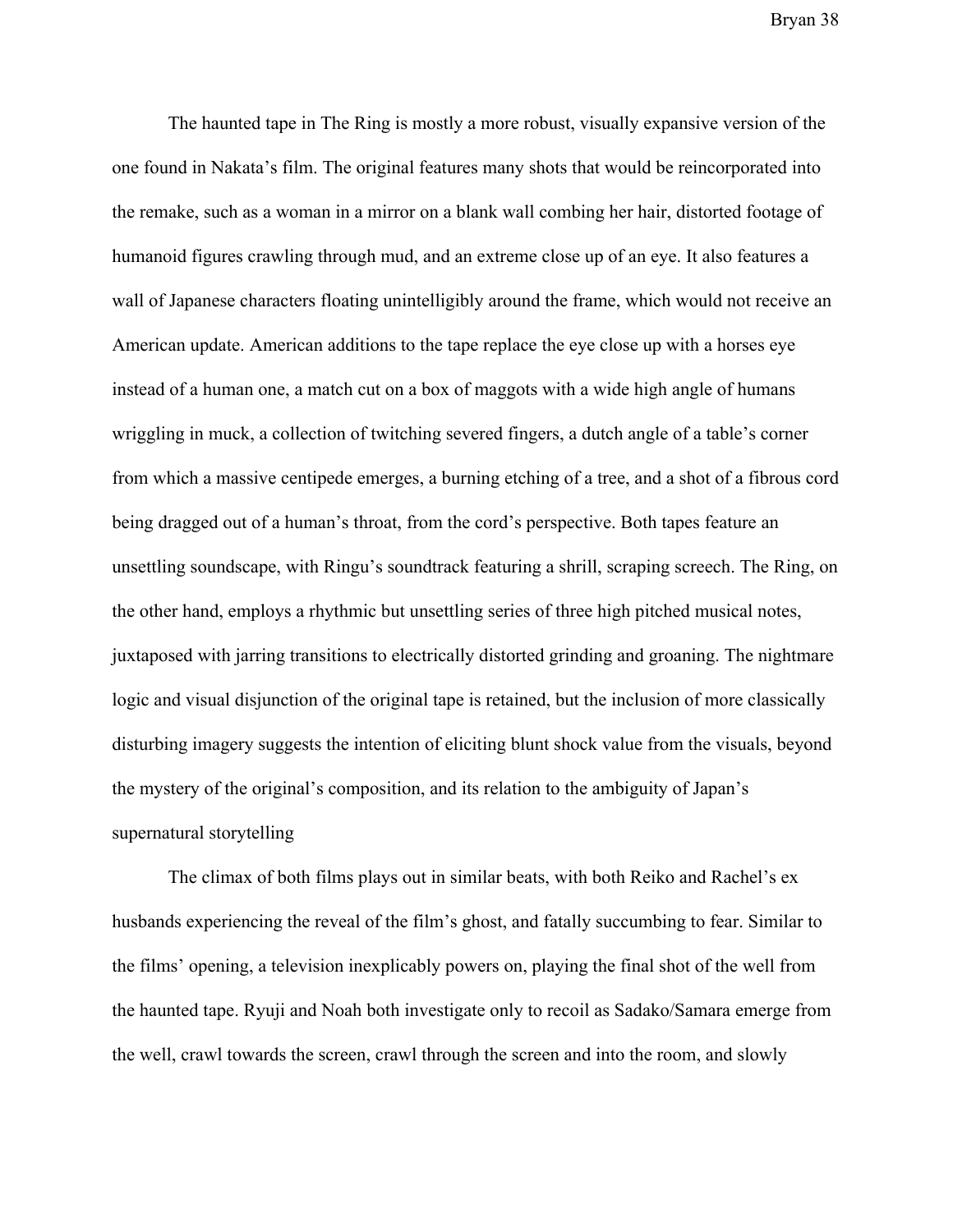approach. The sequences both end with a shot reverse shot on a close up of the ghost and Ryuji/Noah before cutting away.

Sadako and Samara's visual design is similar between the films, with a few important distinctions. Sadako's dress and hair are preserved and clean, as opposed to Samara, who is grey and partially decomposed. Her dress and hair are soaked and dirty, and she trails water as she stalks towards Noah. Samara's depiction is also more active, both in her movement within the space, and the cinematography around her. Samara's presentation is bolstered by visual effects, and she is shown teleporting towards Noah, accompanied by a visual effect resembling video static, referencing her technological source, and a higher effects budget. She is shot with a slow dolly back as she crawls through the television, a truck right as she crawls along the floor, a pan left as she begins to approach the hapless Noah, and even a rotating truck right centering on her as she stands imposingly in the middle of the open, brightly lit room. It is a loud, celebratory shot, the same way one would the frame the protagonist of a superhero film. It poses Samara as a powerful and menacing figure, with no intention of hiding any aspect about her. It is climactic and horrific in every sense, but because of the unambiguous framing, the ability to frighten is left to subjectivity. In a final reveal, there is a push in on Samara's face as her hair parts to reveal a rotting grimace and dead eyes, glaring out at her prey. Noah's death recalls the framing of the film's beginning, with a whip zoom on his terrified face intercut with a hyperactive blur of black and white imagery from the tape.

Ringu comparatively, possesses none of this bombast in its final reveal. The scene is presented mostly in stationary shots, exempting a pan following Ryuji as he backpedals about the room, and following Sadako as she sulks towards him. Sadako's iconic emergence from the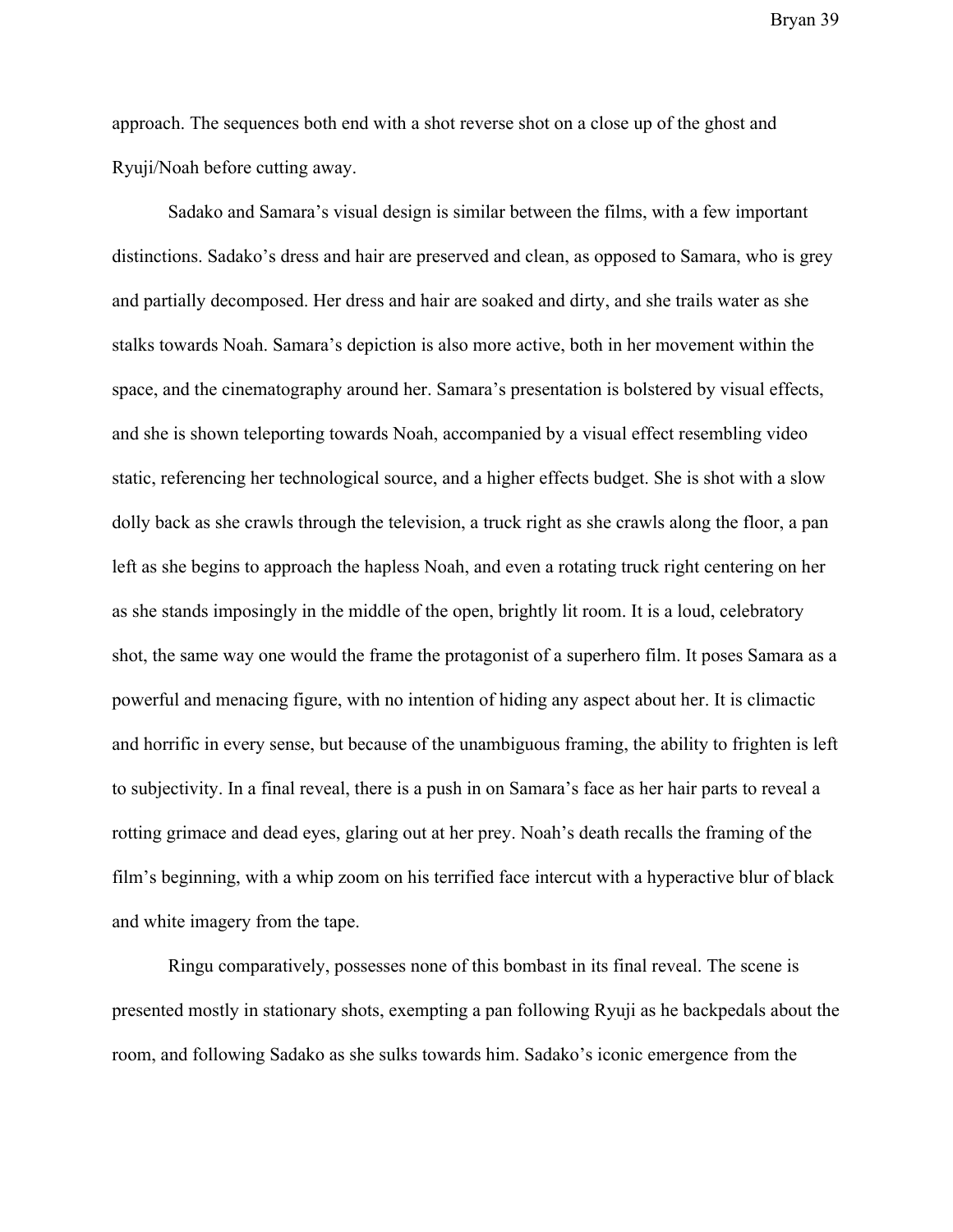television is shot in a medium wide, and her slow crawl towards Ryuji is a wide high angle, simulating his point of view, but without any movement. The pace is slower and more deliberate, and the shots are more claustrophobic. The room in which the scene takes place is significantly smaller and darker, with light filtering through drawn curtains keeping most of the room dim and obscured. Ryuji, for all his stumbling about, never gets far before he falls onto his back and is presented with Sadako's face. Instead of presenting her full features, Ringu keeps Sadako's full appearance ambiguous, instead revealing her face in an eyeline match with Ryuji, and an extreme close up on a single bloodshot eye. Similar to The Ring, Ryuji's death recalls the cold open, though the depiction is comparatively understated. A close up on Ryuji's final scream freeze frames before a drum like sound cue and the color being sucked out of the frame, leaving his frightened grimace in a grisly black and white photographic still.

While budget was clearly an influence on difference between the films respective looks and depictions of their supernatural elements, the formal distinctions between the two also identify a separate, nationally informed approach to cinematic technique. Ringu, for example, can be distinguished as being specifically Japanese based on its formal presentation. It may seem trite to identify such an otherwise pulpy genre film as national cinema, but in a sense, the accessibility and mass market appeal of these genre films make them a more direct reflection of a nation's relationship to cinematic technique. Comparing Ringu and The Ring on the basis of their formal presentation as representative of their national cinema serves to distinguish the national context which influences the films' lasting appeal and cultural application.

Of course, it would be reductive to identify a particular set of formal distinctions in cinematography or mise en scene as being specifically and unmistakably Japanese. Film, as a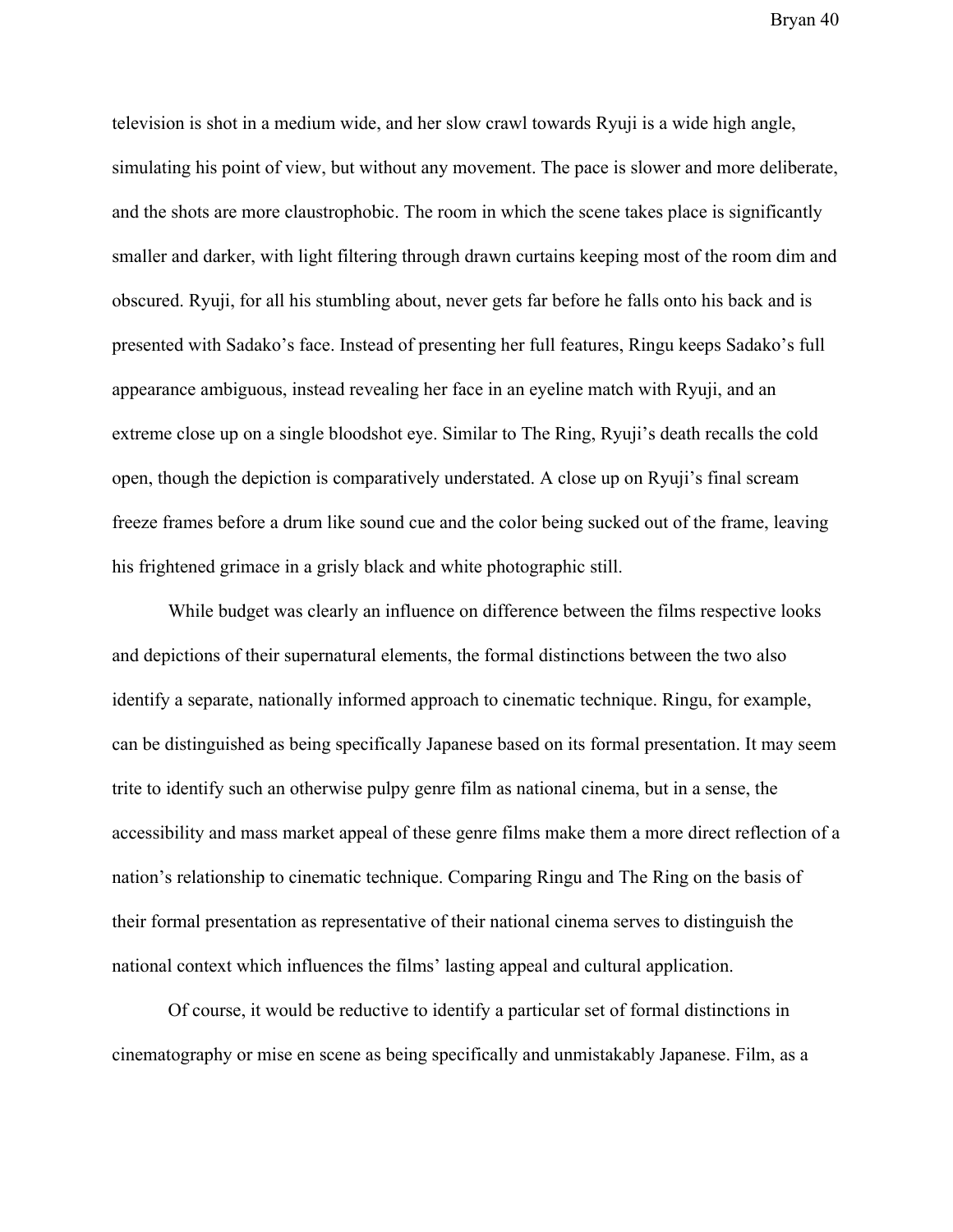visual language, shares a universal composition, with certain approaches to elements such as framing or stylistic editing representing a national context. This is not to suggest, however, that examining Ringu on the terms of its cinematic composition would result in distinctions in formal filmmaking being identified that are fully and uniquely representative of Japan. "Most of these analyses, especially those by Westerners, are piecemeal studies of Japanese cinema and craft a rickety umbrella of cinematic style based on a few auteurs who may not fully typify the Japaneseness of Japanese cinema." (Muira) To avoid these kinds of cultural assumptions, Ringu and The Ring are best analyzed in regards to a single, isolated theory representing a national (or commercial) approach to cinema. In the case of Japanese cinema, this theory is *MA*, an aspect of Japanese Buddhism dating back to the sixth century. MA is descriptive of the relationship between to objects in a continuity, defined by the physical or emotional space between them. MA has applications in spirituality as well as literature and music, but finds a particularly relevant application in regards to film. (Muira) As it describes the value in spatial, temporal, and emotional distance, Ringu's formal presentation can be identified as nationally specific by its relationship to the cultural watermark of MA. In this case, MA can be identified in Ringu's editing, and abstract application of negative space and ambiguous silence. The Ring, on the other hand, can be identified more on the terms of its commercially influenced approach to cinematic technique, as it finds its presentation largely representing *intensified continuity*, a term coined by David Bordwell in an attempt to describe the aesthetic result of Hollywood's efforts to compete against and adapt other media. This application of film form is largely characterized by a more dense utilization of cinematographic expressions, such as increased cutting or more stylized lighting, sound, framing, or camera movement.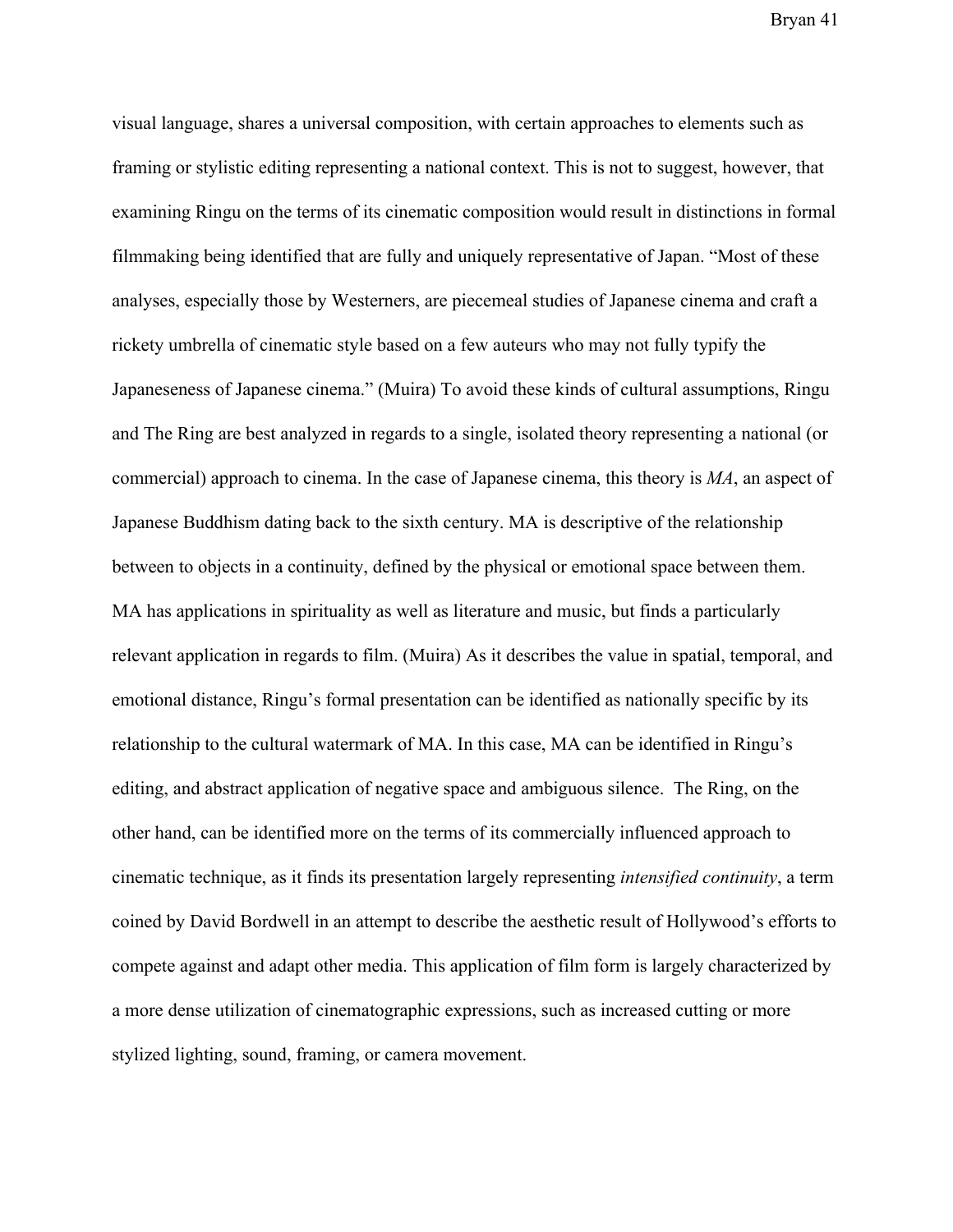Ringu firstly represents MA in the pace of its editing, and its dialogue. As MA is defined by the distance between to objects in a continuity, a slower frame by frame presentation of action is demonstrative of nationally oriented cinematic technique. The opening of the film never deviates in its pace, with the mounting tension provided by the dialogue and sequence of events never representing itself in the pace of the edit. The death of Tomoko, the first victim in Ringu, is the culmination of a creeping, deliberate dramatic tempo, and the payoff of the scene does not sacrifice this tempo by altering the speed of the edit as Tomoko comes face to face with her supernatural assailant. The opening is also demonstrative of Ringu's use of ambiguous silence and and negative space, with the only sounds in the scene made more significant against the backdrop of the eerily silent house. A ringing phone, television static, and a startled gasp all exist in relation to a baseline of silence, providing an intersection of cinematic tension and MA. Negative space is also instrumental to the depiction of both tension and MA, with Tomoko's house often isolating her in the frame. The dark corners and unlit rooms of the environment are a presence in and of themselves, and characterize the empty space through fear of the unknown. The Ring accomplishes similar feats in regards to the use of silence, but the pace exhibits the films intensified continuity with the first use of a whip zoom to focus on a clock showing a date, signifying the apparent death of one of the characters. Tension, in this case, is accomplished through the heightening of cinematic technique, as the pace becomes increasingly hyperactive as more phenomena beset Katie, the first cursed victim of Verbinski's remake. The scene reaches its stylistic peak with an evil dead style push in to Katie's screaming face, with a series of rapid fire intercuts of the tape's disturbing footage. The intention, as opposed to Ringu's fear of the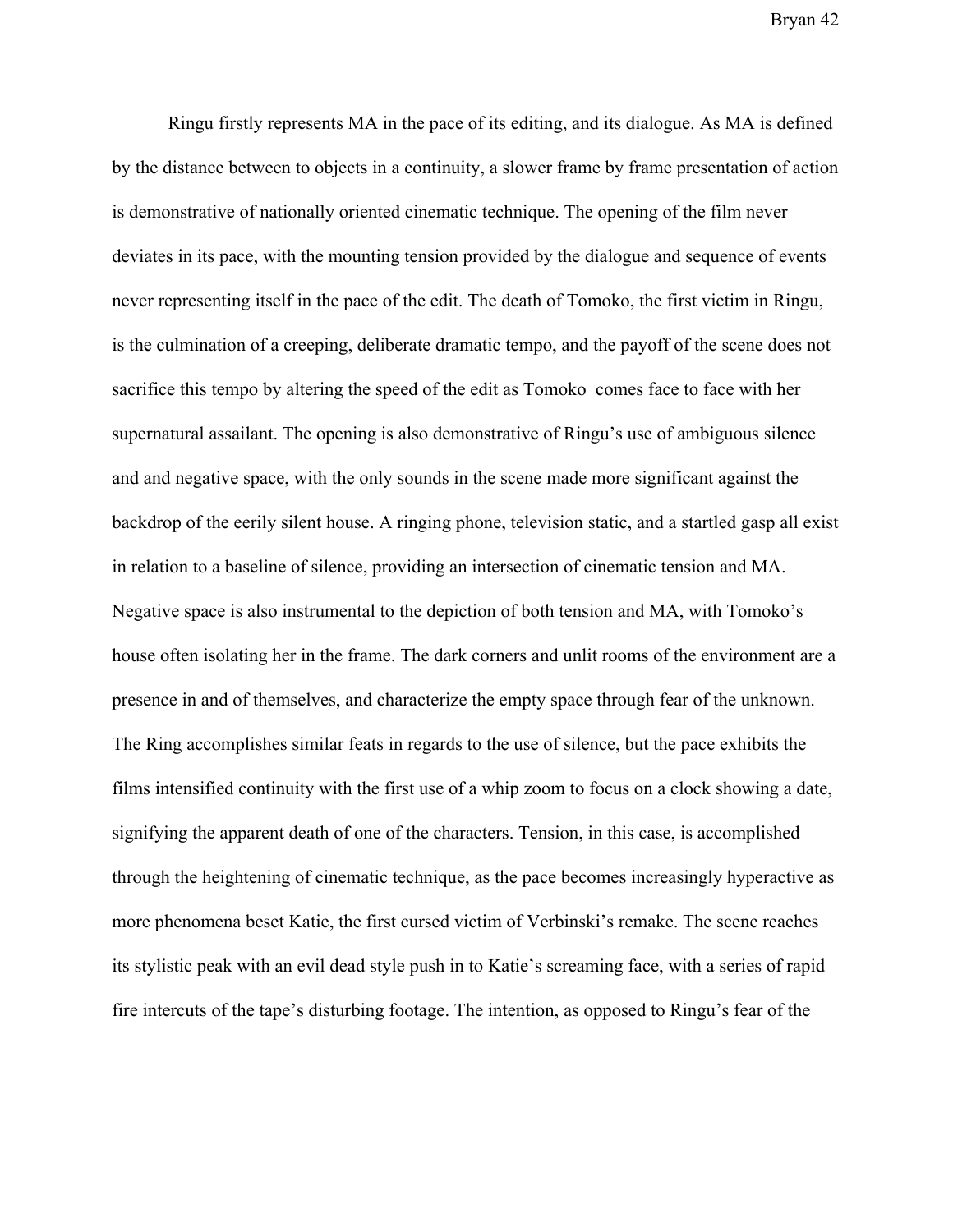unknown, is to overwhelm. The fear in this scene comes from sensory overload, as opposed to ambiguous silence or suggestively empty cinematic space.

Both film's finales reinforce this distinction between isolated and intensified continuities, as the deaths of Ryuji and Noah respectively mimic the earlier deaths of Tomoko and Katie. The Ring's camerawork is intensified in every sense compared to the mostly stationary shots of Nakata's film, creating a dichotomy between the two where The Ring is defined by movement, and Ringu is defined by stillness. In the latter film, Sadako and Ryuji are hardly shown in the same shot together, with the spatial relationship between them defined by traditional shot reverse shot. The framing demonstrates the closing of distance with an increasingly tight composition on each figure, culminating in the extreme close up on Sadako's eye, and the reverse close of of Ryuji's reaction. It is indicative of "conversation editing" along a film's 180 degree line, and reflective of MA's application to define space as an "experiential connotation, since to be among persons is to interact in some dynamic way." (Muira) The Ring, on the other hand, clearly depicts Samara and Noah in the same shot, with their spatial relationship left unambiguous, and spatial dynamism incorporated through camera movements instead of editing.

#### **Allegorical Representation of Cultural Anxiety**

America's collective fascination with J-horror remakes shuddered to its bloated conclusion with the 2008 release of Eric Valette's One Missed Call; a remake of Takashi Miike's Chakushin Ari. In spite of the films' critical reception primarily citing poor writing and tired tropes, the lessening interest in the films can also be attributed to the remakes' inherent inability to tap into the cultural fears which made the original films effective in the first place. Despite the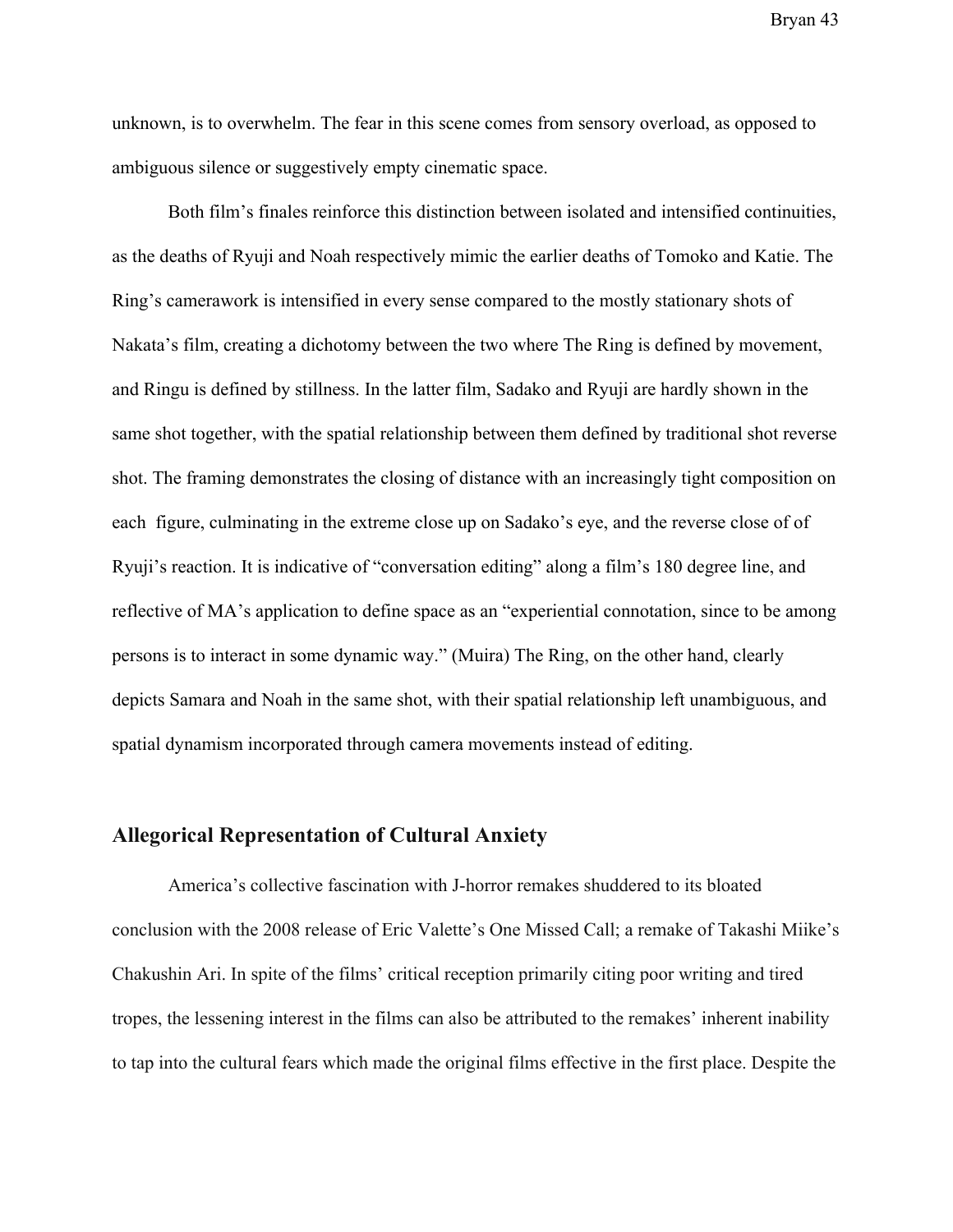original films lesser critical dismissal, it still occupies a particular and significant spot in cultural time and space because of the way its subject matter interacts with the temporally specific cultural anxieties which the films' cinematic horror exploits. Alternatively, it can be stated that these particular cultural anxieties, those involving intimate integration of technology into private spaces, are responsible for the films creation in the first place. The purpose of all horror, to some degree, is to involve and shock its audience, and so it is relevant that the themes and methods with which horror films attempt to do so find relevance in topical uncertainties, whether universal, or more culturally specific. Representation of those fears, through indirect or allegorical means, (Lowenstein) is what ties a film to a time or place, and is what makes the J-horror trend significant in the period of time in which it occurred. In this case, the anxieties displayed at the intersection of the supernatural and technological branch off to touch on additional themes of family, interpersonal connection, and social isolation in modern urban environments.

The ghosts appearing in the films composing the original and reamde installments of the J-horror buzz take the form of traditional Yurei, dressed in white funeral attire and often featuring long black hair. They are modern interpretations of the type of spirits haunting the original Yotsuya Kaidan. Their implementation in the films Ringu, Kairo, and Chakushin Ari however, don't fit entirely into the molds established by traditional Japanese supernatural fiction. They take recognizable forms, but their context and presentation is specific to the technologically influenced films in which they appear. Their appearances often involve static, and their forms are blurred, featuring interference as if they were being broadcast rather than haunting in a more traditional sense. Their existence is dependant on technology, and is mediated by it. They are a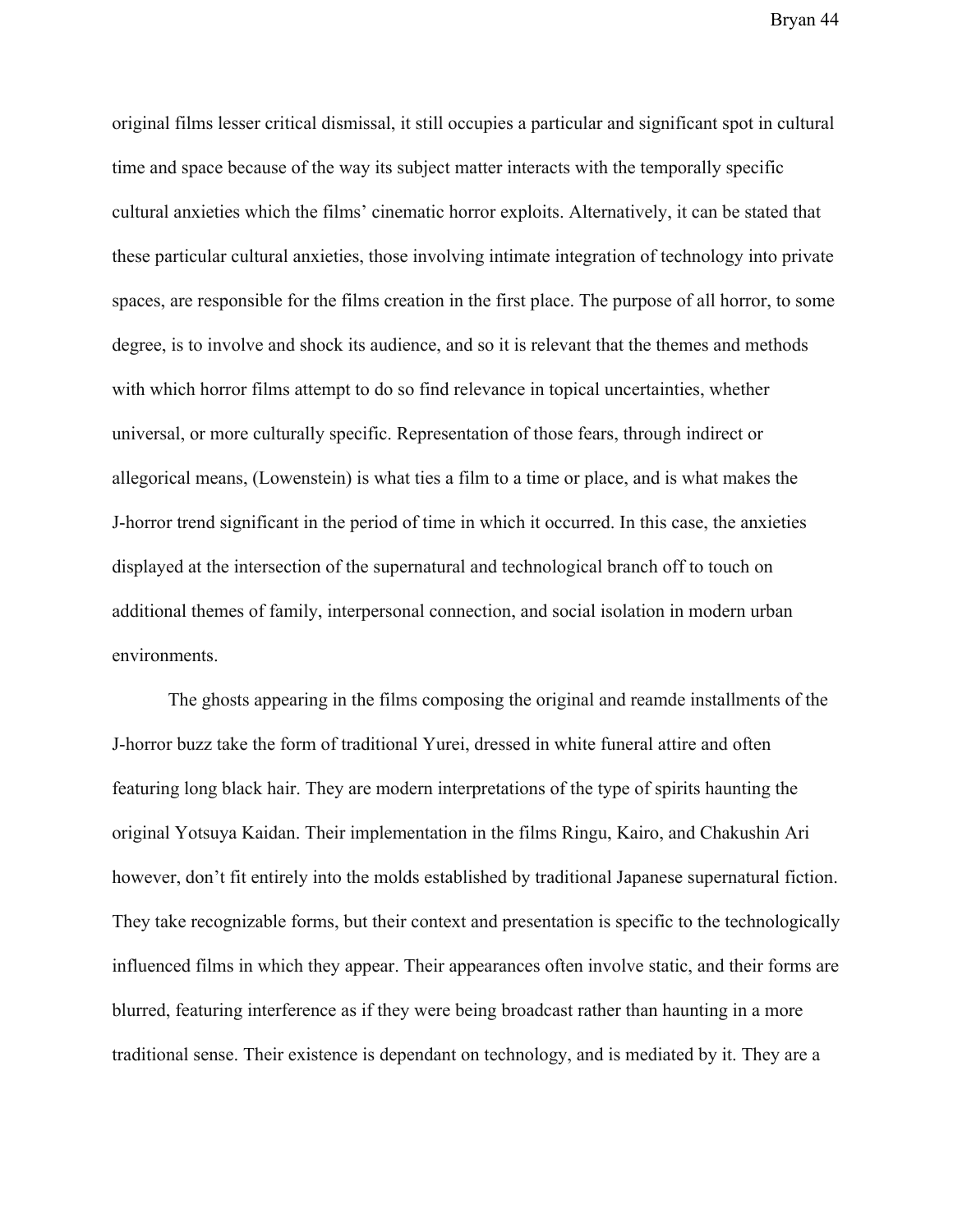manifestation of tradition, science, and the specifically Japanese supernatural. (Wetmore) Even Ju- on, a film without a plot centered around a technological haunting finds ways to integrate its scares into modern apparatuses, such as chilling use of security camera footage. While Dark Water is unique in that it tells a more traditional story of a haunting, it is still distinguishable as existing in the same context as Ringu or Kairo by its use of its confined urban setting. Despite Ju-On and Dark Water's lack of haunted VHS tapes or Cell phone calls, they both evoke a distinctly urban claustrophobia. Where more traditional tales of hauntings may take place in isolated mansions on hills or the furthest reaches of small towns, each film distinct to the American J-horror phenomenon takes place in a bustling urban area, with the exception of Ringu's occasional forays into the countryside.

The most surface level example of the allegorical expression of cultural anxiety which defines the J-horror trend can be found in Kairo, with its themes of isolation and connection, both in reference to the internet. The film's characters all fear living and dying in a state of loneliness, though they also sometimes seek out the sensation. After the uncertainty of the 90's, the role of the internet had found a kind of social ubiquity in the film's release year of 2005, and the digital space was ripe for interpretation. That historical uncertainty found a fitting partner in anxieties concerning the phenomenon of the *hikikomori*, a term coined by psychologist Saito Tamaki. Hikikomori describes a trend of intense social isolation amongst post industrial Japanese youth, often facilitated by exposure to digital media such as video games and the internet. In the face of an overwhelmingly wide world, youths could choose to interact through a digital filter from the safety of a physically isolated existence. (Wee 77) Kairo was able to evoke themes of isolation and loneliness in an urban environment reminiscent of public perceptions of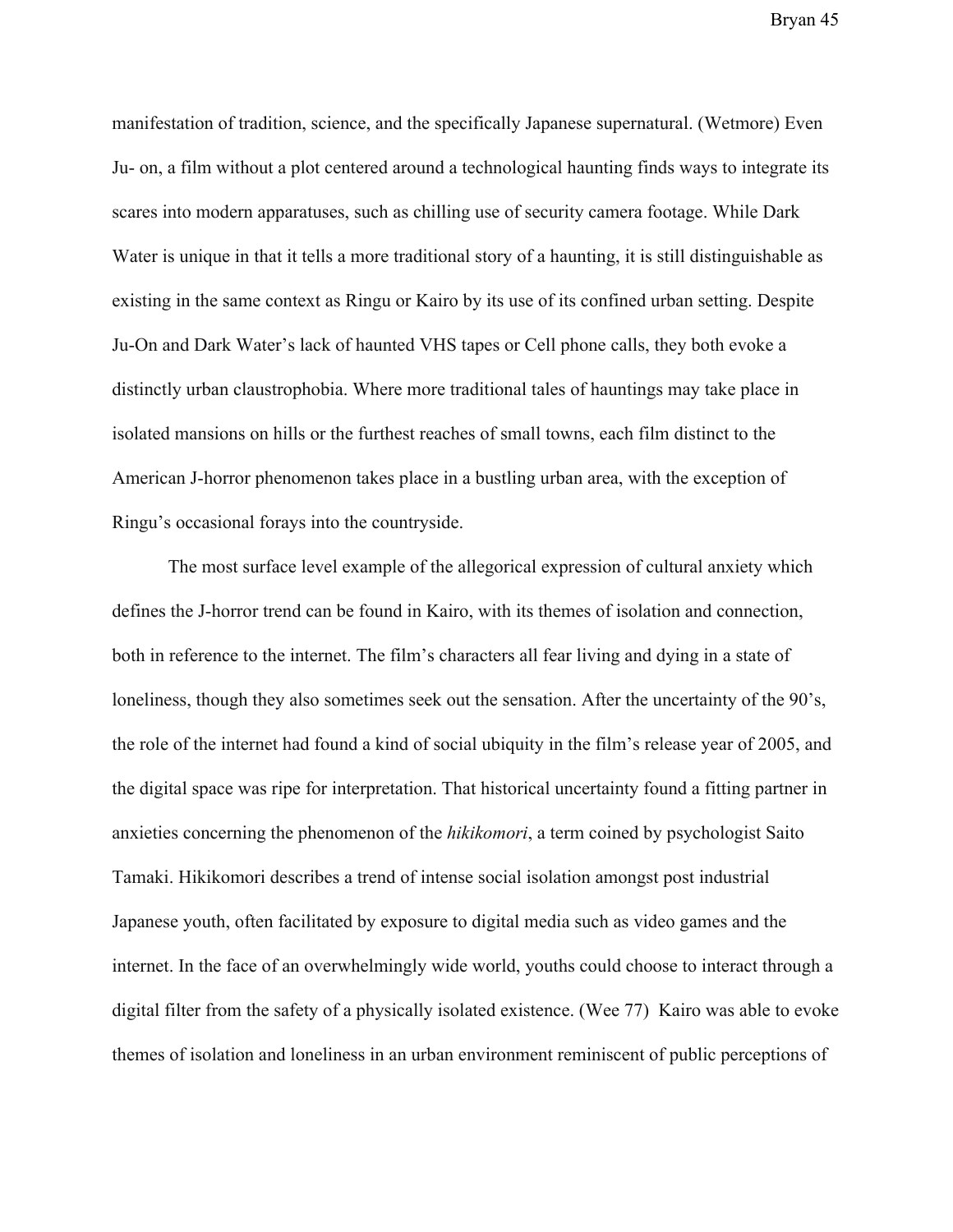the hikikomori with a story about ghosts trapped in a digital space, and their victims targeted through the internet. One Missed Call makes similar use of public unease about the inevitable implementation of technology into one personal life, but rather than exemplifying the ways in which the technology is inherently isolating, the film makes light of the artificiality of the connections formed through technology.

Ju-on is set apart from the other films both by its non linear presentation, and by its application of the theme of failure of the family unit, as allegorically demonstrated by a haunted house story. The formal execution of some of its scenes contain similar use of technological elements, such as the aforementioned security camera scene, and a sequence in which the ghost's presence is detected through its signature death rattle heard through a telephone. Despite this technological relevance, the social implication of Ju-on's horror is found in its depiction of familial violence. The titular curse of Ju-on is representative of the anger and sorrow tied to a location following the murder of a woman and her son by her jealous husband, and the film opens with a jarring sequence depicting the direct aftermath of the act. Shots include torn family photographs, a man's bloody hands, and the lifeless face of the mother. Forgoing the more traditionally Western notions of good and evil, the horror present in Ju-on is found in the destabilization of an established order, leading to chaos and eventual ruin. (125) As another example, the social worker, Rika, who is exposed to the curse, is sent to the house to assist the aging Sachie, who would be ordinarily cared for by a younger generation of her family. Passing this duty off to a stranger acts as a perversion of the structure that typically defines the "traditional japanese family unit." (Wetmore) Her end at the hands of Kayako's ghost is representative of the chaos wrought by this destabilization.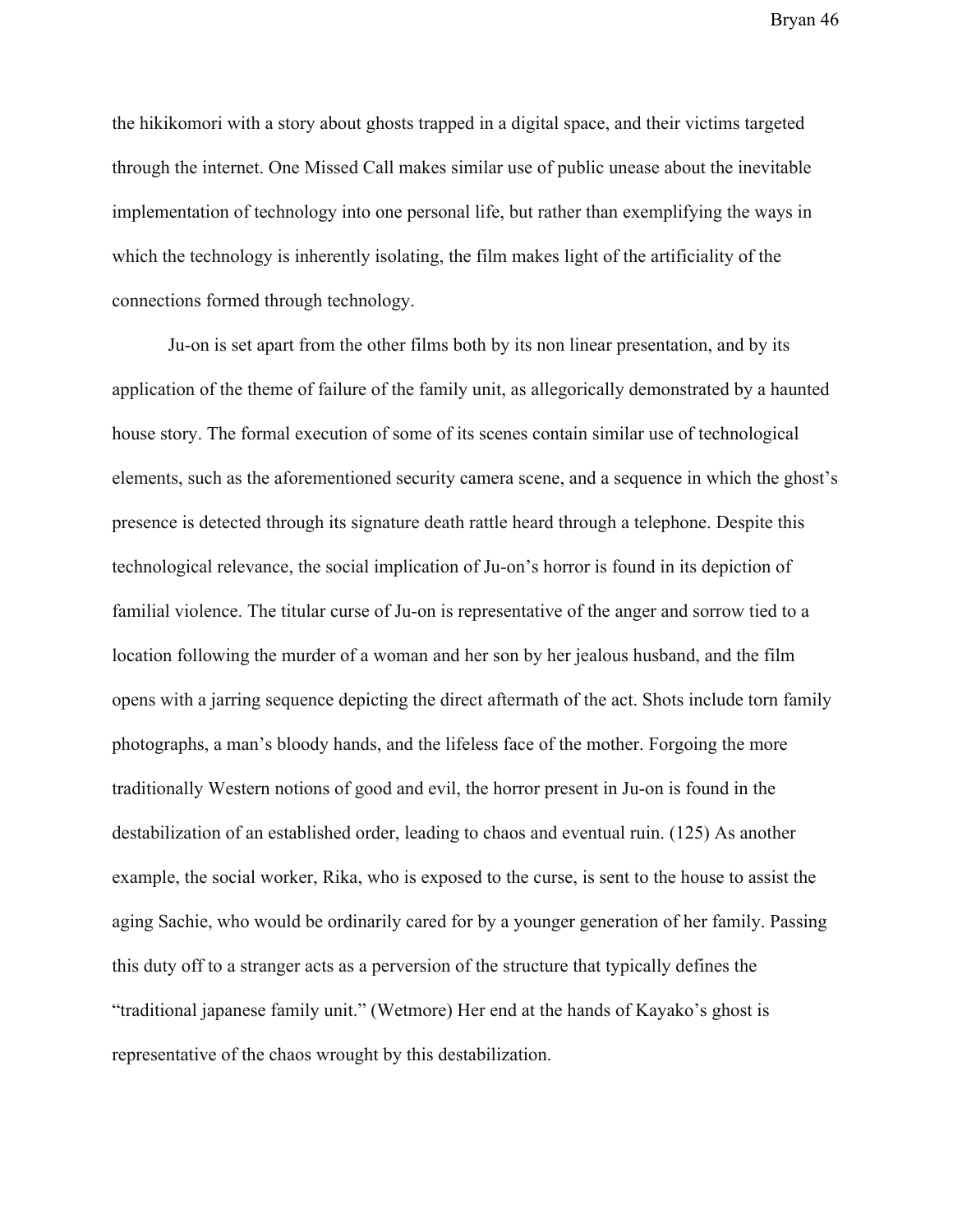Ringu acts as a synthesis of anxieties concerning both the everyday integration of technology into one's personal life and the destruction of the family unit by suggesting a correlation between the two. It also expresses its national interpretation of the supernatural through the formal construction of the film, with its alienating narrative direction exemplifying Japan's attitudes towards the ambiguous morality of the Kaidan story, as opposed to the west's more binary interpretations of similar stories. Ringu, with it's deliberately obscure haunted VHS tape, serves as a modern visual reinterpretation of the Kaidan's chaotic ethos. The visuals within the tape, with their haunting incoherence, reflect a national interpretation of these stories as having a basis in "emotion over reason, mood over coherence, form over narrative, and presentation over representation." (Wee 91) Just as the horror of Ju-on was rooted in the destruction of order rather than inherent malice, the supernatural qualities of Ringu's narrative as represented through its videotape are rooted in its deliberate ambiguity and alienating presentation. The character of Sadako, the ghost essential to Ringu's titular curse, is not an inherently malevolent entity, but rather one that is victimized and relegated to a more abstract spiritual role. The threat of her curse is more incidental, instead of stemming from the vengeful malice of her personality.

This formal representation of cultural fear changes with its recontextualization in the American remake. If the prevalence of supernatural and technological themes in a horror subgenre was culturally significant to a turn of the century urban Japan, what does the formal presentation and reception of these remakes tell us about how these cultural anxieties were altered for a western audience?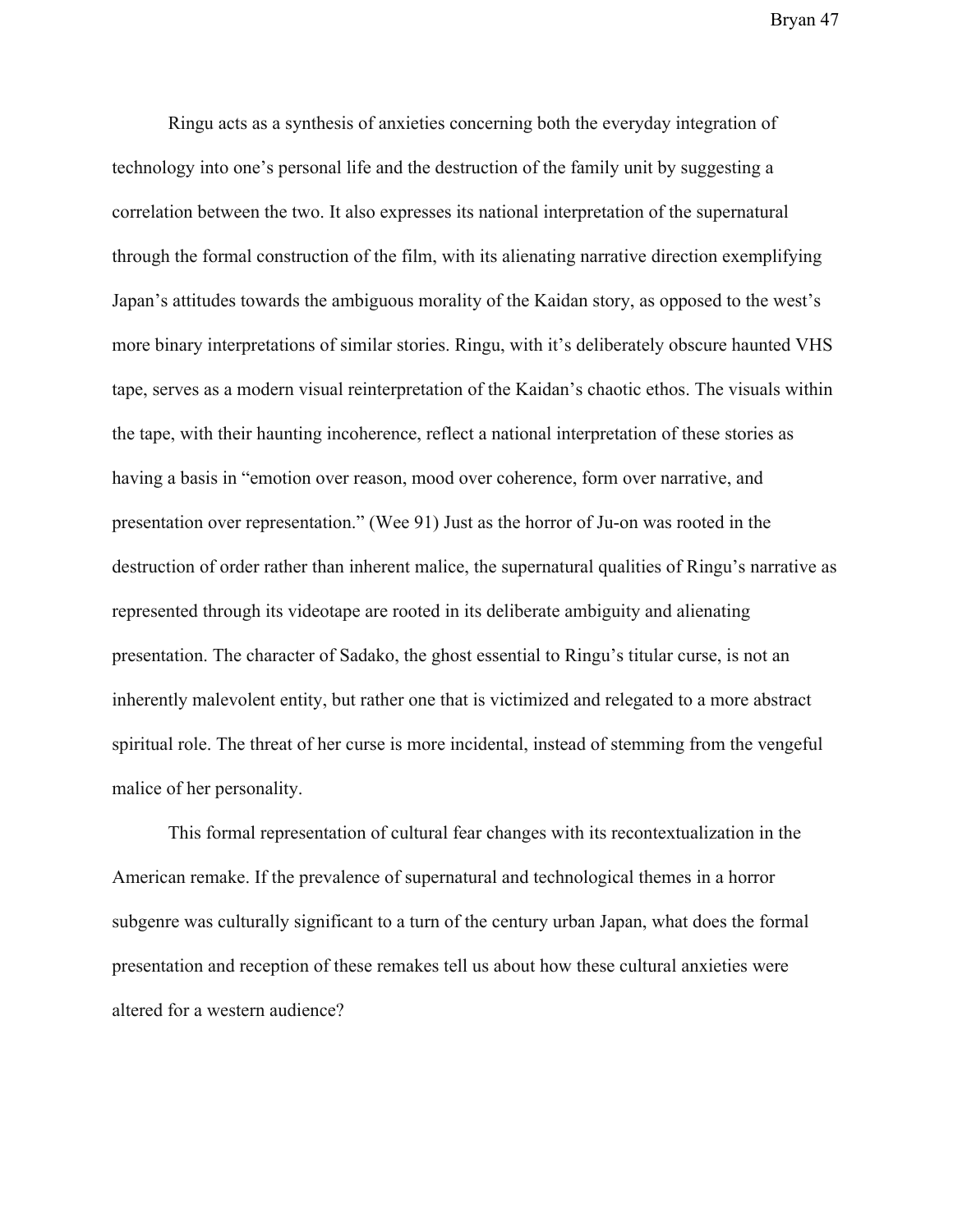Takashi Shimizu's remake of Ju-on begins to demonstrate this translation of allegorical representation by forgoing a traditional American setting, and centering the film on American exchange students in Tokyo. Because of the similarity of its story beats as well as its formal presentation (as it was also directed by Shimizu), The Grudge can still function as a critique of the family unit, but its context as an American release reallocates the focus to settle on the film's two American leads, played by Sarah Michelle Gellar and Jason Behr, and their respective dislocation as foreigners living abroad in Japan. Through Gellar's character, we experience her limited Japanese vocabulary, and unfamiliarity with her surroundings. Where the destabilization present in the original film was that of an order dictated by traditional family values, the disorder brought upon Gellar is that of culture shock, and the anxiety of existing in an unfamiliar place. (Wetmore) As the film progresses, and Gellar becomes increasingly embroiled in supernatural happenings, her disorientation with the world around her increases, and she becomes more and more alienated from the urban space she inhabits. Shimizu has been vocal about attempting to replicate the experience of an American living in Japan within this the film. As opposed to Ju-on's more localized terror, it's American remake seems more concerned with the fear of foreign spaces in general. This is indicative of a post 9/11 mentality and presentation that, while scarcely observable in many of the American remakes, is particularly present in Jim Sonzero's remake of Kairo: the 2006 film Pulse.

With the American J-horror boom only truly beginning in 2002, the post 9/11 context of the films release is often apparent in themes of Western technology used against Westerners (through supernatural allegory), and the linkage of personal and societal destruction. (Wetmore) Pulse is significant in this regard, as its takes the original film's themes of isolation and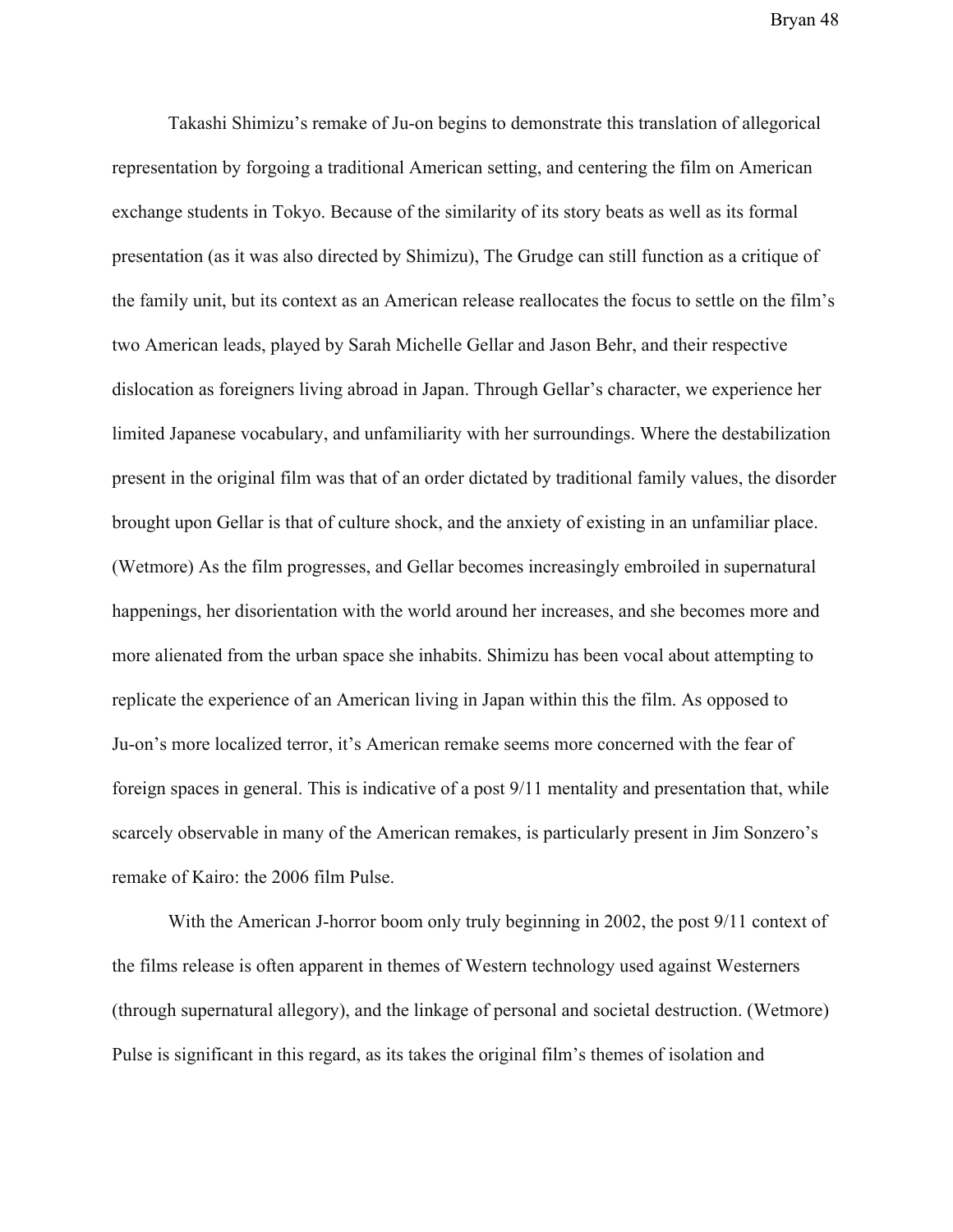interpersonal instability, and alters them for a renewed focus on how this technology can be used to hurt us. Other details, such as the use of tape and warning posters in Kairo become eerily prescient when recontextualized through an American lense in Pulse, as the ways in which ghosts are contained within the film become reminiscent of imagery evoking the destruction of infrastructure, and the flier plastered walls of New York following the attack.

The film ends with an apocalyptic scenario, as the city begins to burn and the characters are forced to flee. A specific sequence even includes a plane falling from the sky and crashing into the cityscape. This sequence was present in the 2001 original film, but as the Japanese release was in February, several months before the 9/11 attacks, the use of such specific imagery can only be seen as morbid coincidence. Its inclusion in the American remake, however, completely recontextualizes the imagery. In a film as paranoid as Pulse, the decision to feature a destructive plane crash in the climax as a result of the inability to contain the destructive power of technology (represented rather bluntly through the film's spectral antagonists) serves as a final statement of intent in applying a widely recognized American trauma to a narrative horror framework. The fact that this narrative framework's original intent was to showcase a different set of cultural anxieties speaks to the extent in which destabilizing the national context of a filmic text can influence its allegorical application. This is compounded by the film's ending voice over monologue. In the film's final moments, the protagonists states: "We can never go back. The cities are theirs. Our lives are different now. What was meant to connect us to one another instead connected us to forces that we never could have imagined. The world we knew is gone. But the will to live never dies. Not for us. And not for them." (Pulse 2006) The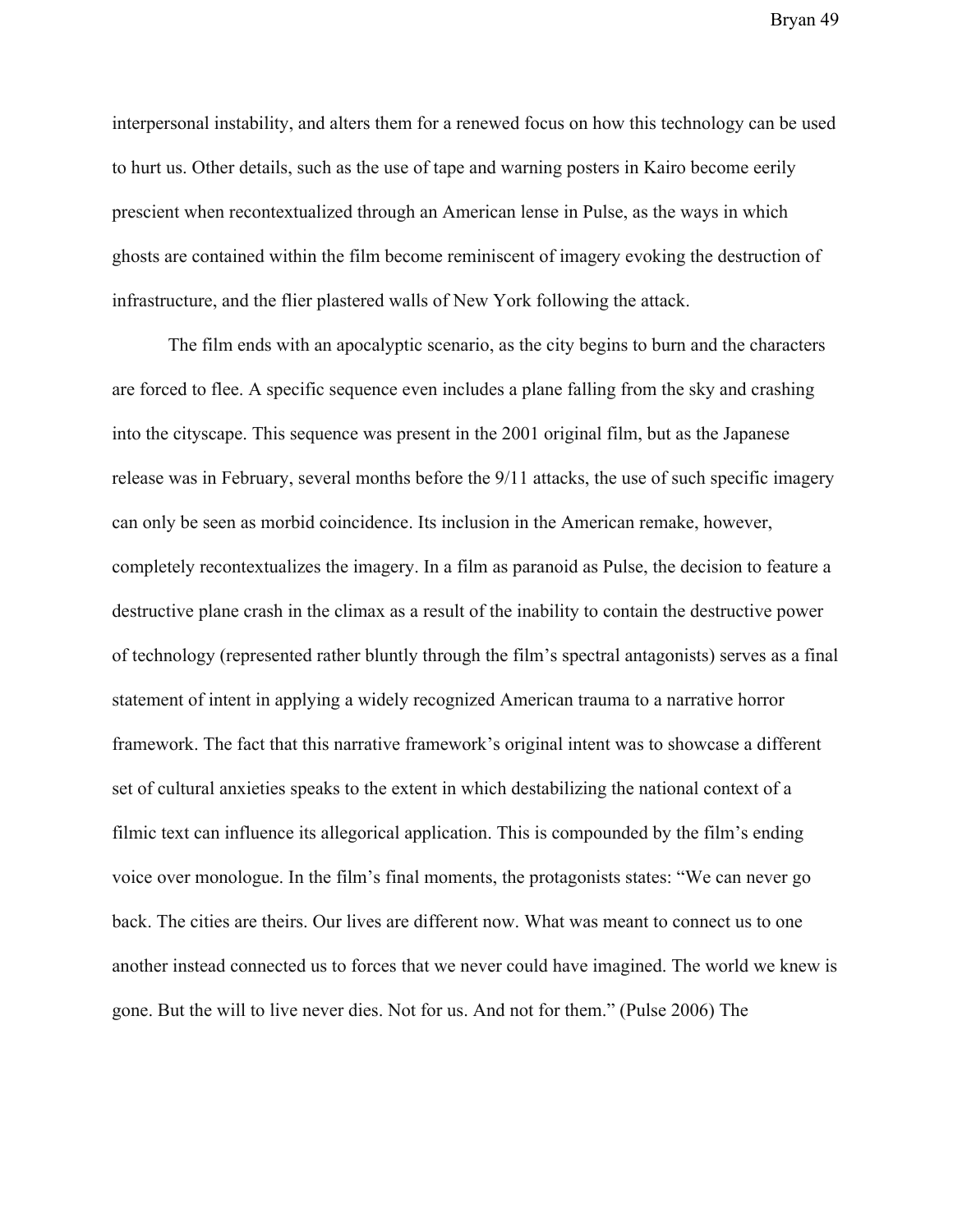monologue, though specifically referencing ghosts, communicates an intense disillusionment with the safety of urban environments, particularly in the wake of a great tragedy.

Ringu, in regards to its themes of familial stress in regards to "unknowable" technology retains its impact in its translation to an American setting. Gore Verbinski's film, as the highest critically regarded film of the American J-horror explosion, also retains the most successful allegorial adaptation of cultural fear, assisted by the more universal nature of the family unit as a source of tension. The Ring depicts instruments such as television and video as an invasive force in the home that can threaten a family's security (Tryon 45). The VHS tape is an independent item which must be brought into an individuals home, and viewed through a seperate appliance such as as home television, posing the curse and its electronic methods of infection as an unassuming home invader. One must bring the curse with them in a similar manner to how one might invite a vampire into their home in a different story. The film's iconic "seven days" line, which signals the placing of the curse on an individual is delivered inexplicably via phone call, with the mundane sound of a phone ringing rendered unsettling because of its implication of one's inevitable demise. The link to anxieties concerning familial instability are found in the relationship between Naomi Watts' character and her son, who ends up becoming cursed by the tape, motivating Watts to continue her investigation into the curse's origin. This narrative turn evokes parental fears of a child's exposure to dangerous or illicit content, as represented by the tape and its disturbing imagery, made easier by the ubiquity with which the technology can be accessed.

As the ties to familial peril are strengthened with transnational adaptation however, the thematic significance found within the presentation of the haunted video tape finds less weight in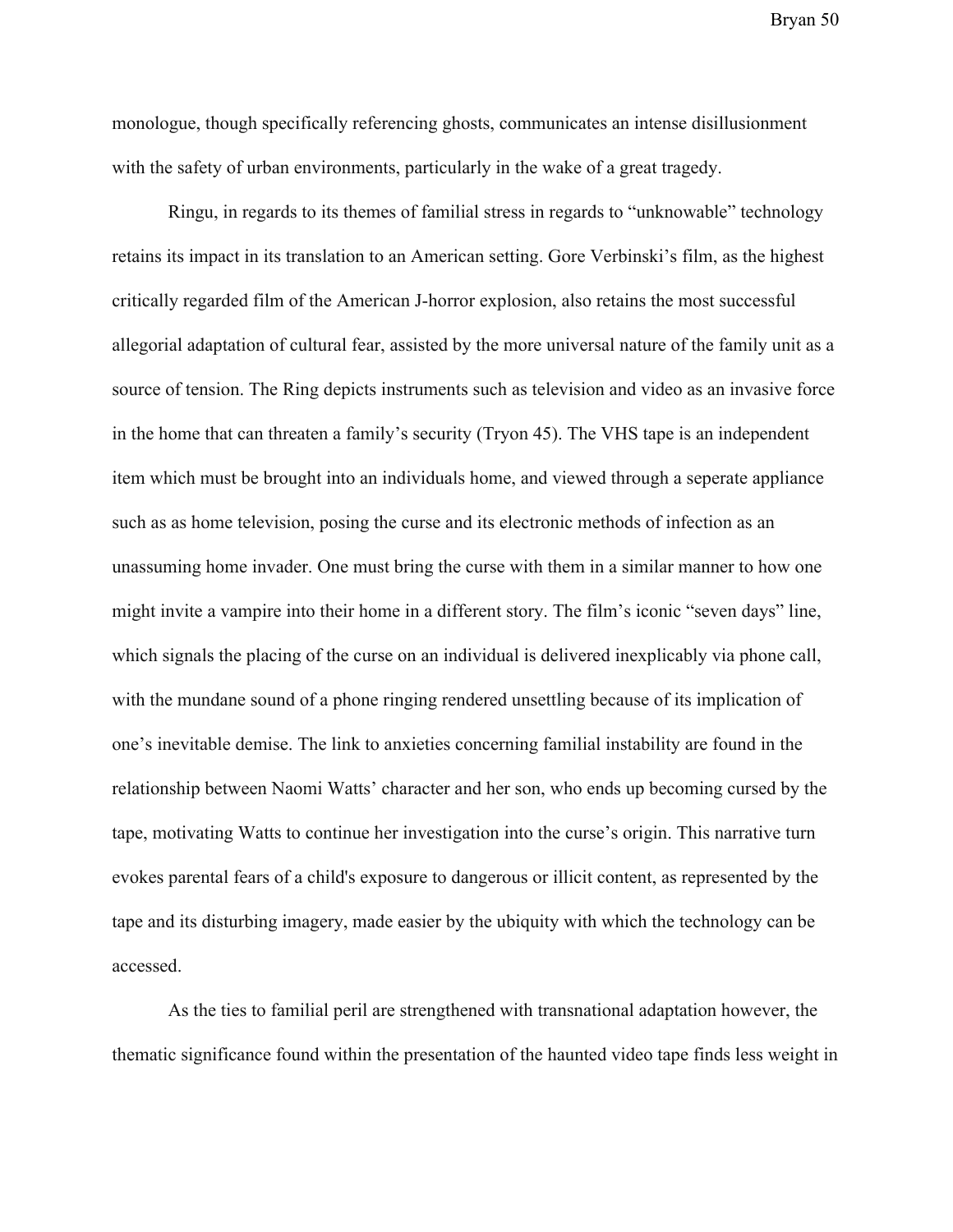Verbinski's version; Nakata's tape reflected his culture's historical attitude towards the presentation of genre and supernatural fiction represented within Ringu (that of Kaidan). Verbinski's tape, while containing more dynamic and provocative imagery, fails to present any specific "Americanness" in its stylish presentation. The added quick cuts and close up shocks of subjects such as eyes, insects, and dismembered body parts are reminiscent (similar to Nakata's verison) to experimental art cinema, though Verbinski's reinterpretation, with the juxtaposition of disjointed shots and brevity of the images, recalls music videos, and the way their frenzied compositions can often be interpreted as "failed narratives." (Wee 93) This comparison is telling, in that many of the additions made to the videotape in The Ring does not serve a purpose greater than either its narrative function or unsettling aesthetics. Specific shots, such as a woman peering down from a second floor window, and a close up on a horse's eye reference plot points in the film, and may provide a sense of discovery upon repeated viewings, but they do not contribute to the film's generic identity. Ringu's iteration of the haunted tape makes no attempts at narrative coherence, with its only clear connections to the narrative of the feature film being the shots of the woman in the mirror, and a well in the woods. As horror stemming from ambiguity and the destruction of order can be identified as national approaches to horror cinema, the presentation of the tape contributes to the narrative in a meaningful way. The remake, while retaining the core imagery of the woman and the well, does not represent a national approach to horror in its inclusion of additional images. The shock value of severed fingers and unnaturally large arthropods is shock value for its own sake, and indicative of the Ring's identity as a remake: slickly produced and skillfully crafted, but lacking the context which provided the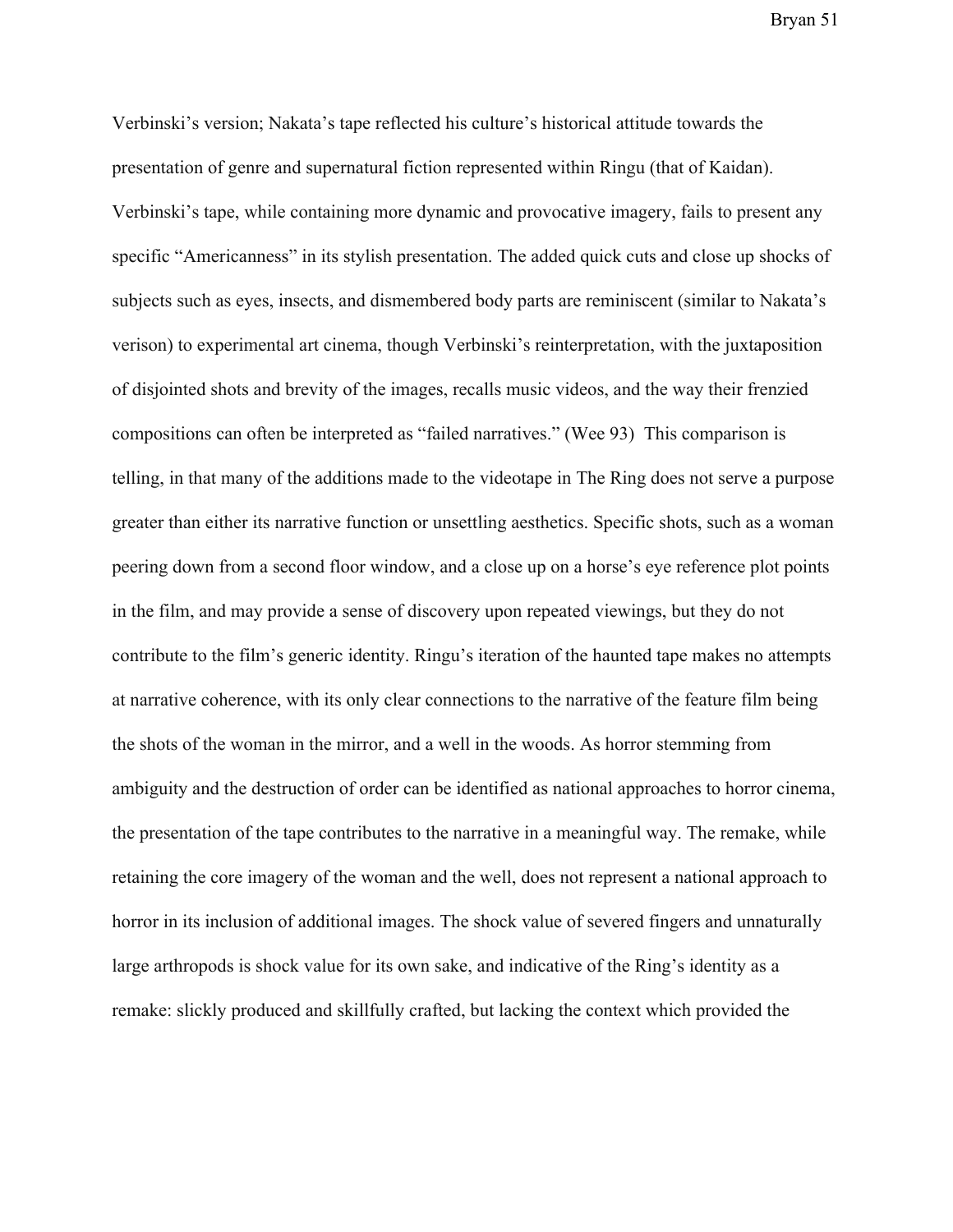original the relevance to begin the filmmaking trend that would result in such widespread popularity.

Chakushin Ari and One missed call act as a functional end to the original American J-horror trend, and when examining the films' narratives, it is clear how they demonstrate an exhaustion with a formula that had become overexposed to Japanese and American audiences alike. Both films recycle elements from previous releases within its supernatural subgenre, and while Miike's original Japanese film was met with mediocre reception, One Missed Call, directed by Eric Valette, was critically panned, possessing a zero percent rating on Rotten Tomatoes. Notable reincorporated plot elements include: A monstrous child ghost, a dysfunctional relationship between mother and child, a "virus" like curse resulting in a chain of unpreventable deaths, and the malevolent supernatural possession of technology. (185)

Because Chakushin Ari contains so many recycled plot elements, it is easier to position it less as an original film in its own right, and more as a postmodern reinterpretation of J-horror tropes. There is a possible reading of the film in which Miike demonstrates an awareness of how these tropes had become cliches within the subgenre, and while working with a screenplay that plays into them with little self awareness, is able to direct the film in a sense that at least clearly applies the tropes to contemporary fears of technological isolation. This potentiality is not reflected in the film's overall reception however, and both the American and Japanese saturation of similar tales told in similar ways makes Miike's addition to the J-horror trend a concluding suggestion, rather than a bold statement of generic intent. Miike's interpretation of such a trope ridden story may not recognize the transnational ubiquity of the J-horror narrative, and as such remains hampered by the dullness of its thematic reincorporation, but Chakushin Ari still stands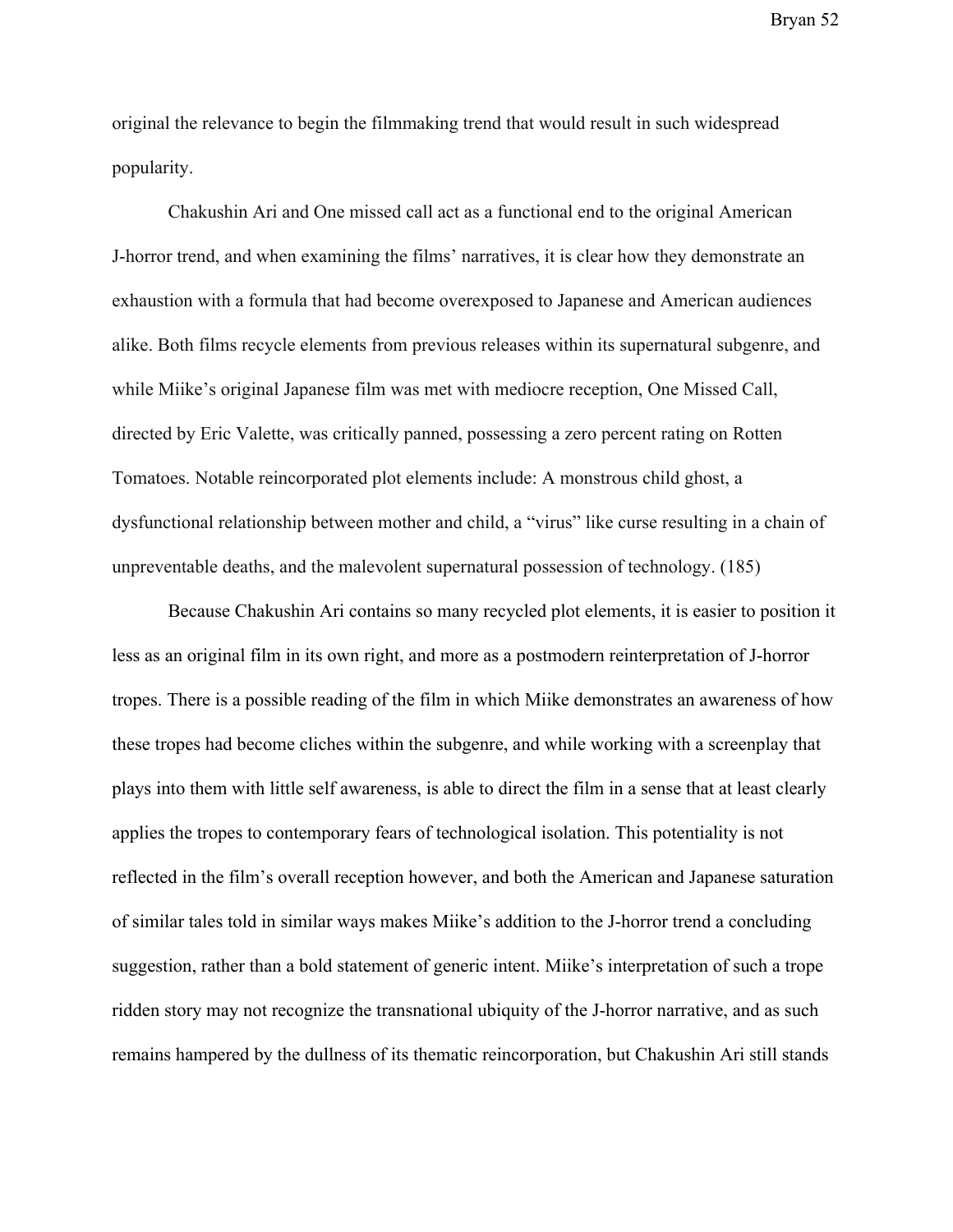on its own as an example of the allegorical expression of anxieties concerning the artificiality of human connection through technological means. This is reinforced in particular by a sequence exemplifying the trope of the virus-like curse, as an afflicted character is broadcast before the masses on live television

 On the other hand, One Missed Call fails to recognize the limitations of its generic trappings, and as such, serves as an unfortunate poster child of the "unnecessary remake." It signified a lack of audience response and, in accordance with Altman's genre theory, a studio reaction that moved production priorities away from films of its type. One Missed Call endlessly incorporates tropes specific to both the J-horror trend, and significantly, American studio horror films like Final Destination. The formal presentation, young adult cast, and the unlikely, graphic deaths of its characters are more reminiscent of exploitative and serialized shockers, resulting in a film that is representative of the end of America's critical and cultural preoccupation with Japanese horror.

The aforementioned television broadcast scene displays a difference of cultural context in negotiating themes of technology, communication, and isolation between the original film and the remake. The characters of each film; Natsumi and Taylor respectively, both have exposed their curse to the public, and sit in front of live cameras with the now cliched ghostly clock on their lifetime ticking down to the minute. Miike's film presents a clear social critique within the sequence, using the televised setting to reinforce the ineptitude of technology in truly connecting us with others, Vallette plays the same scene with christian overtones, perhaps making strides towards a critique of mass marketed religion, but one that is lost in the overbearing execution. As the minutes tick down on Natsumi's life in Miike's film, she sits in a television studio among a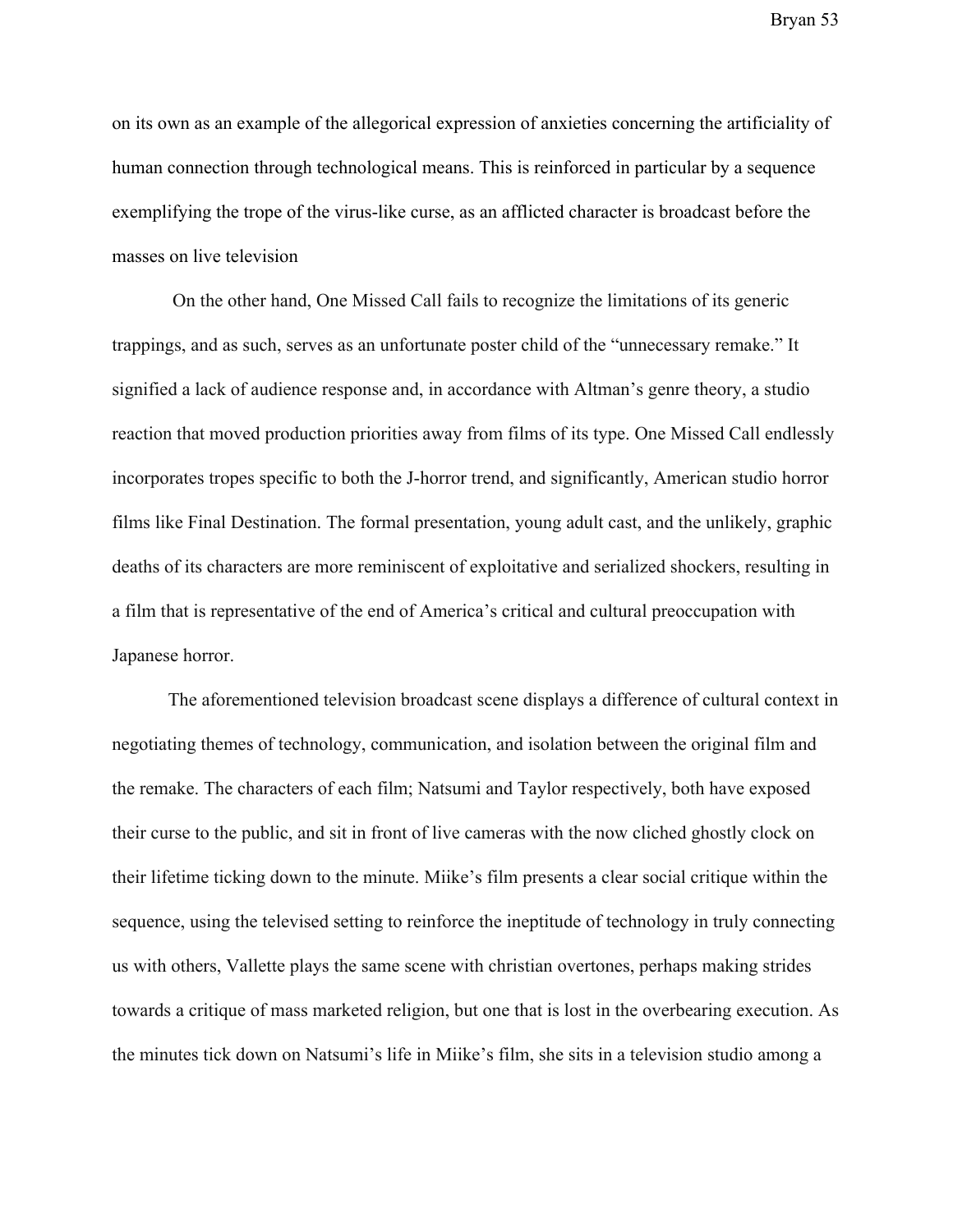large group of panelists, all of whom are discussing her and her fate, but none of whom are explicitly paying attention to her. She is terrified, but despite her impending doom, she is ignored. Miike shows images of the Natsumi broadcast on crowded streets, but none of the passers by show her any attention even still. We hear her internal monologue: "I'm completely on my own." (Wetmore) Natsumi dies in front of millions, yet completely isolated. The social critique is clear, as the broadcast and digital exposure could bring Natsumi neither help nor company in her final moments. Vallette substitutes the studio setting for a church, modified to accommodate a television crew. Instead of emphasizing the victim's (here played by Ana Claudia Talancon) isolation in spite of her public display, Vallette puts the focus on the televised event itself, which consists of an Evangelical christian minister bellowing an exorcism at the supposedly haunted cell phone. The direction is not concerned with isolation, or any reaction to the ghastly events being broadcast, but rather the drama of the exorcism before Claudia Talancon is helplessly suffocated. (Wetmore) With the focus placed on the failure of the minister's exorcism, and the performative falseness of church made television set, Vallette's film demonstrates a culturally specific navigation of themes demonstrated through cinematic allegory, but the religious themes are not cohesive within the rest of the narrative. The rest of the movie retains Miike's narrative of haunted voice messages maternal abuse, and so the incongruous deviation into religious critique weakens the film's connection to its temporal allegorical themes while also identifying the interpretation as more specifically Western.

In regards to the trope of the monstrous child, Chakushin Ari's depiction is influenced by many of the Japanese releases preceding it, but also by the transnational success of those films. Whereas Ringu and Dark Water pose their youthful spectres as not being inherently malicious,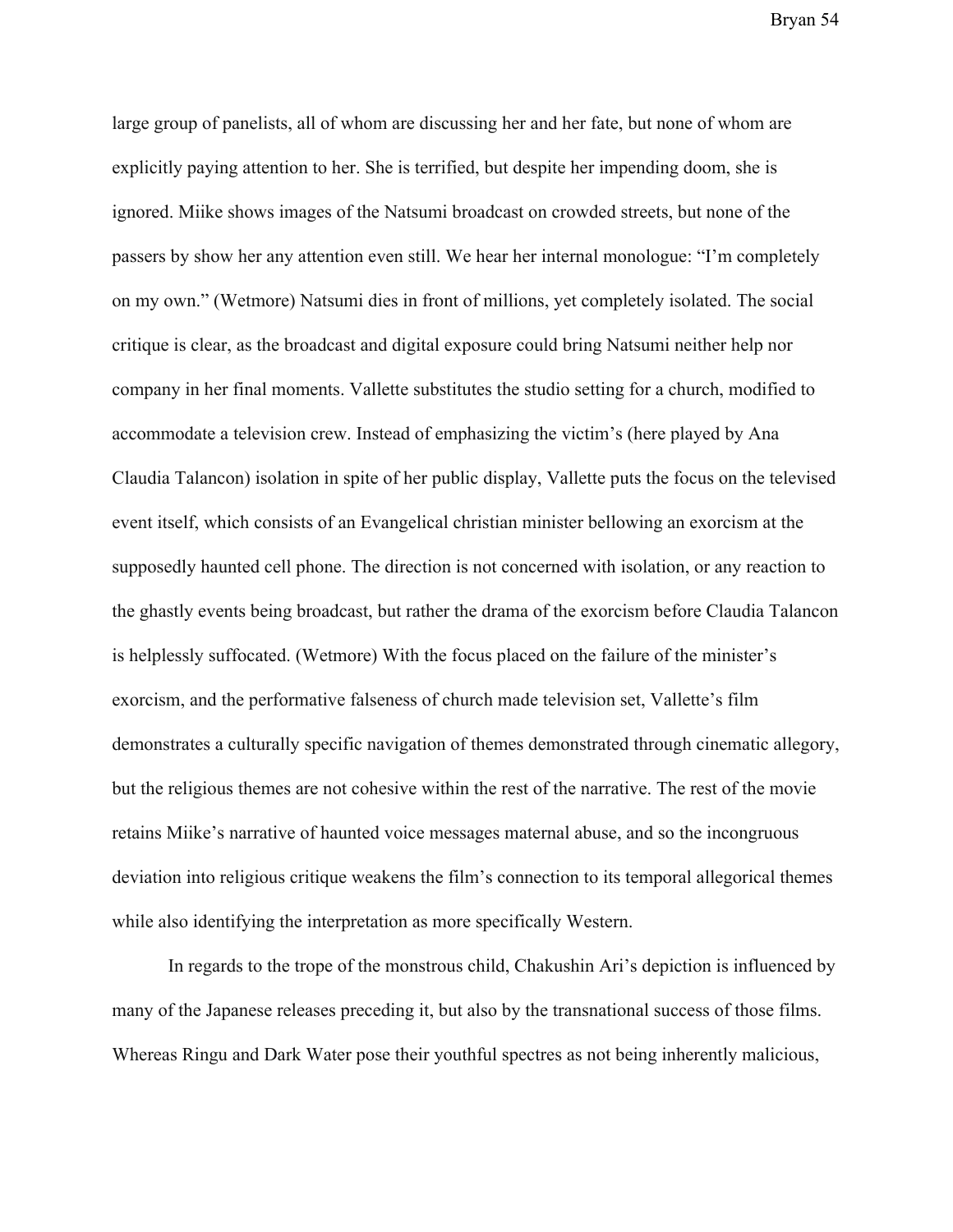but rather representations of a curse based around malicious acts, their corresponding American releases place much of the responsibility on the children themselves, depicting their naturally occurring evil as causation for the curse, rather than the curse being representative of the chaos resulting from the destruction of order. Ringu's Sadako, as a child, can be viewed as just as much a victim of the films circumstances as those whose lives are taken by her curse, while Samara is depicted as an evil presence from the outset, with death and unrest following her amongst her family and their horses. (Wee 83) This serves as an example of the depiction of certain narrative elements can be changed with the cultural context of a film's release. Chakushin Ari's child ghost follows much more clearly in the steps of american films, as Mimiko is attention seeking and destructive, mirroring One Missed Call's Ellie, who is in turn manipulative, selfish, and self absorbed. This marks a turn away from the depiction of supernatural forces as being ambiguous and uninterpretable, towards Western notions of undead malice and inherent evil. Instead of the unstoppable cycle of violence beginning with a wrongful act breaking tradition, the intent to do harm was present to begin with, and the destruction of order becomes secondary to the harmful characteristics of the individual. (192) This deviation makes Miike's film remarkable in the way that its narrative is influenced by the transnational exposure of the tropes found within it, and while the critical reception may have been lukewarm in reference to its lack of originality, Chakushin Ari is a film that is representative of its brand of supernatural horror's collective strengths just as much as it is reflective of the genre's shortcomings.

## **Conclusion**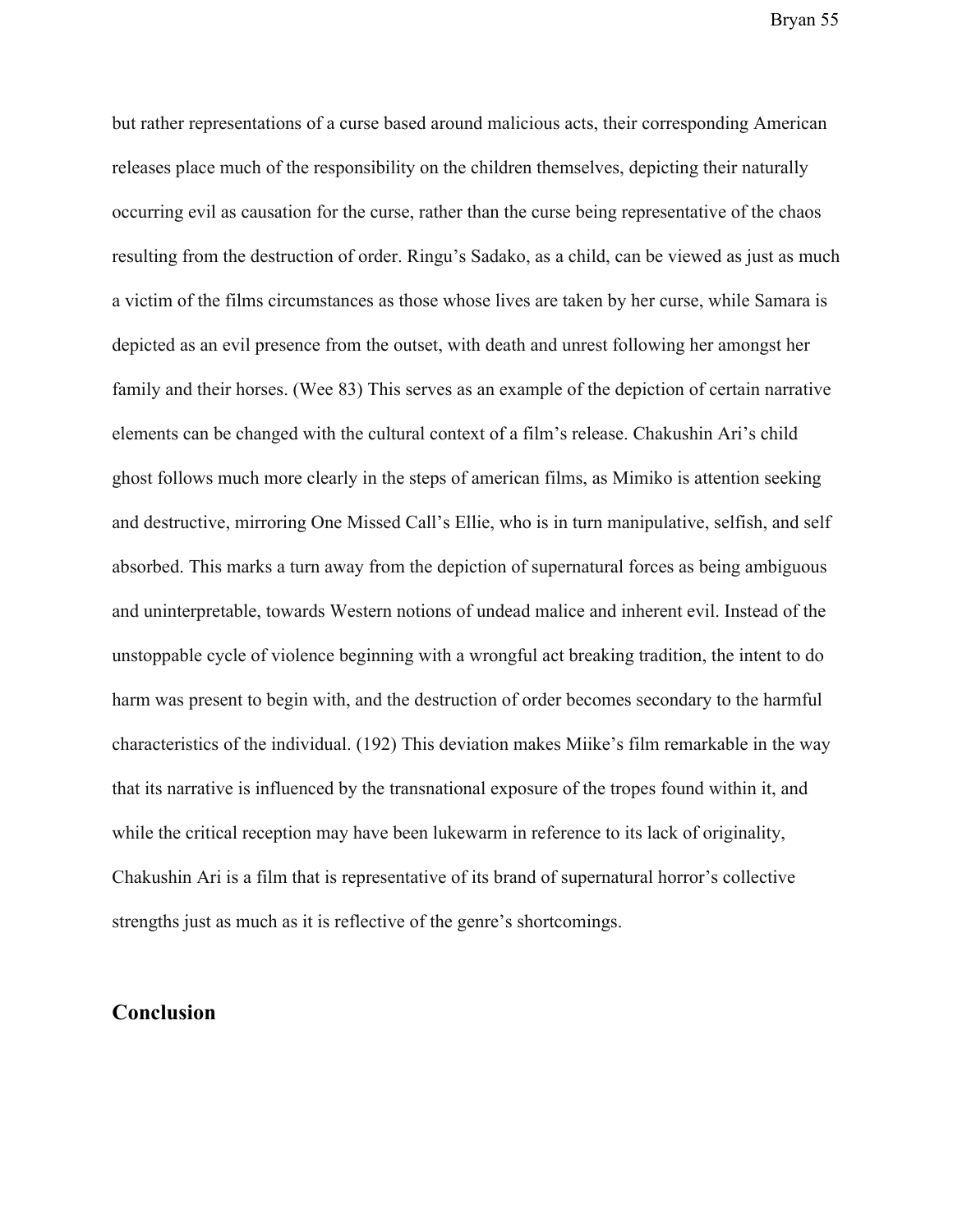Hollywood's trend of adapting and remaking Japan's national horror cinema serves as neither an example of appropriation nor cultural homogenization. These films instead act as an installment in a transnational narrative of film as history, business, and reflection of nationally specific and globalized culture. This is due to international communication in production practices leading to the films' brief but intense popularity, and the distinct cultural coding found within a shared generic identity. Films like The Ring, The Grudge, and One Missed Call all possess an altered iteration of the allegorical value of their original, culturally coded sources because of their status as remakes, removed of the national context which provided the shared trauma and anxieties which would crystalize into a trend of similarly themed cinematic genre installments. Their status as remakes however, displays a vertical slice of the temporal relationship between Japan and America's studio filmmaking, and the ways in which audiences both respond to and facilitate this relationship. In a globalized environment, Japan's cinematic horror can easily become America's cinematic horror, with the cultural context both informing the films' presentation, and becoming irrelevant as the immediacy of the allegory of horror becomes secondary to a recognizable series of tropes within a recognizable genre. In regards to why these films were made in the way that they were, the installments in America's momentary fascination with Japanese supernatural genre filmmaking proves that culture is mutable and reinterpretable at the intersection of national and commercial identity.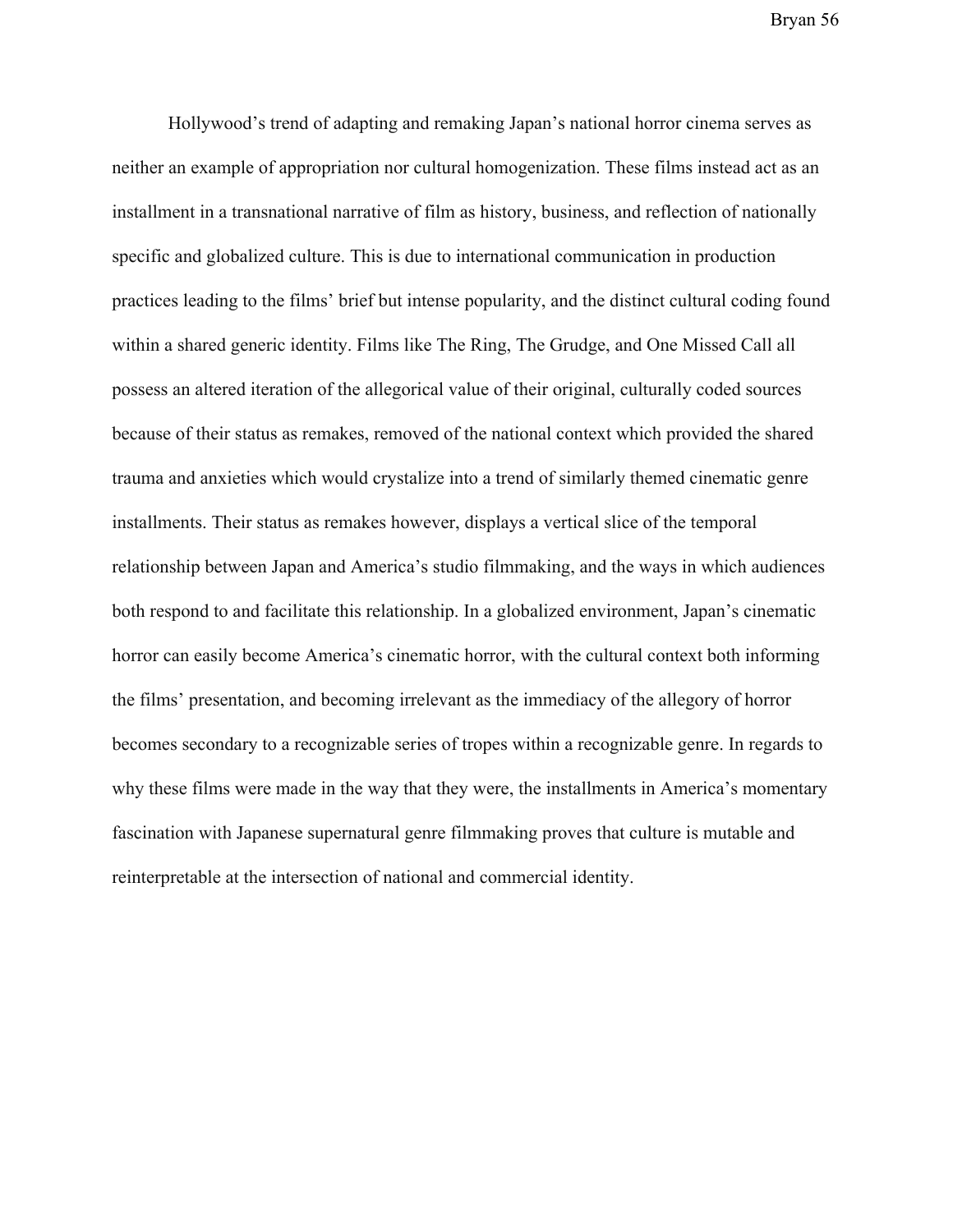#### Works Cited

Altman, Rick. *Film/Genre*. British Film Institute, 1999.

- Ansen, David. "Mood 'Ring'." *Newsweek*, 13 Mar. 2010, www.newsweek.com/mood-ring-146201.
- Billson, Anne. "The Thing Set on Survival | Anne Billson." *The Guardian*, Guardian News and Media, 27 Aug. 2009, www.theguardian.com/film/2009/aug/27/the-thing-john-carpenter.
- Brodesser, Claude, and Charles Lyons. "'Ring' Fits D'Works' Digits." *Variety*, Variety, 1 Feb. 2001, variety.com/2001/film/news/ring-fits-d-works-digits-1117793066/.

Friend, Tad. "Remake Man." *The New Yorker*, The New Yorker, 6 July 2017, www.newyorker.com/magazine/2003/06/02/remake-man.

GnovisGuest. "It Came From the East... Japanese Horror Cinema in the Age of Globalization." *Gnovis - Georgetown Universitys Journal of Communication, Culture & Technology*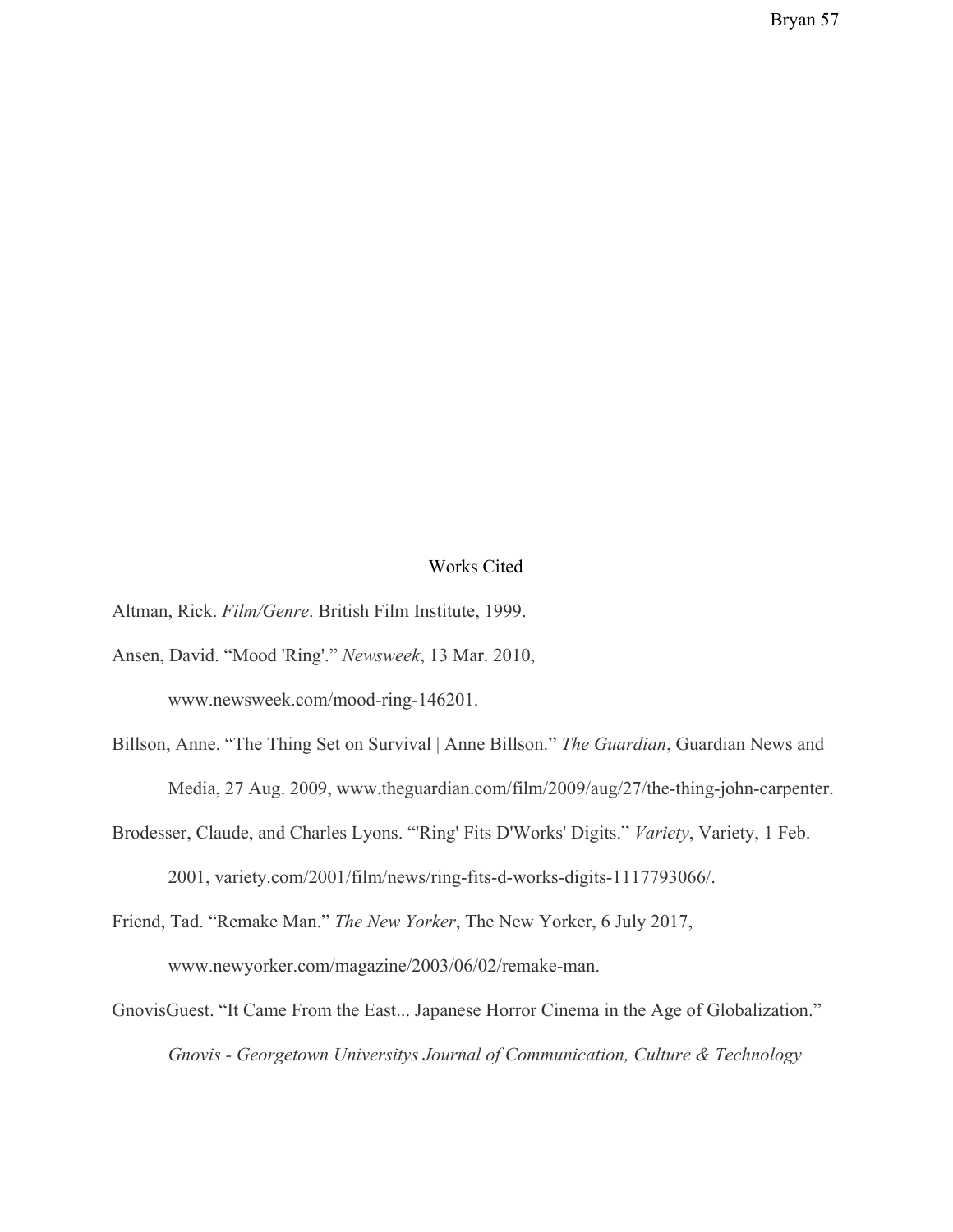*(CCT)*, 13 May 2009,

www.gnovisjournal.org/2009/05/13/it-came-east-japanese-horror-cinema-age-globalizati on/.

Herbert, Daniel. "Remaking Transnational Hollywood: An Interview with Roy Lee." *The University of Southern California Journal of Film and Television*, vol. 27, no. 2, 2007, pp. 94–100. *ProQuest*, search-proquest-com.proxy.lib.pdx.edu/docview/2271984?accountid=13265.

"Ju-on and the Ever Expanding Franchise." *IMDb*, IMDb.com,

www.imdb.com/list/ls066621830/.

Landa, Amanda. "Niche Market, Global Scale: Simulcasting Anime Online Amanda Landa /Flow Staff." *Flow*,

www.flowjournal.org/2010/07/niche-market-global-scale/?print=print.

- McNary, Dave. "'The Grudge' Receiving Reboot From Sam Raimi." *Variety*, Variety, 20 Mar. 2014,
- "Ring, The : Production Notes." *Cinema.com*, cinema.com/articles/1437/ring-the-production-notes.phtml.
- "Roy Lee: Hollywood Dealmaker | America's Most Daring Asians Under 40 | Asian American Personalities | GoldSea." *Goldsea Asian American People*,

goldsea.com/Personalities/Daring/leer.html.

"Dark Water (2005)." *Box Office Mojo*, www.boxofficemojo.com/movies/?id=darkwater.htm. "Freddy Vs. Jason (2003)." *Box Office Mojo*,

www.boxofficemojo.com/movies/?id=freddyvsjason.htm.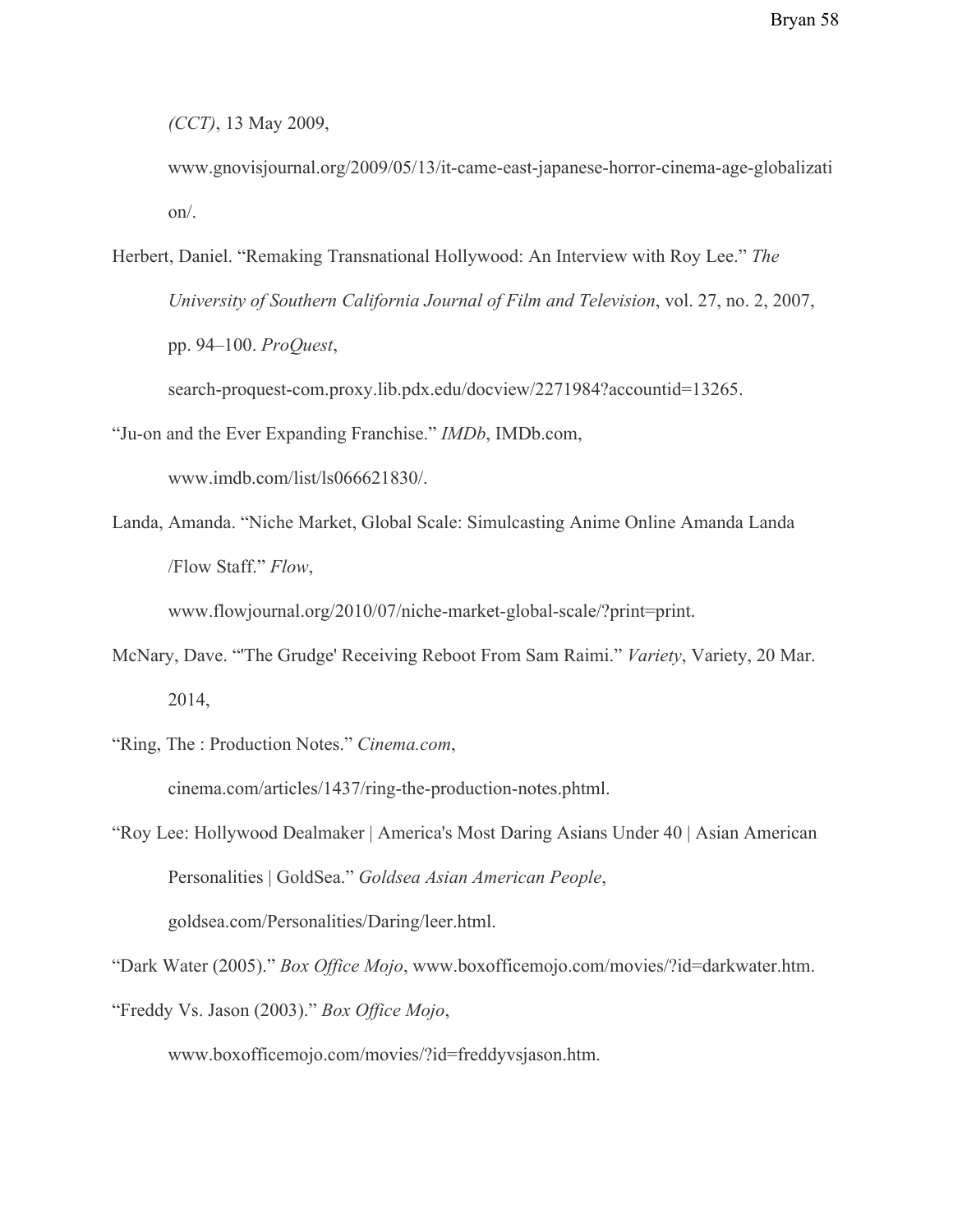Lowenstein, Adam. *Shocking Representation: Historical Trauma, National Cinema, and the Modern Horror Film*. Columbia Univ. Press, 2005.

McCarthy, Todd. "The Ring." *Variety*, Variety, 4 Oct. 2002,

variety.com/2002/film/reviews/the-ring-4-1200545674/.

McNary, Dave. "'The Grudge' Receiving Reboot From Sam Raimi." Variety , Variety, 20 Mar. 2014

variety.com/2014/film/news/the-grudge-receiving-reboot-from-sam-raimi-1201140682/.

- Muira, Shogo. "A Comparative Analysis of a Japanese Film and Its American Remake." *San Jose State University*, 2008, pp. 51–77.
- "One Missed Call (2008)." *Box Office Mojo*,

www.boxofficemojo.com/movies/?id=onemissedcall.htm.

paghat the rat girl. "Wild Realm Reviews: Yotsuya Kaidan." *Wild Realm Reviews: Lumiere Motion Pictures*, www.weirdwildrealm.com/f-yotsuyakaidan.html.

Phipps, Keith. "The Ring." *Film*, Film.avclub.com, 20 July 2018,

film.avclub.com/the-ring-1798197983.

"Pulse (2006)." *Box Office Mojo*, www.boxofficemojo.com/movies/?id=pulse.htm.

Rose, Steve. "Steve Rose on the Rise of Asian Horror." *The Guardian*, Guardian News and Media, 20 Sept. 2002,

www.theguardian.com/culture/2002/sep/20/artsfeatures.dvdreviews.

Sonzero, Jim, director. *Pulse*. The Weinstein Company, 2006.